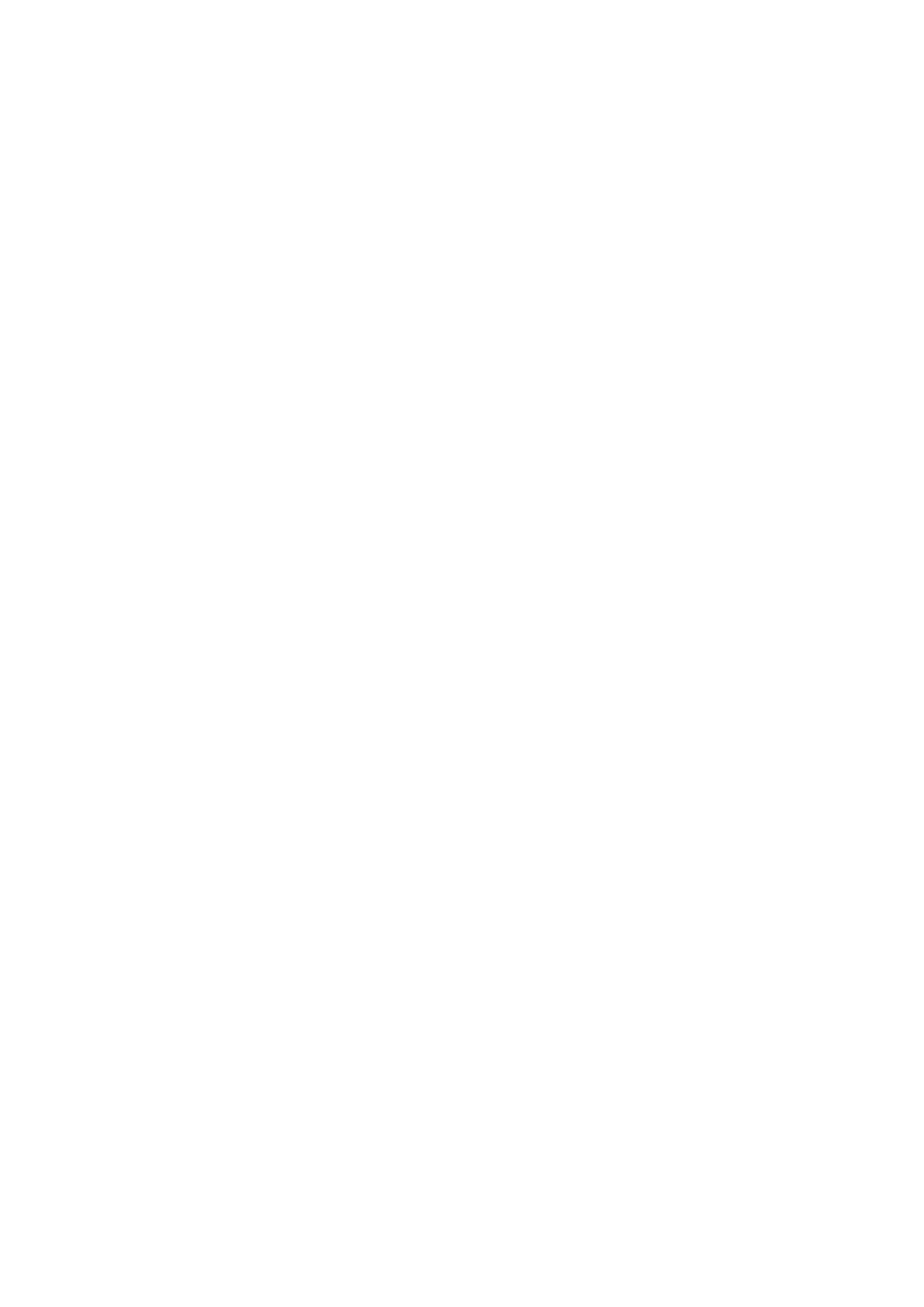# INDITEX

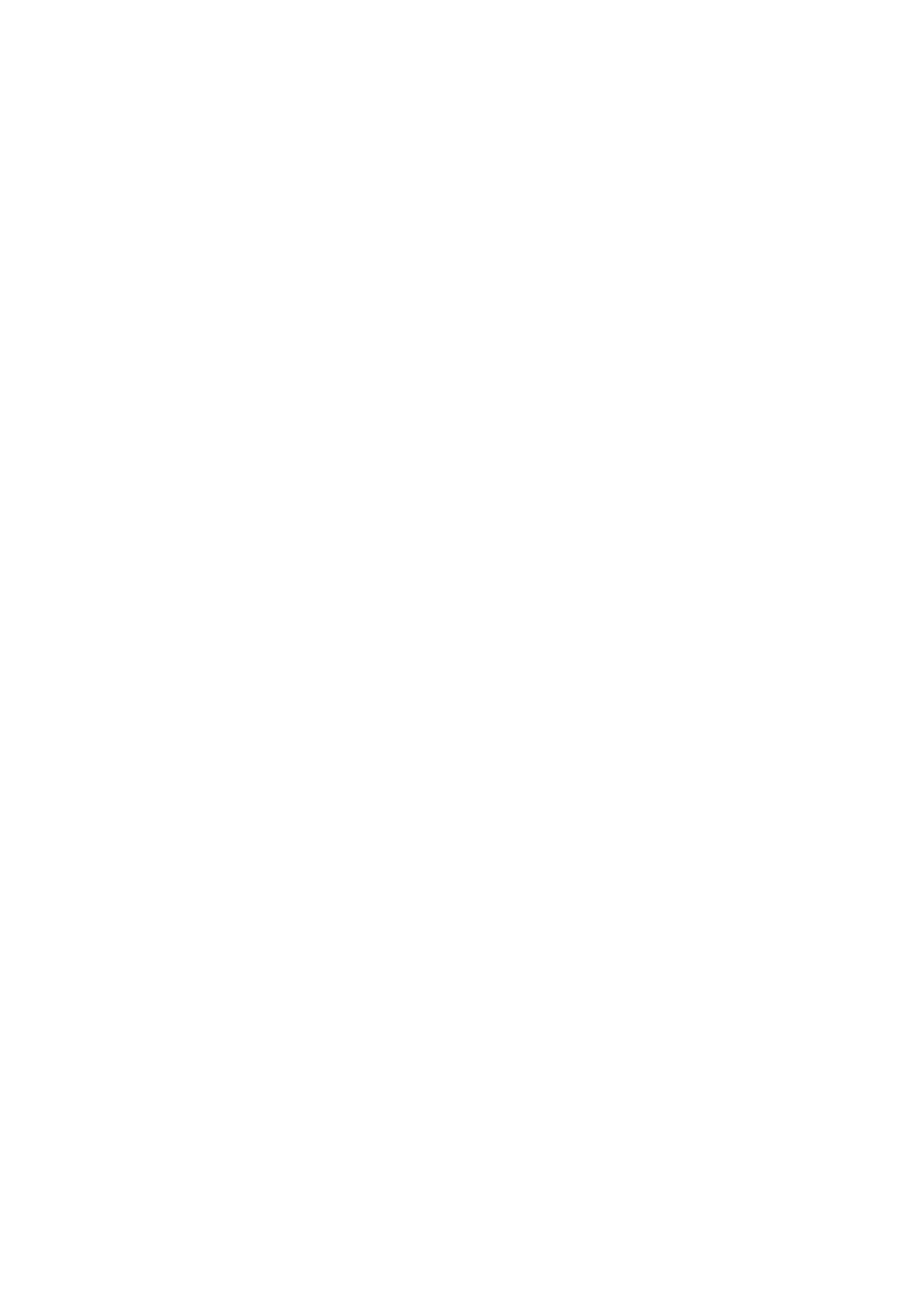<span id="page-4-0"></span>



i+Home Fragrances & Candles

Inditex Precautions and Limits for Users Safety for Home Fragrances & Candles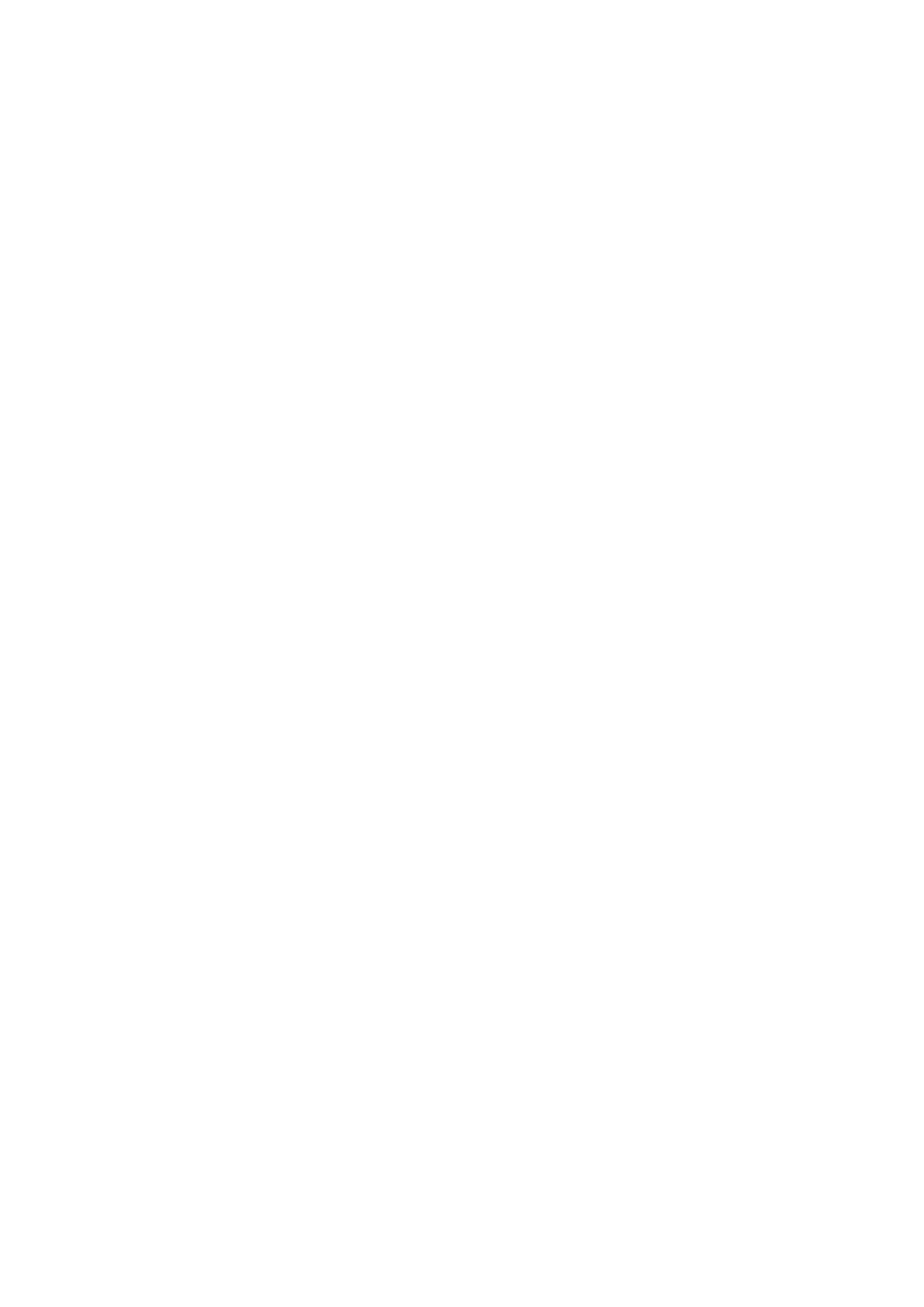

| <b>I. DEFINITION AND SCOPE</b>                                                           | g  |
|------------------------------------------------------------------------------------------|----|
| <b>II. INDITEX OVERALL REQUIREMENTS</b>                                                  | 13 |
| <b>III. GLOSSARY</b>                                                                     | 17 |
| <b>IV. SUBSTANCES OF LEGALLY LIMITED USE</b>                                             | 21 |
|                                                                                          | 23 |
|                                                                                          | 26 |
|                                                                                          | 27 |
|                                                                                          | 28 |
|                                                                                          | 29 |
|                                                                                          | 30 |
|                                                                                          | 31 |
|                                                                                          | 32 |
|                                                                                          | 33 |
| <b>V. SAFETY REQUIREMENTS</b>                                                            | 37 |
|                                                                                          | 39 |
|                                                                                          | 39 |
|                                                                                          | 41 |
|                                                                                          | 41 |
|                                                                                          | 42 |
|                                                                                          | 44 |
|                                                                                          | 44 |
| <b>VI. APPLICABLE REGULATIONS</b>                                                        | 45 |
| <b>VII. OTHER REGULATIONS OF MANDATORY COMPLIANCE</b>                                    | 51 |
|                                                                                          | 53 |
| VII. A. 1. REACH                                                                         | 53 |
|                                                                                          | 53 |
|                                                                                          | 54 |
|                                                                                          | 55 |
|                                                                                          | 55 |
|                                                                                          | 56 |
|                                                                                          | 57 |
|                                                                                          | 57 |
|                                                                                          | 58 |
| <b>VIII. ANNEXES</b>                                                                     | 59 |
|                                                                                          | 61 |
|                                                                                          | 64 |
|                                                                                          | 69 |
|                                                                                          | 72 |
|                                                                                          | 74 |
| ANNEX VI. COMMITMENT TO COMPLY WITH INDITEX GROUP'S i+HOME FRAGRANCES & CANDLES STANDARD | 76 |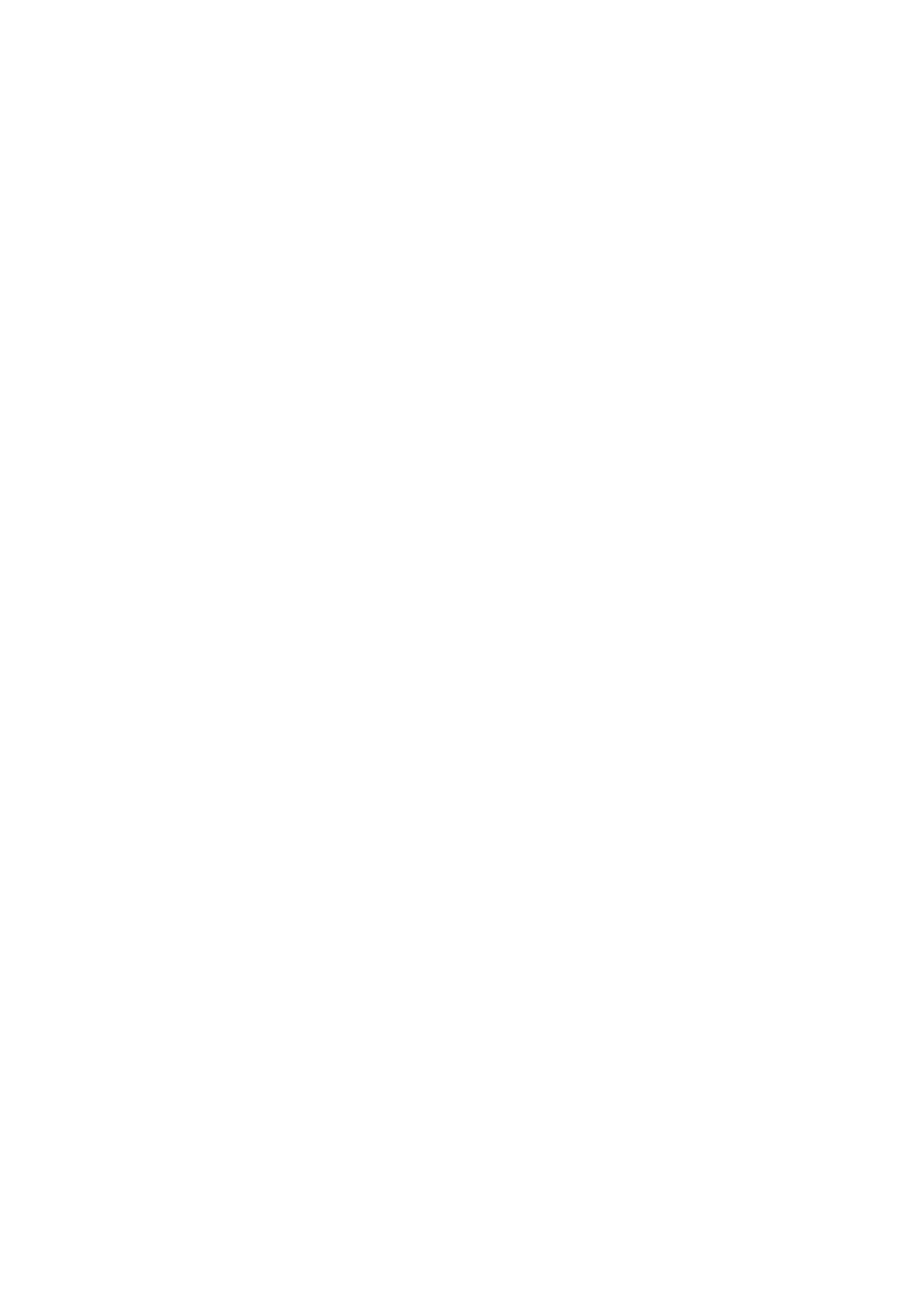# <span id="page-8-1"></span><span id="page-8-0"></span>I. DEFINITION AND SCOPE

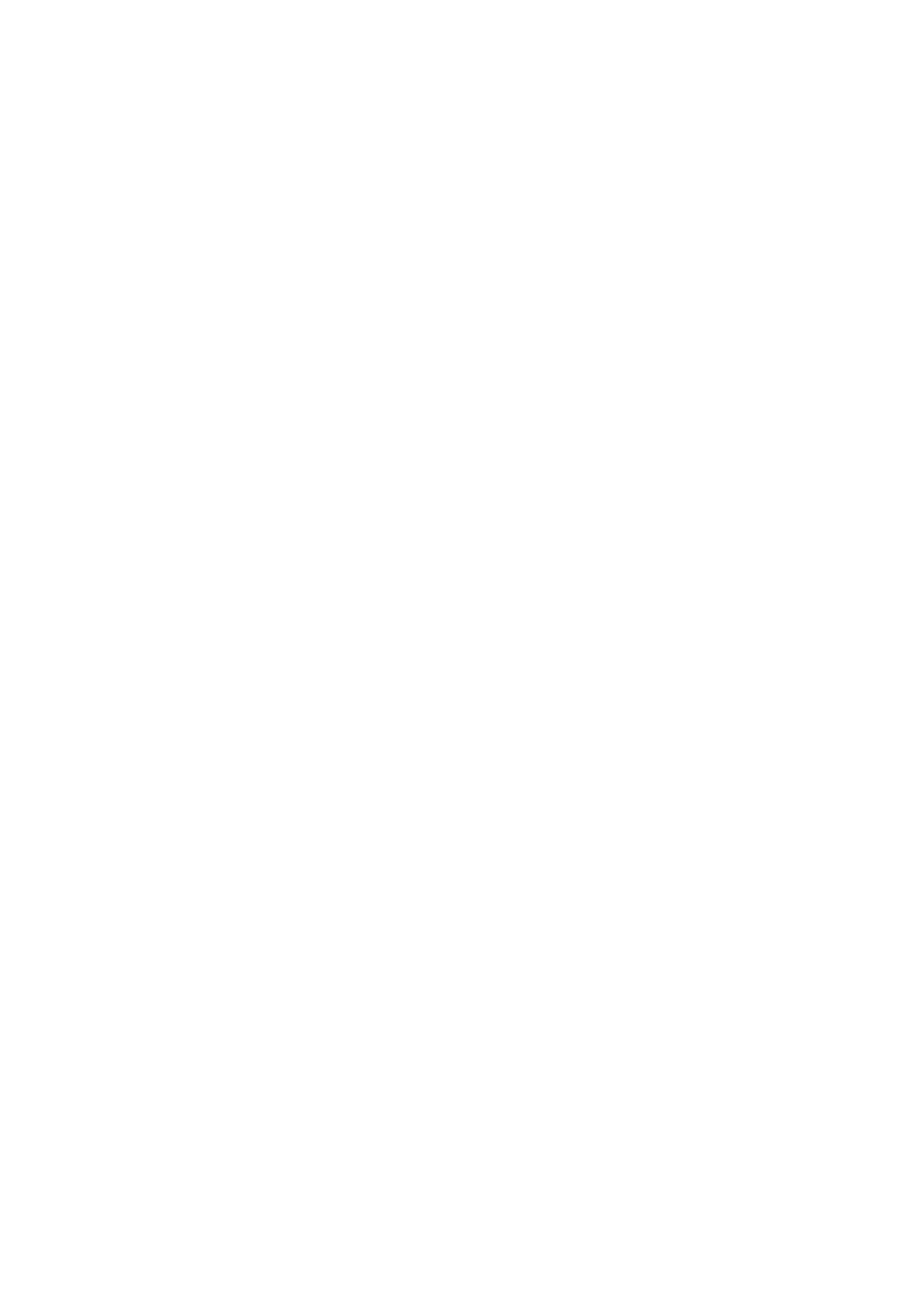

# DEFINITION OF INDITEX PRECAUTIONS AND LIMITS FOR USERS SAFETY FOR HOME FRAGRANCES & CANDLES

Inditex Precautions and Limits for Users Safety for Home Fragrances & Candles (hereinafter, i+HF&CND) is defined as a product health and safety standard that:

- Has been developed by Inditex in conformity with the legislations of the main markets in which it has commercial presence, including, but not limited to, the European Union (EU), –including specific regulations of Denmark and Germany–; United States of America (USA); Canada; Australia; People's Republic of China (China); Japan; the Republic of Korea (South Korea), Mexico and MERCOSUR.
- Regulates those 'substances and parameters the use of which is legally limited' and which, if present in the products above certain levels, could be hazardous for human health.
- i+HF&CND is of general and mandatory application for all types of consumer products intended for masking odours, freshening, cleaning, scenting or deodorizing the air (e.g., reed diffusers, car fresheners, home sprays, incenses, scented candles, scented cards or scented bags) and for all type of candles and candle accessories.
- The Supplier is the only party responsible for the compliance of the products supplied to Inditex with the i+HF&CND Standard.

In this document, a detailed study and review of the most important regulations worldwide is gathered, to provide a general understanding about product health and safety compliance. If you, as an Inditex Supplier, are using pro-ducts not mentioned in this Standard, please contact the Inditex Sustainability Department [\(i+hf&cnd@inditex.com](mailto:i+hf&cnd@inditex.com)) to get further information on how to achieve compliance of your products with the Inditex requirements for home fragrances and candles.

Inditex has made all reasonable efforts to ensure the accuracy of all the information provided in this Standard. However, the information contained in or accessed through this Standard, is provided by Inditex for general guidance purposes only and it should not be considered or used as a substitute for any legal requirement. It is the Supplier's responsibility to comply with the applicable regulations of the countries where Inditex commercializes its products.

Finally, and regardless of the commitment accepted by the Supplier to control the parameters regulated in the i+HF&CND Standard, Inditex will verify its correct implementation at any phase of the manufacturing process by carrying out 'Routine' and 'Random Sample' analysis on selected 'Models/Quality' and will audit the factories at any time in order to ensure the total compliance with this Standard.

# DEFINITION OF HOME FRAGRANCE & CANDLE

# Home fragrance

Home fragrance, or air freshener, means any consumer product designed for the purpose of masking odours, or freshening, cleaning, scenting or deodorizing the air and other products that are expressly represented for use as air fresheners. This definition does not include products that are used on the human body, products that function primarily as cleaning or disinfectant products claiming to deodorize by killing germs on surfaces.

Home fragrance can be classified into two groups:

- Non–burnable home fragrances: products containing a fragrance intended to be released into the air (e.g., home sprays, potpourri, reed diffusers, scented bags and cards, car fresheners, etc.).<sup>1</sup>
- Burnable home fragrances (or home fragrances by combustion): products consisting of a combustible scented material which, by the action of combustion, releases into the air fragrant substances (e.g., scented candles, incenses, etc.).<sup>1</sup>

<sup>1</sup> See definitions in [Annex II](#page-63-1).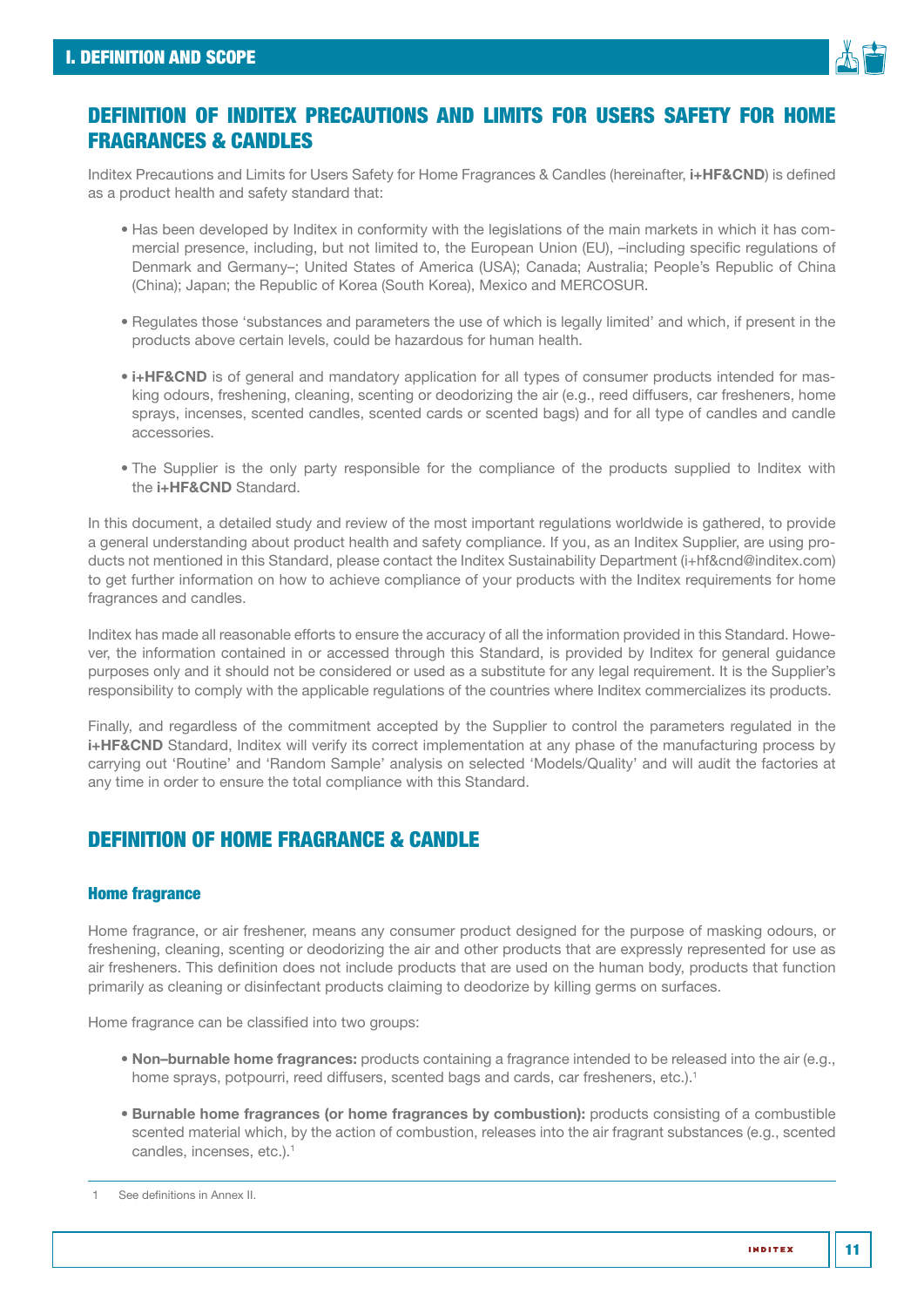

# **Candle**

A candle consists in one or more wicks supported by a solid, semi-solid or quasi-rigid combustible material at room temperature (20 to 27°C), whose combined function is to maintain a luminous flame.

Candles can be classified into two groups:

- Scented candles: Candle formed by a combustible material to which a fragrance has been added, intended to be released into the air, whose main purpose is to mask odours, refresh or perfume the air. Scented candles fall into the scope of "burnable home fragrances" (see definition above).
- Unscented candles: means any candle without aromatic additives, whose main purpose is to decor and/or for ambient lighting.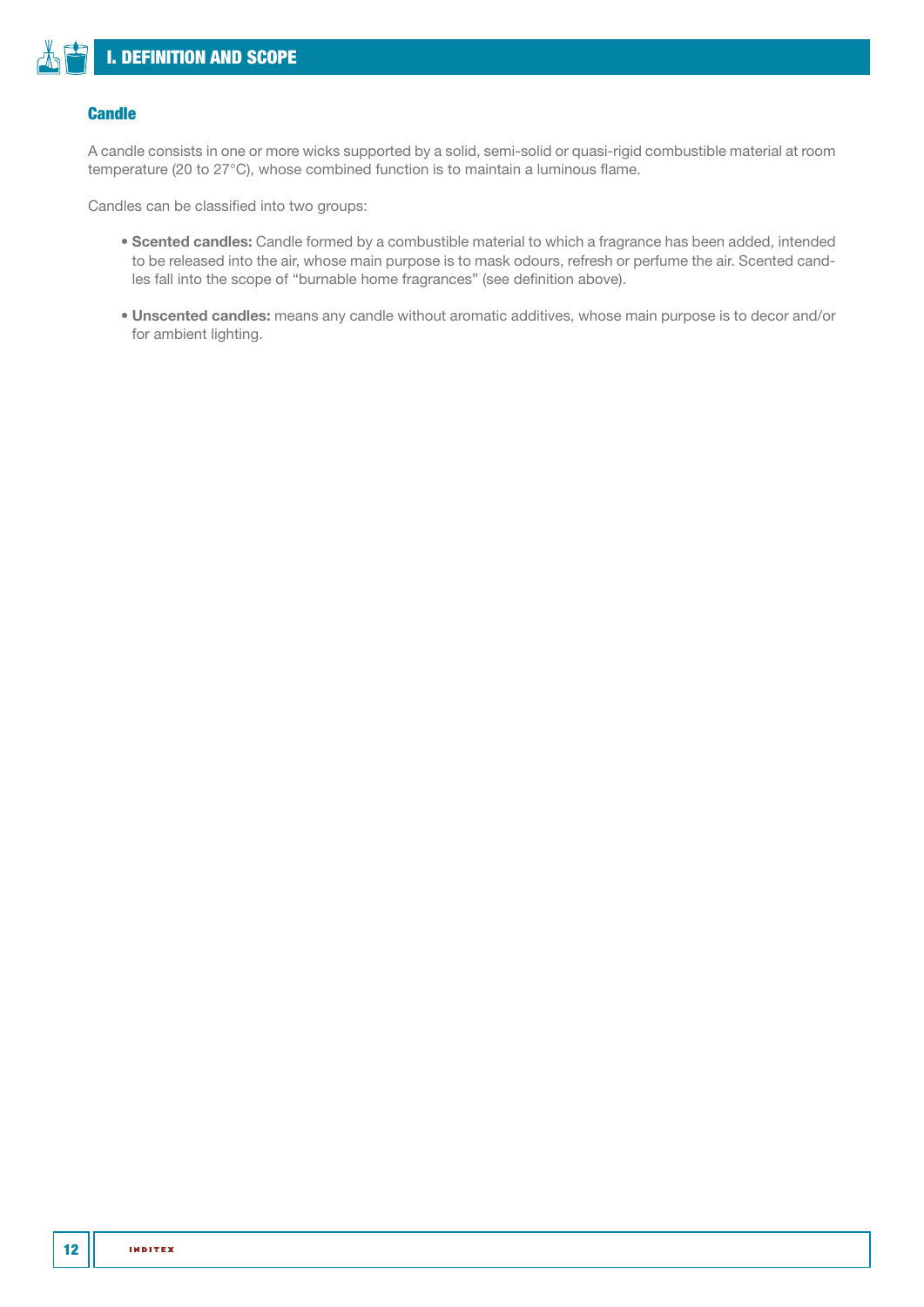# <span id="page-12-1"></span><span id="page-12-0"></span>II. INDITEX OVERALL REQUIREMENTS

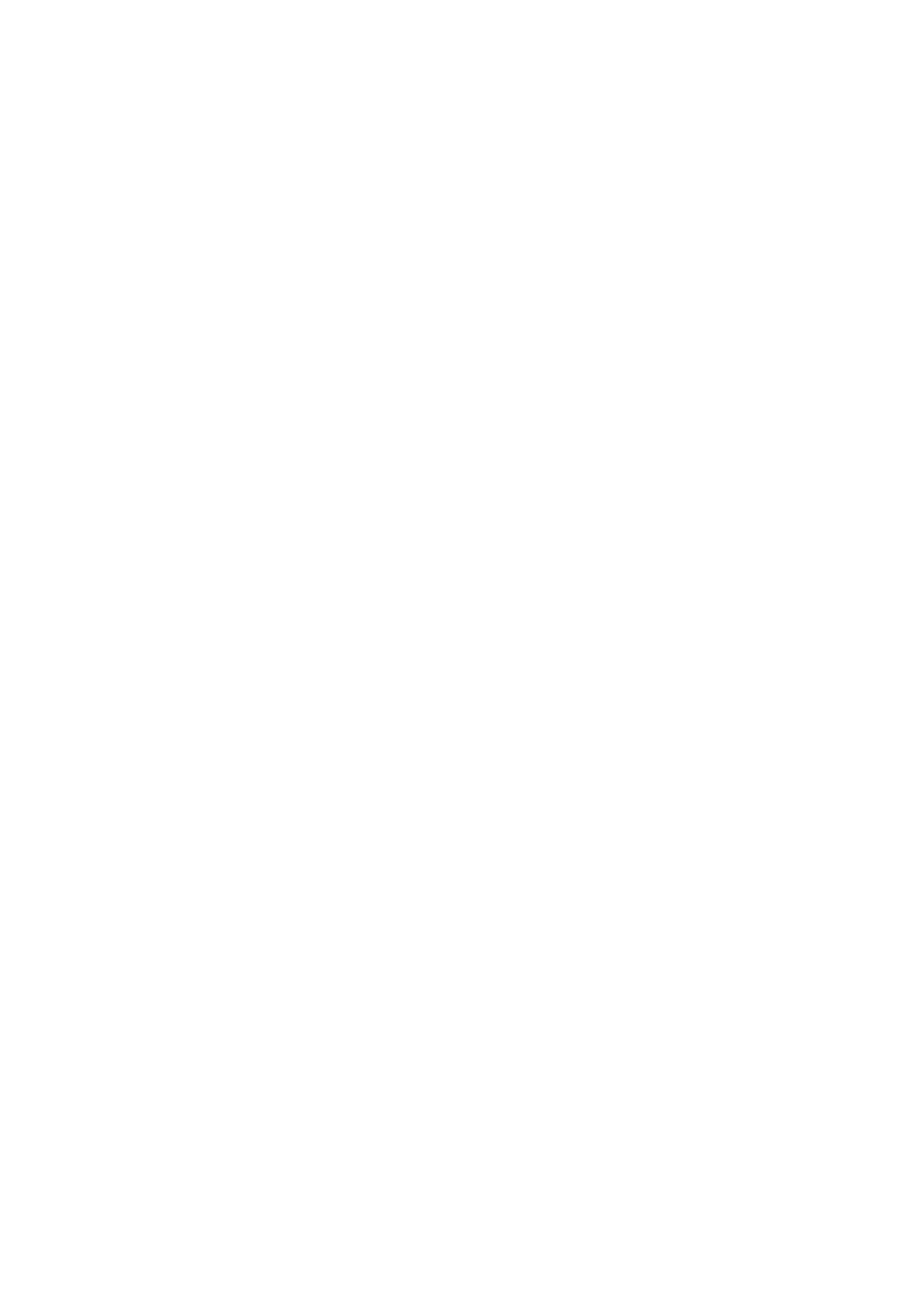

# INDITEX OVERALL REQUIREMENTS

All home fragrances and candles sold by Inditex worldwide must comply, among other regulations, with the General Product Safety Directive (GPSD) 2001/95/EC and its amendments.

The purpose of this regulation is to ensure that only safe products are made available on the market. The GPSD applies in the absence of other EU legislation, national standards, Commission recommendations or codes of practice relating to the product safety.

Inditex requirements to manufacturers include, but are not limited to, the following conditions:

- Quality assurance and quality control system: All manufacturers shall establish and maintain an effective and properly documented quality control system.
- Safety Data Sheets (SDS): All Safety Data Sheets must be created according to the structure and contents requirements of Regulation (EC) Number 1907/2006 on the Registry, Evaluation, Authorization and Restriction of Chemicals (Article 31), and its amendments.
- Classification and packaging: All home fragrances and all type of candles, must be classified, labelled and packaged according to Regulation (EC) No 1272/2008 on the classification, labelling and packaging of substances and mixtures and its amendments.
- Product shape: Toy-shaped<sup>2</sup> or food-shaped<sup>3</sup> home fragrances, candles and candles accessories are not permitted.
- Restricted chemical composition: Carcinogenic, mutagenic or reprotoxic substances (CMRs) classified as carcinogen category 1, 1A, 1B or 2; germ cell mutagen category 1, 1A, 1B or 2; or reproductive toxicicant category 1, 1A, 1B or 2 according to Regulation (EC) No 1272/2008, shall not be used as a component of home fragrances or candles if the concentration of the substance in the product is equal to or greater than the specific or, in its absence, the generic concentration limit stipulated in Regulation (EC) No 1272/2008.
- Parameters for raw materials and additives for candles: All manufacturers are encouraged to select the raw materials and additives that follow the Inditex recommended parameters (see [Annex III\)](#page-68-1) in order to obtain high quality products.
- Fragrances: All home fragrances have to comply with the International Fragrance Association Standards (IFRA Standards),<sup>4</sup> particularly with those regarding the purity requirements, prohibitions or restrictions of ingredients for their use in products belonging to IFRA QRA Categories 10A, 10B and 12.5
- Candle wicks: Metal-cored candle wicks shall not be used.
- Packaging regulations: Containers in contact with home fragrances and candles (i.e., primary packaging) shall not transfer any of the substances specified in this Standard to the product. Additionally, all primary packaging must comply with the applicable worldwide packaging regulations.

In addition, to ensure compliance with Inditex requirements, the Supplier should review [Annex I](#page-60-1) of this Standard to check the applicable requirements for each type and part of the product. If the home fragrance or candle is different from those specified in [Annex I,](#page-60-1) contact the Inditex Sustainability Department.

Category 10B: Air fresheners sprays, manual, including aerosol and pump such as home sprays and linen sprays.

Category 12: Products not intended for direct skin contact, minimal or insignificant transfer to skin such as scent candles, incense sticks, scented bags and cards, and liquid refills (cartridge).

<sup>2</sup> Toy-shaped products: a product designed or intended, whether or not exclusively, for use in play by children under 14 years of age. (Directive 2009/48/EC on the Safety of Toys and its amendments)

<sup>3</sup> Food-shaped products: a product which possess a form, odour, colour, appearance, packaging, labelling, volume or size, such that it is likely that consumers, especially children, will confuse them with foodstuffs. (Directive 87/357/EEC and its amendments, concerning products which, appearing to be other than they are).

<sup>4</sup> The IFRA Standards form the basis for the globally accepted and recognized risk management system for the safe use of fragrance ingredients and are part of the IFRA Code of Practice.

<sup>5</sup> Category 10A: Fragranced oil for lamp ring, reed diffusers, potpourri and liquid refills for air fresheners (non-cartridges systems).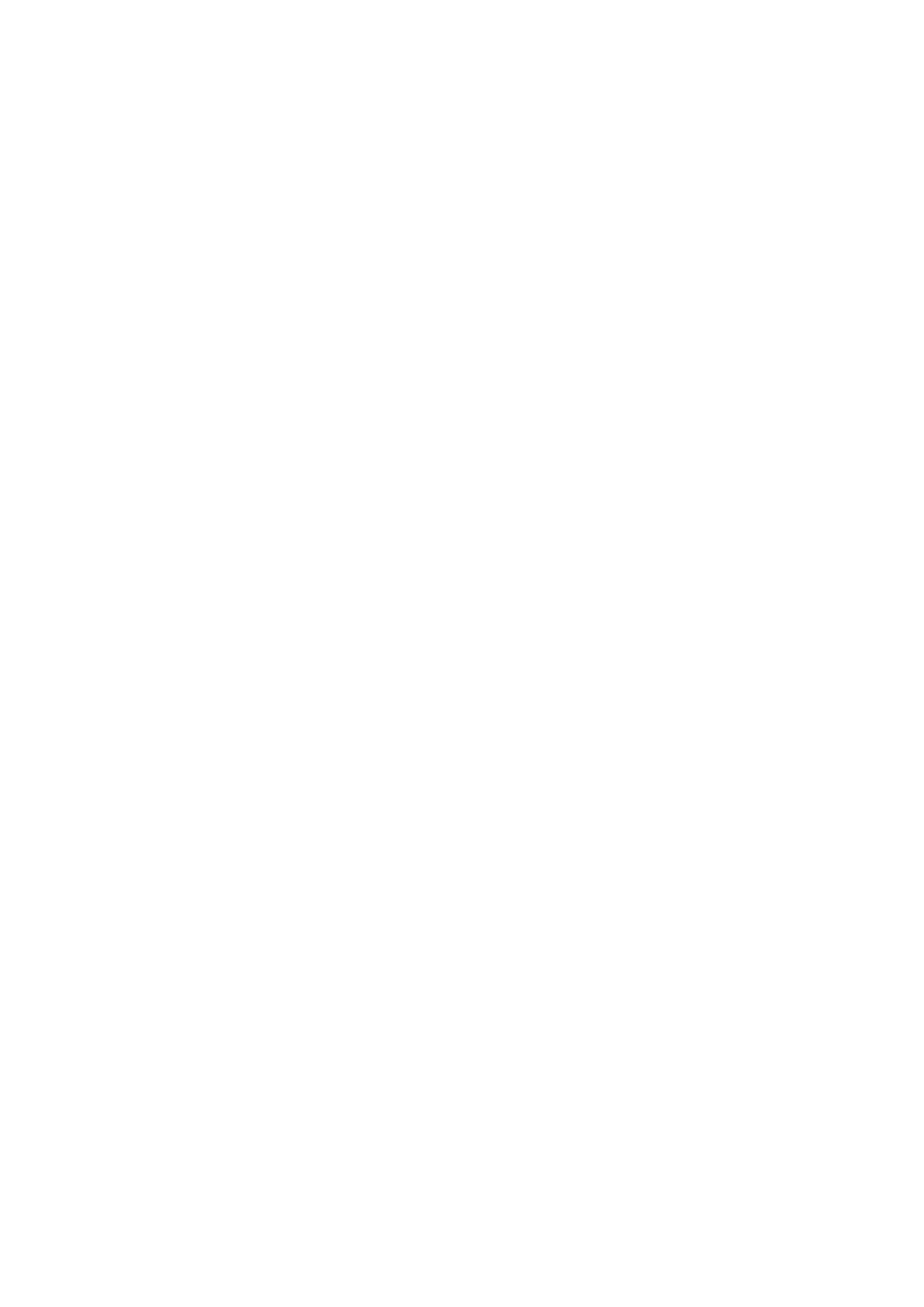# <span id="page-16-1"></span><span id="page-16-0"></span>III. GLOSSARY



i+Home Fragrances & Candles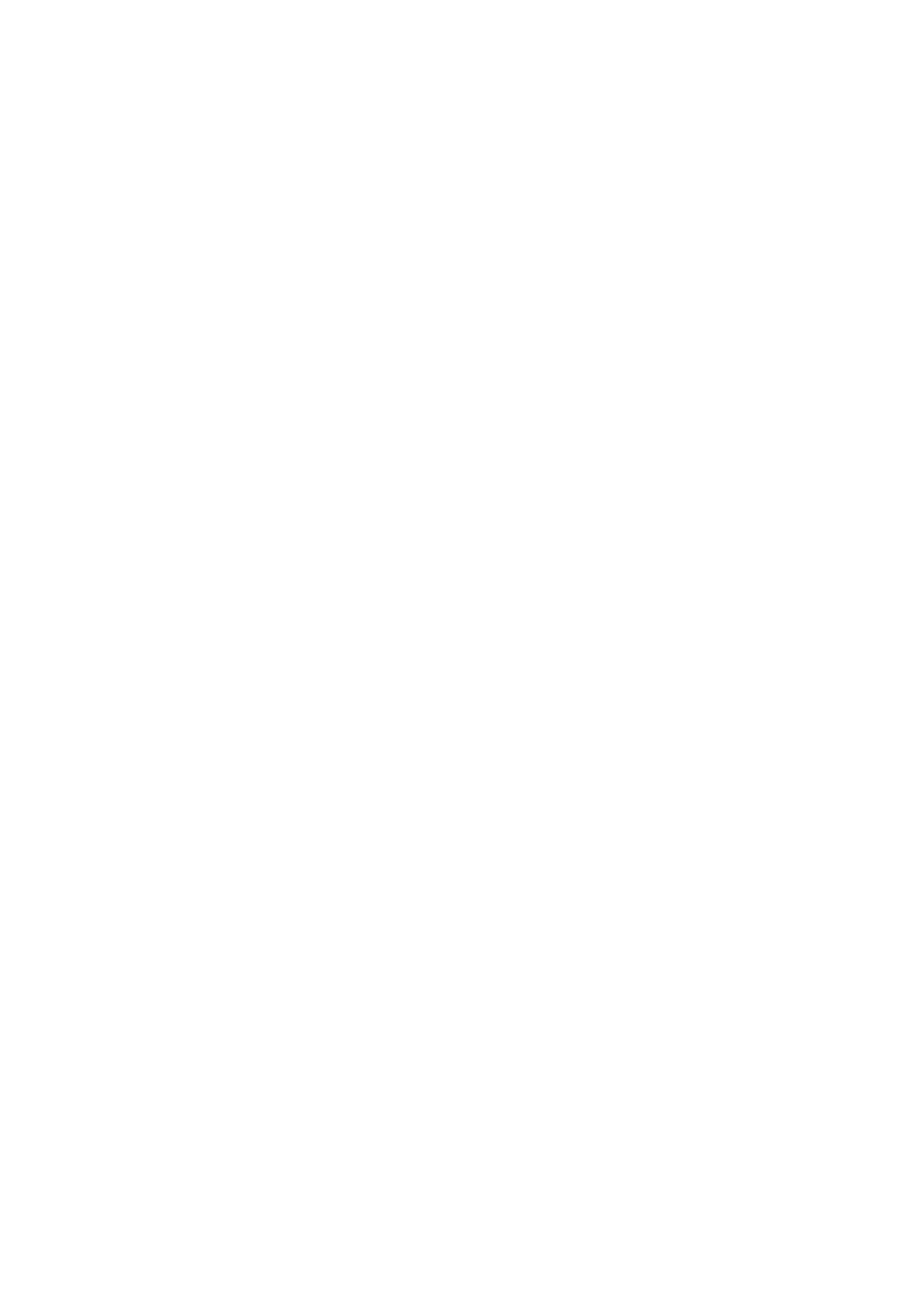

| <b>CLP</b>           | Classification, Labelling and Packaging                                                 |
|----------------------|-----------------------------------------------------------------------------------------|
| <b>FAs</b>           | Fragrance Allergens                                                                     |
| <b>GC-MS</b>         | Gas Chromatography coupled to Mass Spectrometry                                         |
| <b>GC-MS/MS</b>      | Gas Chromatography coupled to Tandem Mass Spectrometry                                  |
| <b>GC-FID</b>        | Gas Chromatography coupled to Flame Ionization                                          |
| <b>GC-FID/ECD</b>    | Gas Chromatography coupled to Flame Ionization and Electron Capture Detectors           |
| <b>HPLC-DAD</b>      | High Performance Liquid Chromatography coupled to Diode-Array Detector                  |
| <b>HPLC-UV</b>       | High Performance Liquid Chromatography coupled to Ultraviolet–Visible Spectroscopy      |
| <b>HS-GC-MS</b>      | Headspace Gas Chromatography coupled to Mass Spectrometry                               |
| <b>HS-GC-FID/ECD</b> | Headspace Gas Chromatography coupled to Flame Ionization and Electron Capture Detectors |
| <b>LC-MS/MS</b>      | Liquid Chromatography coupled to Tandem Mass Spectrometry                               |
| <b>MALDI-TOF- MS</b> | Matrix-assisted Laser Desorption/ionization Time-Of-Flight Mass Spectrometry            |
| <b>Indi</b>          | Not detected                                                                            |
| <b>PAHs</b>          | Polycyclic Aromatic Hydrocarbons                                                        |
| ppm                  | Parts per million, equivalent to mg/kg                                                  |
| <b>REACH</b>         | Registry, Evaluation, Authorization and Restriction of Chemicals                        |
| <b>SDS</b>           | Safety Data Sheet                                                                       |
| <b>SVHC</b>          | Substances of Very High Concern                                                         |
| <b>TVOC</b>          | Total Volatile Organic Compounds                                                        |
| <b>UV-Vis</b>        | Ultraviolet-Visible spectroscopy                                                        |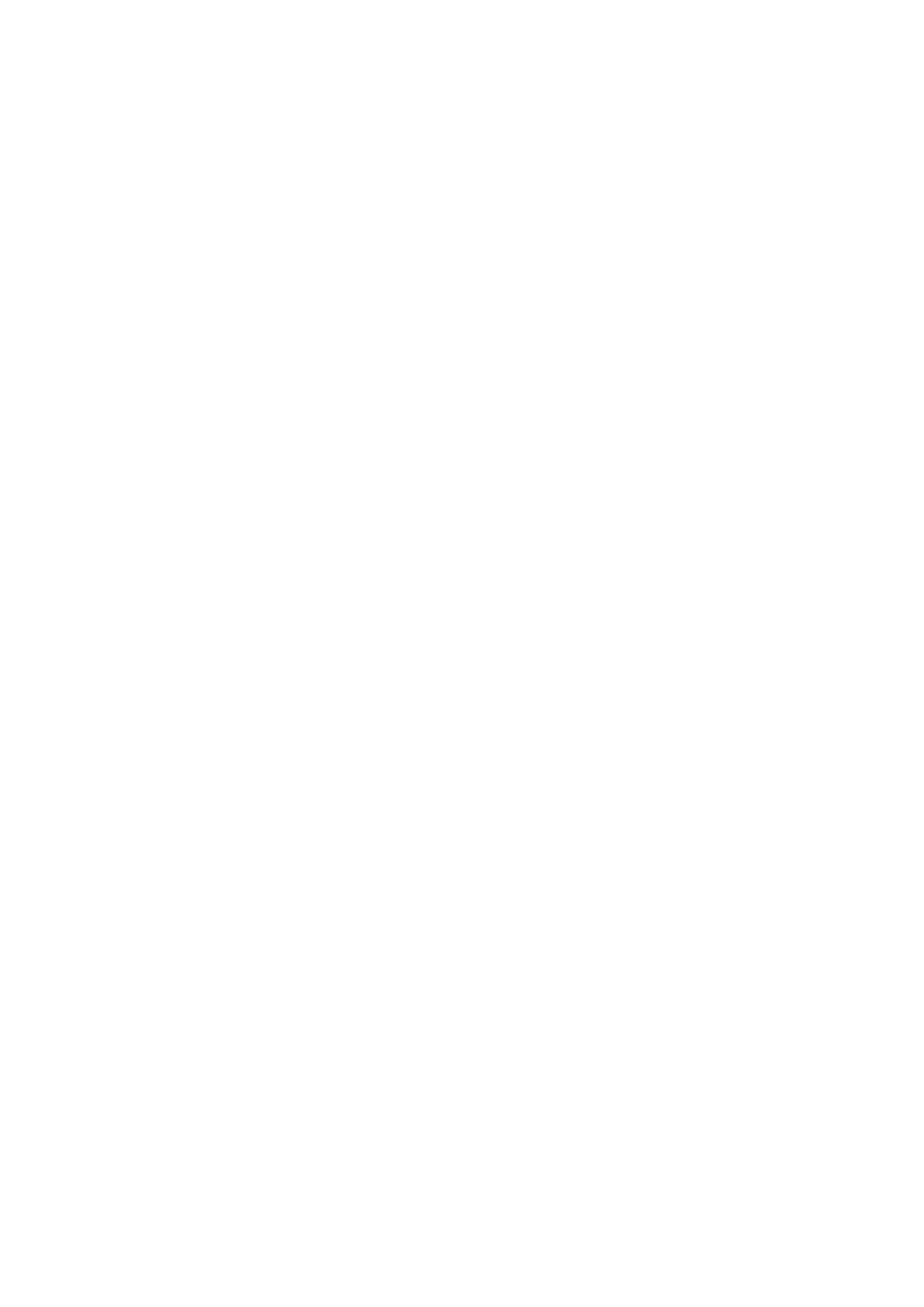# <span id="page-20-1"></span><span id="page-20-0"></span>IV. SUBSTANCES OF LEGALLY LIMITED USE

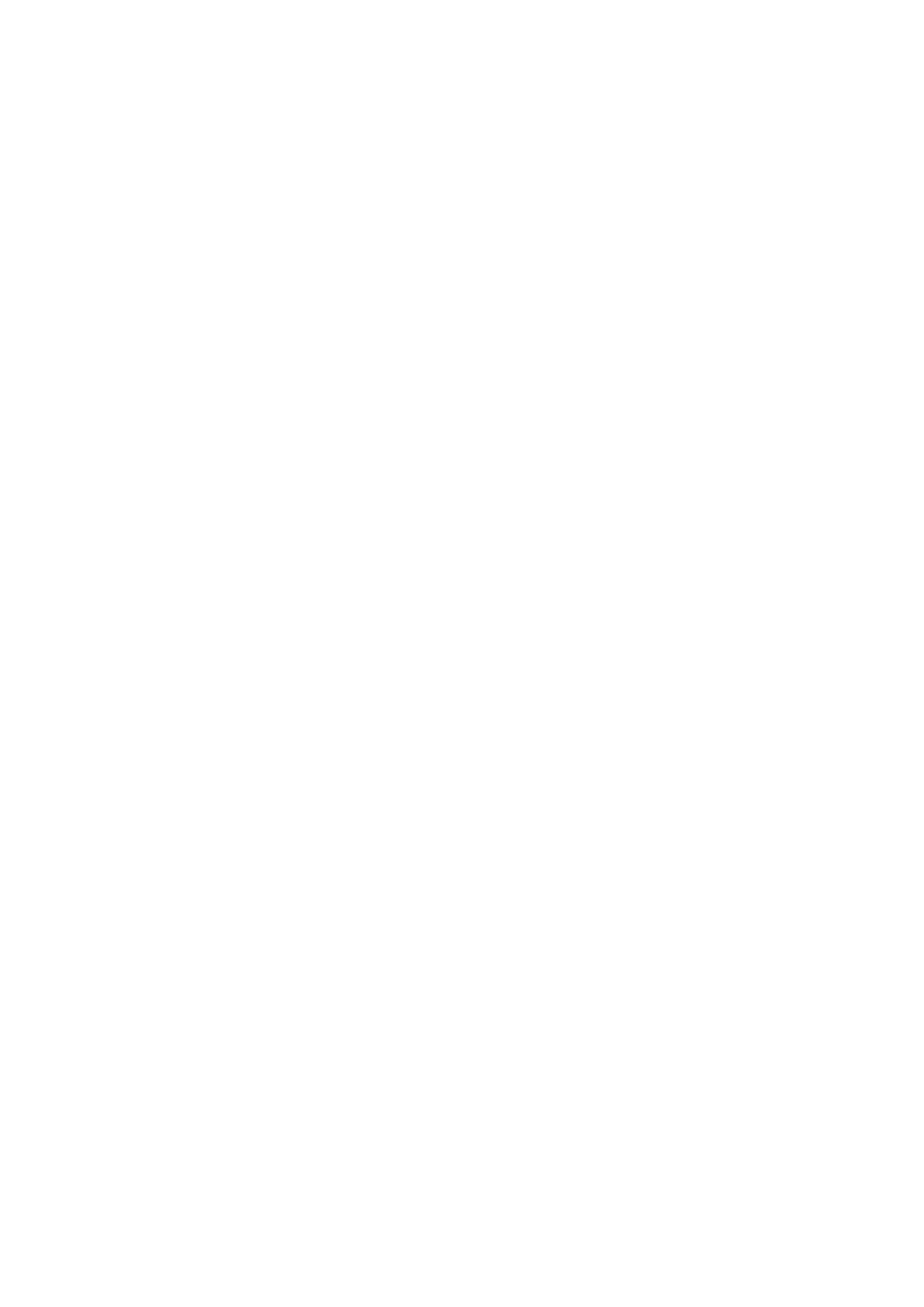

# <span id="page-22-0"></span>IV. A. FRAGRANCE ALLERGENS

# 1. What are they?

Fragrance Allergens (FAs) are perfumed chemical substances that are present in fragrances and which are classified as potential causes of allergic reactions. There are 26 substances known as FAs, 24 of them are volatile compounds and the remaining 2 are natural extracts from lichens that are not consistent with any defined chemical substance, but whose main constituents are the allergic compounds chloroatranol (in Evernia prunastri, oak moss) and atranol (in Evernia furfuracea, tree moss).

# 2. Where can they be found?

FAs are perfumed substances, which are used to provide the consumer with a desired fresh smell or to mask unpleasant odours in perfumed consumer goods such as home sprays, scented candles, incenses, and other types of home fragrances. FAs can also appear as impurities of other synthetic ingredients.

# 3. How are they analyzed?

Potentially allergenic substances can be analyzed by GC-MS and GC-MS/MS.<sup>6</sup> As an alternative, there are analytical methods for allergenic fragrances based on LC-MS/MS and HPLC-DAD. Chloroatranol and atranol, the main constituents of natural extracts from lichens, are analyzed by LC-MS/MS.<sup>6</sup>

### 4. Which are the acceptable limits?

To ensure compliance with Inditex requirements, the Supplier must comply with the following requirements:

<sup>6</sup> The quantification limits for the selected method shall be lower than or equivalent to 0.0005 % (5 ppm) for all the FAs considered within this Standard.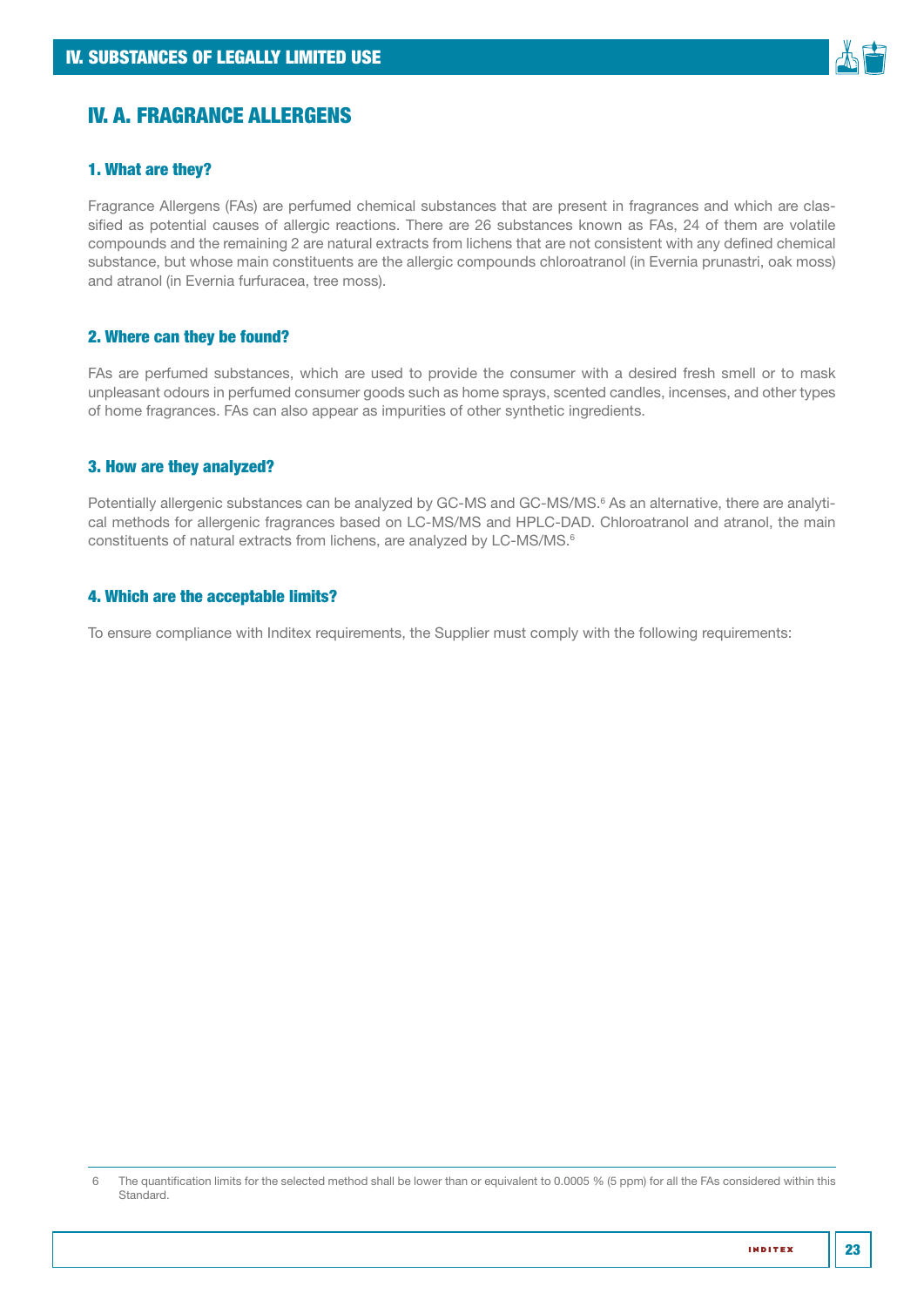

| <b>Type of</b>           |                                                                                                                                 |                               | <b>Maximum Allowed</b>                |                       |                |
|--------------------------|---------------------------------------------------------------------------------------------------------------------------------|-------------------------------|---------------------------------------|-----------------------|----------------|
| <b>product</b>           | <b>Substance</b>                                                                                                                | <b>CAS No</b>                 | <b>Concentration (%)</b> <sup>7</sup> |                       |                |
|                          |                                                                                                                                 |                               | Cat. 10A                              | <b>Cat. 10B</b>       | <b>Cat. 12</b> |
|                          | <b>Amyl cinnamal</b> (or 2-Benzylideneheptanal)                                                                                 | $122 - 40 - 7$                | 1.5                                   | 3.5                   | Not restricted |
|                          | Amylcinnamyl alcohol (or 2-Pentyl-3-phenylprop-2-en-1-ol)                                                                       | $101 - 85 - 9$                | 1.6                                   | 3.5                   | 79             |
|                          | Anisyl alcohol (or 4-Methoxybenzyl alcohol)                                                                                     | $105 - 13 - 5$                | 0.099                                 | 0.17                  | 14             |
|                          | <b>Benzvl alcohol</b>                                                                                                           | $100 - 51 - 6$                | 2.2                                   | 8.5                   | Not restricted |
|                          | <b>Benzyl benzoate</b> (or Phenylmethyl benzoate)                                                                               | $120 - 51 - 4$                | 1.9                                   | 12                    | Not restricted |
|                          | Benzyl cinnamate (or 3-Phenyl-2-propenoic acid<br>phenylmethyl ester)                                                           | $103 - 41 - 3$                | 3.9                                   | 14                    | Not restricted |
|                          | <b>Benzyl salicylate</b> (or Benzyl-2-hydroxybenzoate)                                                                          | 118-58-1                      | 51                                    | 51                    | Not restricted |
|                          | Cinnamyl alcohol (or 3-Phenyl-2-propen-1-ol)                                                                                    | $104 - 54 - 1$                | 0.76                                  | $\mathfrak{D}$        | 51             |
|                          | <b>Cinnamal</b> (or 3-Phenyl-2-propenal)                                                                                        | $104 - 55 - 2$                | 0.49                                  | 1.8                   | Not restricted |
|                          | <b>Citral</b> (or 3,7-Dimethyl-2,6-octadienal)                                                                                  | 5392-40-5                     | 1.2                                   | 4.2                   | Not restricted |
|                          | Citronellol (or (±)-3,7-Dimethyoct-6-en-1-ol)                                                                                   | 106-22-9                      | 87                                    | 87                    | Not restricted |
|                          | <b>Coumarin</b> (or 2H-1-Benzopyran-2-one)                                                                                      | $91 - 64 - 5$                 | 0.52                                  | 1.6                   | 33             |
|                          | Eugenol (or 2-Methoxy-4-(2-propenyl)-phenol)                                                                                    | $97 - 53 - 0$                 | 4.9                                   | 18                    | Not restricted |
| All type                 | Farnesol (or 3,7,11-Trimethyldodeca-2,6,10-trien-1-ol)                                                                          | 4602-84-0                     | 8.1                                   | 8.1                   | Not restricted |
| of home                  | Geraniol (or (2E)-3,7-Dimethyl-2,6-octadien-1-ol)                                                                               | $106 - 24 - 1$                | 33                                    | 33                    | Not restricted |
| fragrances<br>(including | Hexyl Cinnamal (or 2-Benzylideneoctanal)                                                                                        | $101 - 86 - 0$                | 69                                    | 69                    | Not restricted |
| scented                  | Hydroxycitronellal (or 7-Hydroxy-3,7-dimethyloctanal)                                                                           | $107 - 75 - 5$                | 15                                    | 15                    | Not restricted |
| candles)                 | Hydroxymethylpentyl cyclohexenecarboxaldehyde<br>(or 4-(4-Hydroxy-4-methylpentyl)- 3-cyclohex-3-ene-1-<br>carbaldehyde (HMPCC)) | 51414-25-6/<br>31906-04-4     | 0.2                                   | 0.2                   | 91             |
|                          | <b>Isoeugenol</b> (or 2-Methoxy-4-(1-propenyl)phenol)                                                                           | $97 - 54 - 1/$<br>5932-68-3   | 0.21                                  | 0.75                  | Not restricted |
|                          | <b>Butylphenyl methylpropional</b> (or 2-(4-tert-Butylbenzyl)<br>propionaldehyde)                                               | $80 - 54 - 6$                 | 0.1                                   | 0.63                  | 16             |
|                          | <b>Limonene</b> (or (4R)-1-Methyl-4-(1-methylethenyl)<br>cyclohexene)                                                           | 5989-27-5                     |                                       | See note <sup>8</sup> |                |
|                          | Linalool (or 3,7-Dimethyl-1,6-octadien-3-ol)                                                                                    | 78-70-6                       |                                       | See note <sup>8</sup> |                |
|                          | <b>Methyl 2-octynoate</b>                                                                                                       | $111 - 12 - 6$                | 0.33                                  | 0.33                  | Not restricted |
|                          | alpha-Isomethyl ionone (or 3-Methyl-4-(2,6,6-<br>trimethyl-2- cyclohexen-1-yl)- 3-buten-2-one)                                  | $127 - 51 - 5$                | 100                                   | 100                   | Not restricted |
|                          | Evernia Prunastri Extract (or oak moss extract)                                                                                 | 90028-68-5/<br>57074-21-2     | 0.1                                   | 0.1                   | Not restricted |
|                          | <b>Evernia Furfuracea Extract</b> (or tree moss extract)                                                                        | $90028 - 67 - 4/$<br>526-37-4 | 0.1                                   | 0.1                   | Not restricted |
|                          | <b>Test method</b>                                                                                                              |                               |                                       | GC-MS or GC-MS/MS     |                |

7 Maximum concentration limits established according to the IFRA restrictions of ingredients for the use in products belonging to IFRA Categories 10A, 10B and 12:

Category 10A: Fragranced oil for lamp ring, reed diffusers, potpourri and liquid refills for air fresheners (non-cartridges systems).

Category 10B: Air fresheners sprays, manual, including aerosol and pump such as home sprays and linen sprays.

Category 12: Products not intended for direct skin contact, minimal or insignificant transfer to skin such as scent candles, incense sticks, scented bags and cards, and liquid refills (cartridge).

8 – Peroxide level lower than 20 mmol/L; this limit is applied to the substance and not to the finished product.

Peroxides test method: The peroxides value must be determined according to the Fragrance materials association (FMA) method. In this method the sample is treated in solution with a mixture of acetic acid and a suitable organic solvent and then with a solution of potassium iodide. The liberated iodine is titrated with a standard solution of sodium thiosulfate.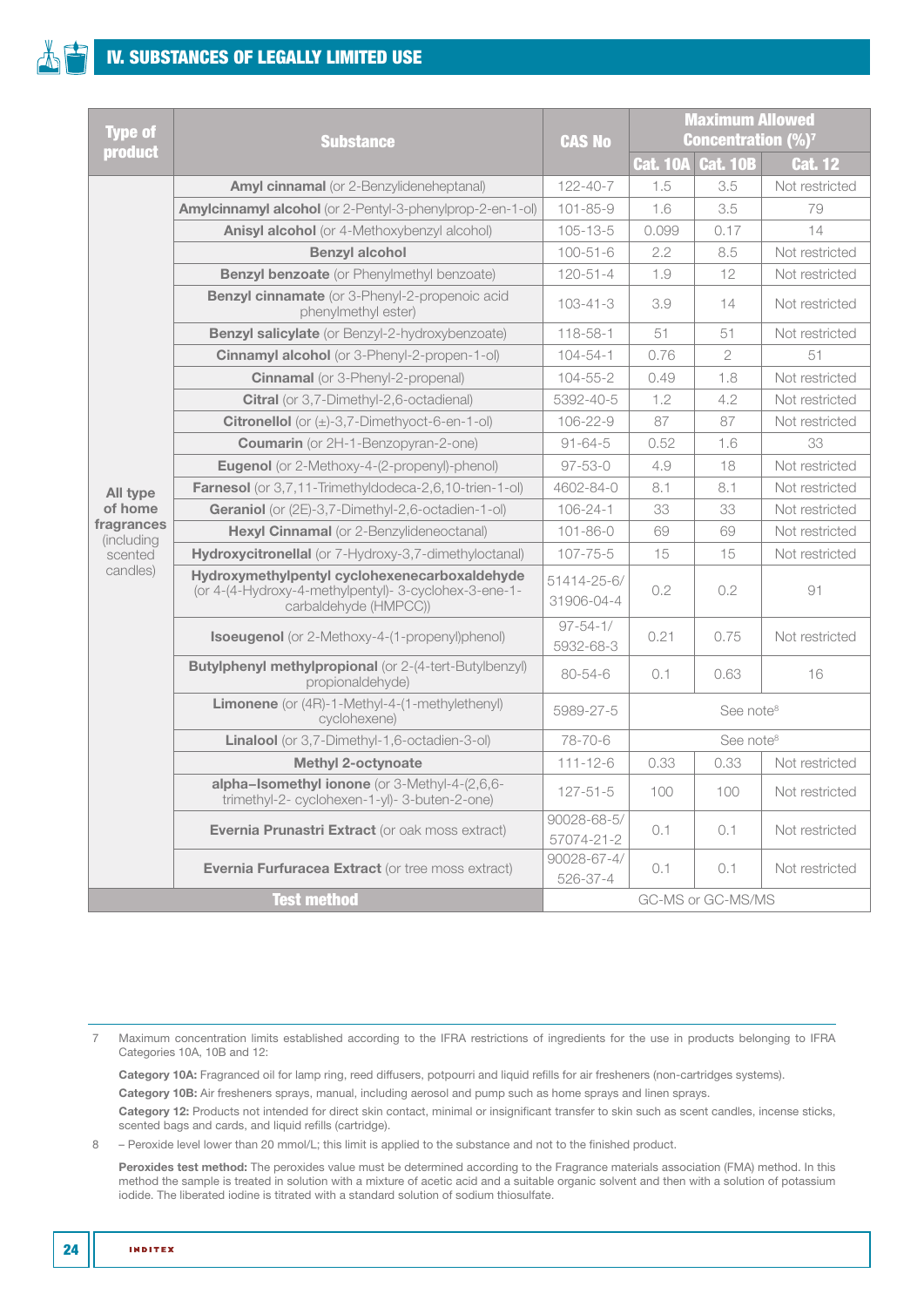

# 5. How can they be avoided?

Manufacturers need to pay attention to assure that the raw materials used in the "aroma" or "fragrance" do not contain fragrant allergens. The Supplier should undertake and guarantee that the presence of FAs has been assessed and, if the concentrations exceed the limits established, their presence will be suitably stated on the end-product label.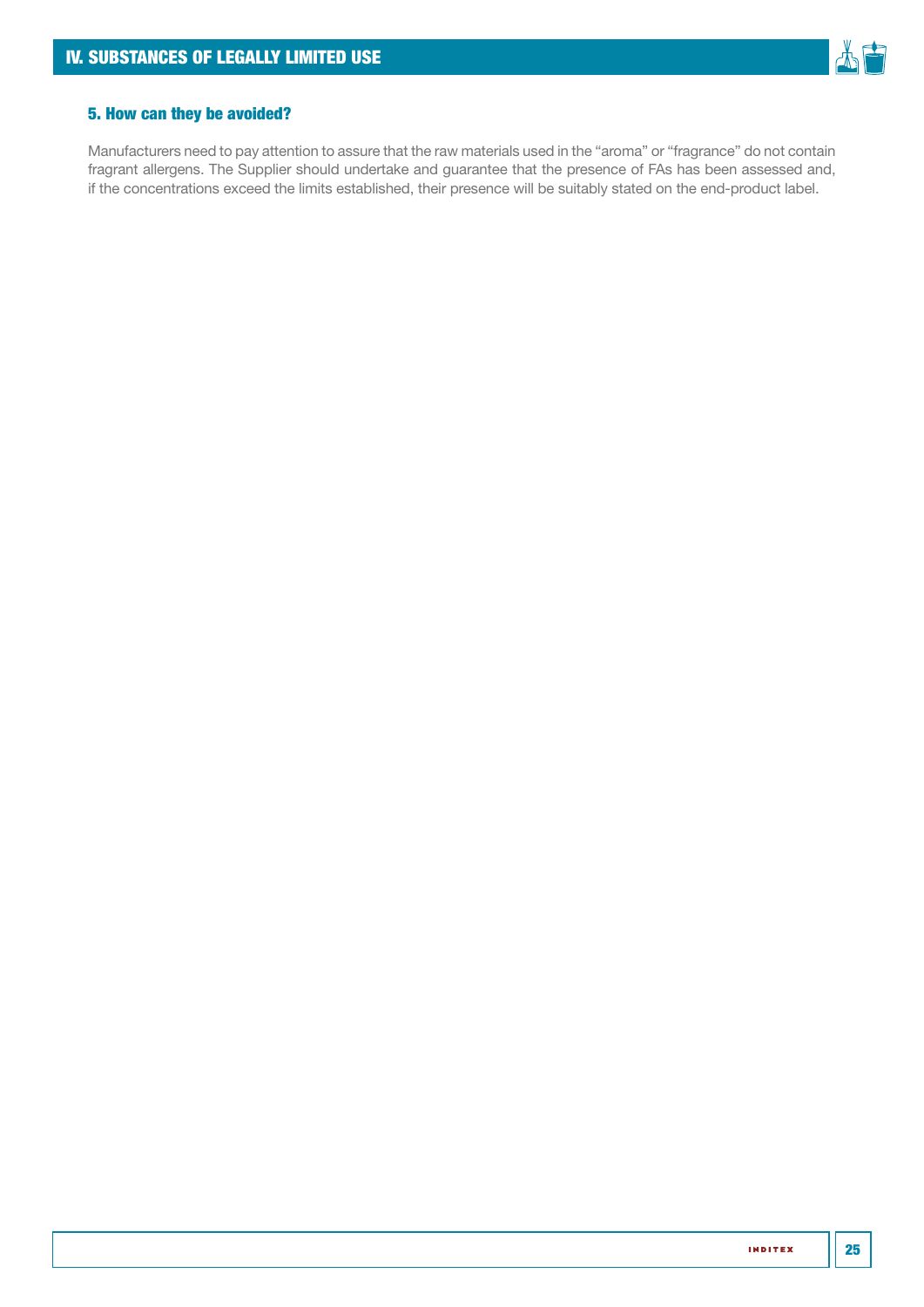# <span id="page-25-0"></span>IV. B. PHTHALATES

# 1. What are they?

Phthalates, or phthalate esters, are a group of chemical substances that have multiple uses in industry. Phthalates are mainly used as plasticizers –which allow plastic products to become softer and more flexible–, as solvents, preservatives, alcohol denaturants (for ethanol) and to make fragrances linger longer in cosmetics and home fragrances.

# 2. Where can they be found?

Phthalates can be found in home fragrances as solvents and fixatives for fragrances or as solvents in lacquers and in pigments and dyes formulations used in candles manufacturing. In addition, containers and lids made of plastic materials or the machinery used during the manufacturing process may contain phthalates which can migrate into the home fragrances.

### 3. How are they analyzed?

Phthalates can be analyzed by GC-MS or GC-MS/MS. As an alternative, they can be analyzed by HPLC-UV or GC-FID.

# 4. Which are the acceptable limits?

| <b>Type of product</b>    | <b>Substance</b>                                                    | <b>CAS No.</b>             | <b>Restriction /</b><br><b>Maximum Limit</b> | <b>Test method</b> |          |
|---------------------------|---------------------------------------------------------------------|----------------------------|----------------------------------------------|--------------------|----------|
|                           | <b>Diethylhexyl phthalate (DEHP)</b>                                | $117 - 81 - 7$             |                                              |                    |          |
|                           | <b>Dibutyl phthalate (DBP)</b>                                      | 84-74-2                    |                                              |                    |          |
|                           | <b>Diisobutylphthalate (DIBP)</b>                                   | 84-69-5                    |                                              |                    |          |
|                           | Bis-(2-methoxyethyl phthalate) (DMEP)                               | $117 - 82 - 8$             |                                              |                    |          |
|                           | n-Pentyl-isopentylphthalate (PIPP)                                  | 776297-69-9                |                                              |                    |          |
|                           | di-n-Pentyl phthalate (DPP)                                         | $131 - 18 - 0$             | $0.1\%$ of any                               |                    |          |
| All type of home          | <b>Diisopentylphthalate (DIPP)</b>                                  | 605-50-5                   |                                              |                    | $GC-MS9$ |
| fragrances and<br>candles | <b>Benzyl butyl phthalate (BBP)</b>                                 | 85-68-7                    |                                              |                    |          |
|                           | 1,2-Benzenedicarboxylic acid,<br>dipentylester, branched and linear | 84777-06-0                 |                                              |                    |          |
|                           | <b>Di-n-octyl phthalate (DNOP)</b>                                  | $117 - 84 - 0$             |                                              |                    |          |
|                           | <b>Di-isononyl phthalate (DINP)</b>                                 | 28553-12-0 /<br>68515-48-0 |                                              |                    |          |
|                           | <b>Di-isodecyl phthalate (DIDP)</b>                                 | 26761-40-0 /<br>68515-49-1 |                                              |                    |          |

# 5. How can they be avoided?

There are alternatives for this type of compounds that perform the same functions, so the trend should be towards the complete elimination of these substances in new products that are launched on the market.

Avoiding using them as additives in home fragrances and candles.

Selecting the containers in such a way that none of their components are manufactured with plastics that may contain them as plasticisers.

9 The test method for solid home fragrances (such as candle wax) must be EN ISO 14389.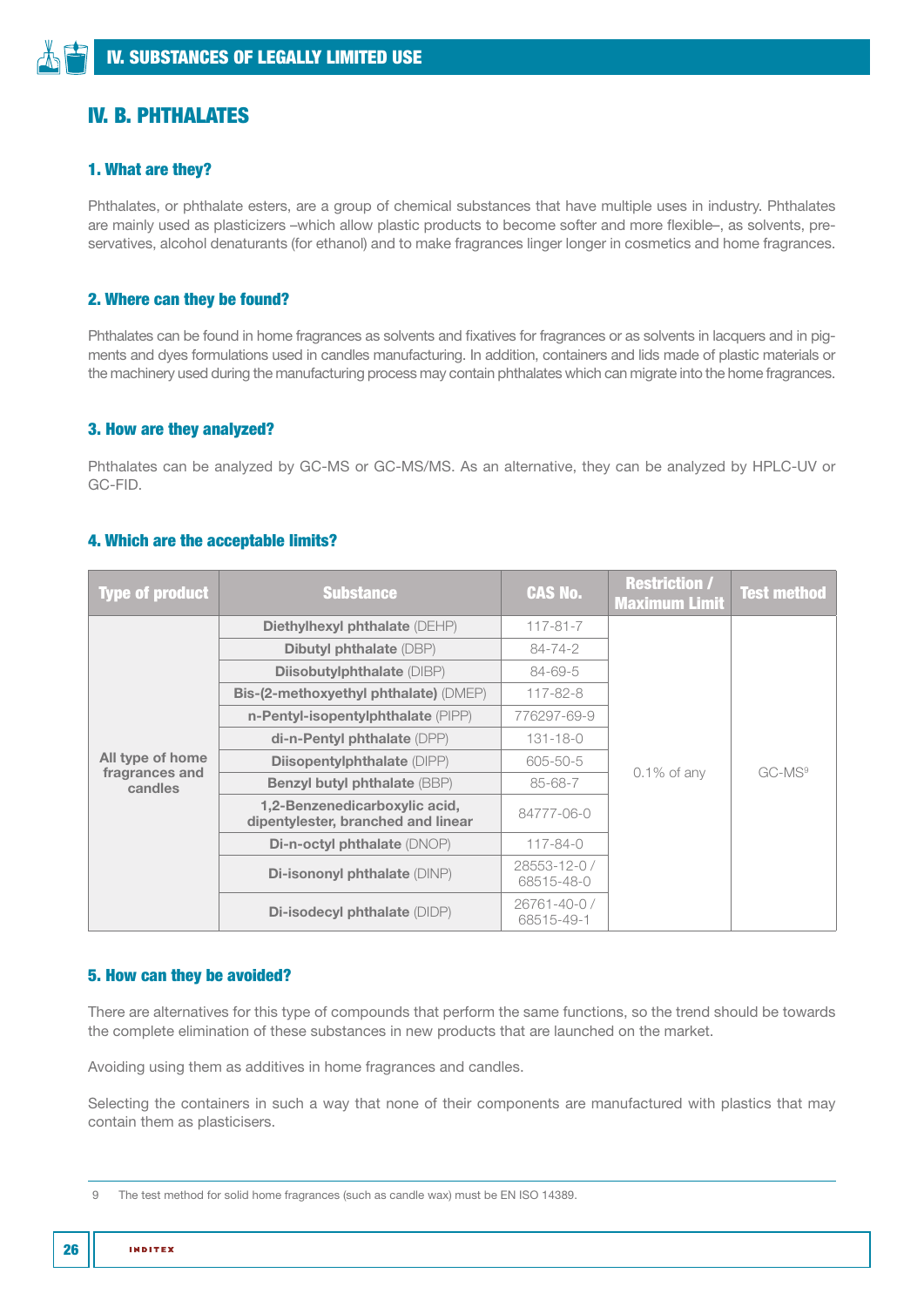

# <span id="page-26-0"></span>IV. C. SPECIFIC EMISSIONS

# 1. What are they?

They are specific substances emitted from combustible home fragrances into indoor air during and after combustion, such as benzene, formaldehyde or naphthalene.

# 2. Where they can be found?

Burnable home fragrances may emit during the combustion compounds such as benzene, formaldehyde, toluene, etc., in case the raw materials selection is not properly performed or if the manufacturing process is not appropriate.

### 3. How are they analyzed?

The emission of specific substances from burnable home fragrances is performed under controlled conditions in an emission test chamber according to EN 16738. The test chamber is at a constant temperature, relative humidity and specific airflow per area. Sampling is carried out at the exit of the test chamber, where the specific substances are collected in appropriate adsorption tubes or solutions.

# 4. Which are the acceptable limits?

|                                                   | <b>Substance</b>     | <b>Concentration limits (µg/m<sup>3</sup>)</b> | <b>Method</b>      |  |
|---------------------------------------------------|----------------------|------------------------------------------------|--------------------|--|
| <b>Type of product</b>                            |                      | TWA <sup>10</sup>                              |                    |  |
|                                                   | <b>Benzene</b>       | $5^{11}$                                       |                    |  |
|                                                   | <b>Toluene</b>       | 200                                            |                    |  |
|                                                   | <b>Styrene</b>       | 260                                            |                    |  |
| All types of burnable                             | Xylenes (o-, m-, p-) | 200                                            |                    |  |
| home fragrances (including<br>scented candles and | Formaldehyde         | 30                                             | EN 16738; EN 16739 |  |
| incenses)                                         | <b>Naphthalene</b>   | $10^{12}$                                      |                    |  |
|                                                   | Benzo[a]pyrene       | $nd^{13}$                                      |                    |  |
|                                                   | <b>Acrolein</b>      | 50                                             |                    |  |
|                                                   | <b>TVOC</b>          | 600                                            |                    |  |

### 5. How can they be avoided?

To meet the specific emissions requirement, manufacturers need to thoroughly monitor the quality of the raw materials and the manufacturing process.

12 Annual average concentration.

13 LOD: 1 µg/m<sup>3</sup>.

<sup>10</sup> Time weighted average concentration (exposure model defined in EN 16739:2015): average concentration expected from having one piece of the specimen in the European reference room (volume of 30 m<sup>3</sup>; air change rate of 0.5 h-<sup>1</sup>). It is calculated on the basis of the worst case exposure time (4 hours per 24 hours) and the frequency of use (4 times per 7 days).

<sup>11</sup> Directive 2008/50/EC on ambient air quality and clear air for Europe.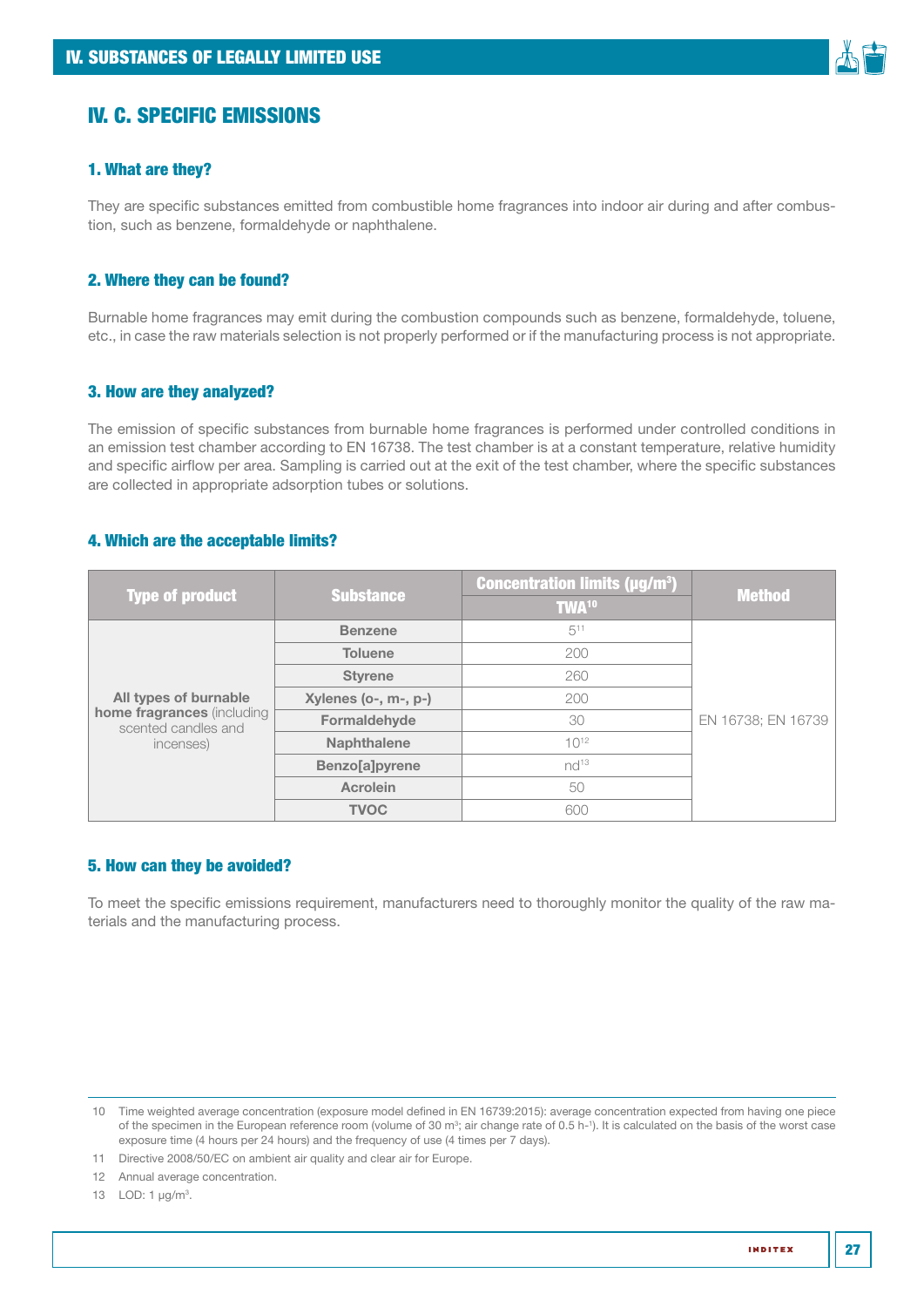# <span id="page-27-0"></span>IV. D. AROMATIC SOLVENT RESIDUES

# 1. What are they?

Aromatic solvent remainders are substances such as benzene, toluene, ethylbenzene or xylenes that can be present in candles as residues coming from the manufacturing process of the raw materials.

# 2. Where can they be found?

They are mainly found in coloured or lacquered candles and candles made of paraffin wax.

# 3. How are they analyzed?

Weighed quantities of the test substance (2 g) are filled into headspace vials and are hermetically sealed. Then, the sample is equilibrated in a static headspace sampler at elevated temperature and transferred into a gas chromatographic column which separates the solvents by increasing boiling point. The eluted components are detected by a flame ionisation detector.

### 4. Which are the acceptable limits?

To comply with Inditex' requirements candles must comply with the following requirements:

| Type of product                  | Parameter '                                                                                 |                        | ' Limit / Reauirement  | <b>Test method</b>     |  |
|----------------------------------|---------------------------------------------------------------------------------------------|------------------------|------------------------|------------------------|--|
| Scented and<br>unscented candles |                                                                                             | <b>Benzene</b>         | $0.5$ ppm              |                        |  |
|                                  | <b>Toluene</b><br><b>Solvent</b><br>residues<br><b>Ethylbenzene</b><br><b>Total xylenes</b> |                        | 5 ppm                  |                        |  |
|                                  |                                                                                             |                        | $20$ ppm <sup>14</sup> | EWF 002/03 (HS-GC-FID) |  |
|                                  |                                                                                             | $20$ ppm <sup>14</sup> |                        |                        |  |

# 5. How can they be avoided?

Suppliers need to pay attention to the raw materials and the manufacturing process in order to ensure that no contamination of organic solvents occurs during production. The use of colours and lacquers or paraffin wax may result in higher risk of exceeding the mentioned limits of aromatic solvent residues.

<sup>14 50</sup> ppm for screen printing lacquers.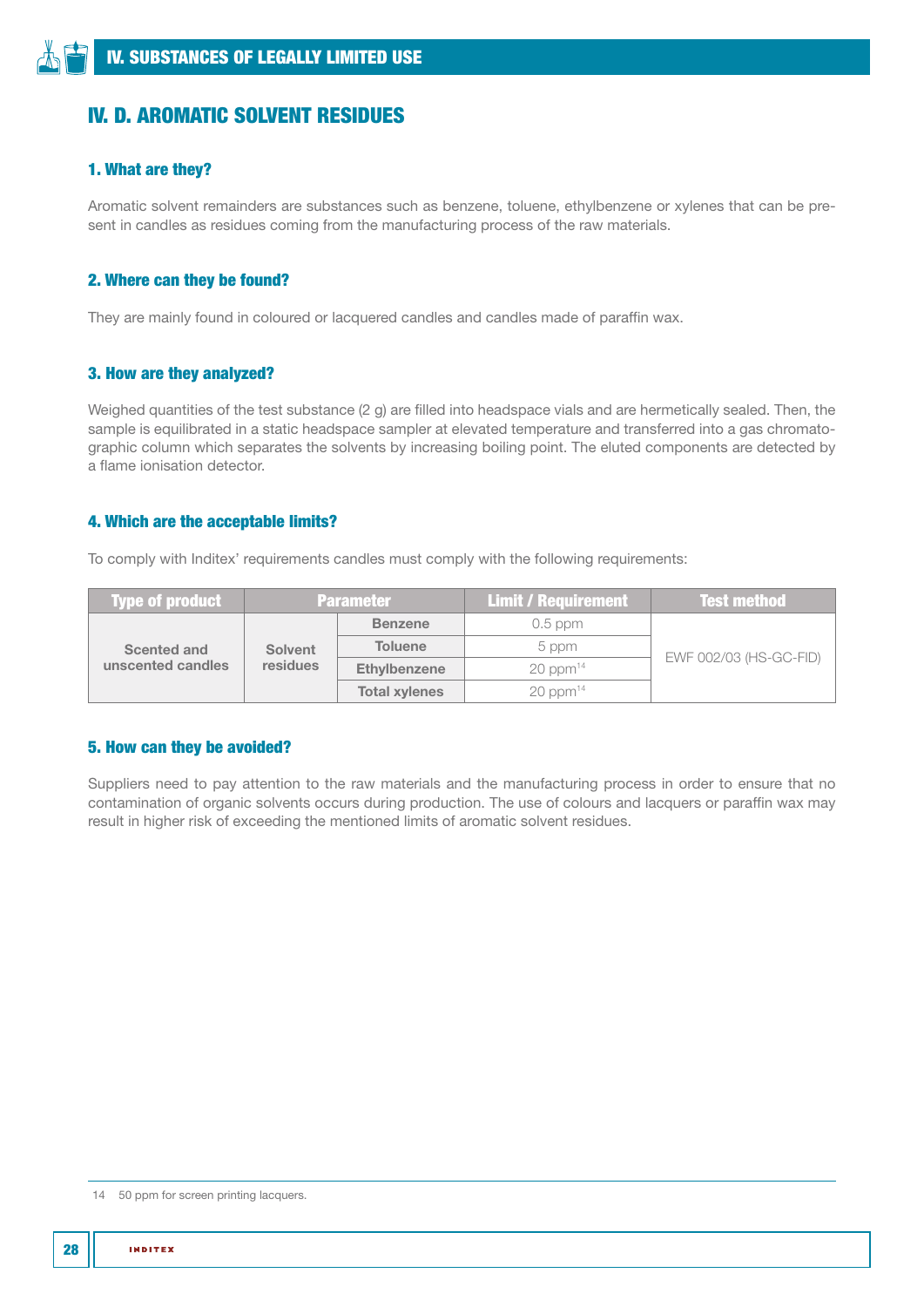# <span id="page-28-0"></span>IV. E. AZO DYES

### 1. What are they?

Azo dyes are substances containing azo groups (-N=N-) in their molecular structure where the azo group is associated with one or more aromatic rings to form a conjugated system. Azo dyes are widely used in colorant and pigment formulations but most of them are safe. Nevertheless, a small percentage of azo dyes can decompose by reductive cleavage of one or more azo groups, releasing one or more of the aromatic amines listed in Appendix 8 of Regulation (EC) No. 1907/2006 (REACH Regulation).

# 2. Where can they be found?

They can be found in coloured and lacquered candles.

### 3. How are they analyzed?

Detection of banned azo dyes in candles is performed by extracting the dyes using an organic solvent, and then transferring them to a reduction media. Then, quantification of amines –where present– is performed using HPLC/ DAD or GC-MS (with internal standard).

# 4. Which are the acceptable limits?

To comply with Inditex' requirements all coloured or lacquered candles must comply with the following requirement:

| <b>Type of product</b>           | <b>Parameter</b> | <b>Limit / Requirement</b> | <b>Test method</b> |
|----------------------------------|------------------|----------------------------|--------------------|
| Scented and unscented<br>candles | Azo dyes         | $30$ ppm $^{15}$           | §64 LFGB B 82.02-2 |

### 5. How can they be avoided?

Suppliers need to pay attention to the manufacturing process in order to ensure candle colours and lacquers containing azo dyes that may result in the release of one or more of the aromatic amines listed in Appendix 8 of Regulation (EC) No. 1907/2006 are not used. Red shades and/or colours, as well as bright scarlet and intense blacks may present a higher risk of containing the aforementioned azo dyes.

15 Limit referred to the concentration of the regulated aromatic amines (Appendix 8 of Regulation (EC) No. 1907/2006).

29

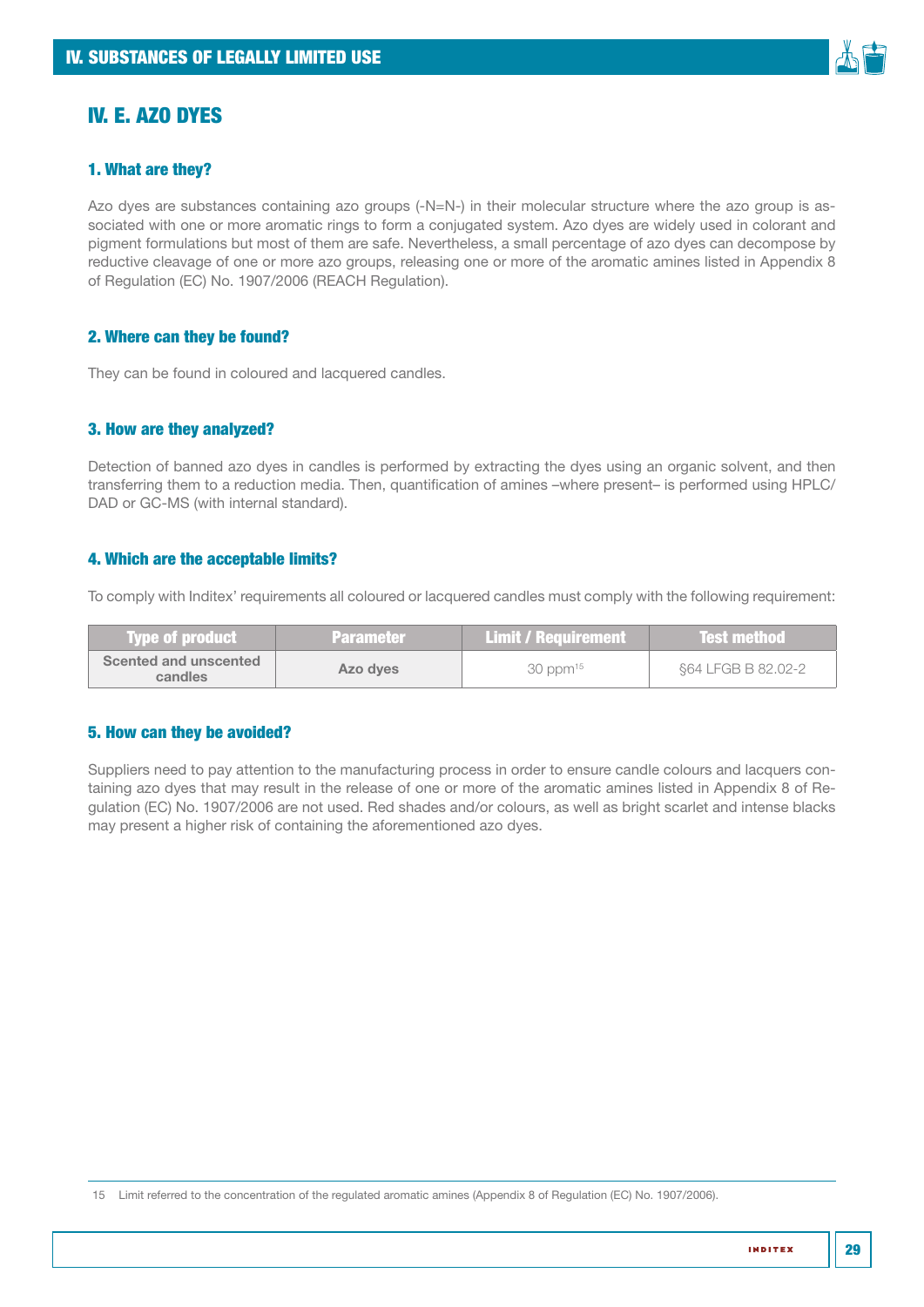# <span id="page-29-0"></span>IV. F. METALS

# 1. What are they?

Metals are elements that can be present in candles and incenses, both in their elemental form or as part of chemical compounds, as impurities or as part of colourants and pigments. Metals contained in the base materials can result in undesirable changes because of their catalytic activity.

# 2. Where can they be found?

Metals ions are mainly found in coloured or lacquered candles and coloured incenses or as impurities in the raw materials.

# 3. How are they analyzed?

The metal content is determinated by digesting the sample with an appropriate acidic oxidant. Then, suitable analytical instruments such as AAS, ICP-OES or ICPS-MS are used to determine the level of metals present in the extract.

### 4. Which are the acceptable limits?

| <b>Type of product</b>           | <b>Parameter</b>     | <b>Content limit</b> | <b>Test method</b>      |
|----------------------------------|----------------------|----------------------|-------------------------|
|                                  | <b>Antimony (Sb)</b> | 10 ppm               |                         |
|                                  | <b>Arsenic (As)</b>  | 10 ppm               |                         |
|                                  | Barium (Ba)          | 10 ppm               |                         |
| Scented and<br>unscented candles | Cadmium (Cd)         | 1 ppm                | Acid digestion - ICP-MS |
|                                  | <b>Chromium</b> (Cr) | 40 ppm               |                         |
|                                  | <b>Lead</b> $(Pb)$   | 5 ppm                |                         |
|                                  | Mercury (Hg)         | 1 ppm                |                         |
| <b>Candle wicks</b>              | <b>Lead</b> $(Pb)$   | 5 ppm                | Acid digestion - ICP-MS |
|                                  | Ni (Ni)              | 5 ppm                |                         |
|                                  | Lead (Pb)            | 90 ppm               |                         |
| <b>Incenses</b>                  | <b>Cadmium (Cd)</b>  | 75 ppm               |                         |
|                                  | Mercury (Hg)         | 60 ppm               | GB/T 26393              |
|                                  | Chromium (Cr)        | 60 ppm               |                         |
|                                  | <b>Arsenic (As)</b>  | 25 ppm               |                         |

### 5. How can they be avoided?

To meet the mentioned requirements, manufacturers need to thoroughly monitor the quality of the raw materials and the manufacturing process.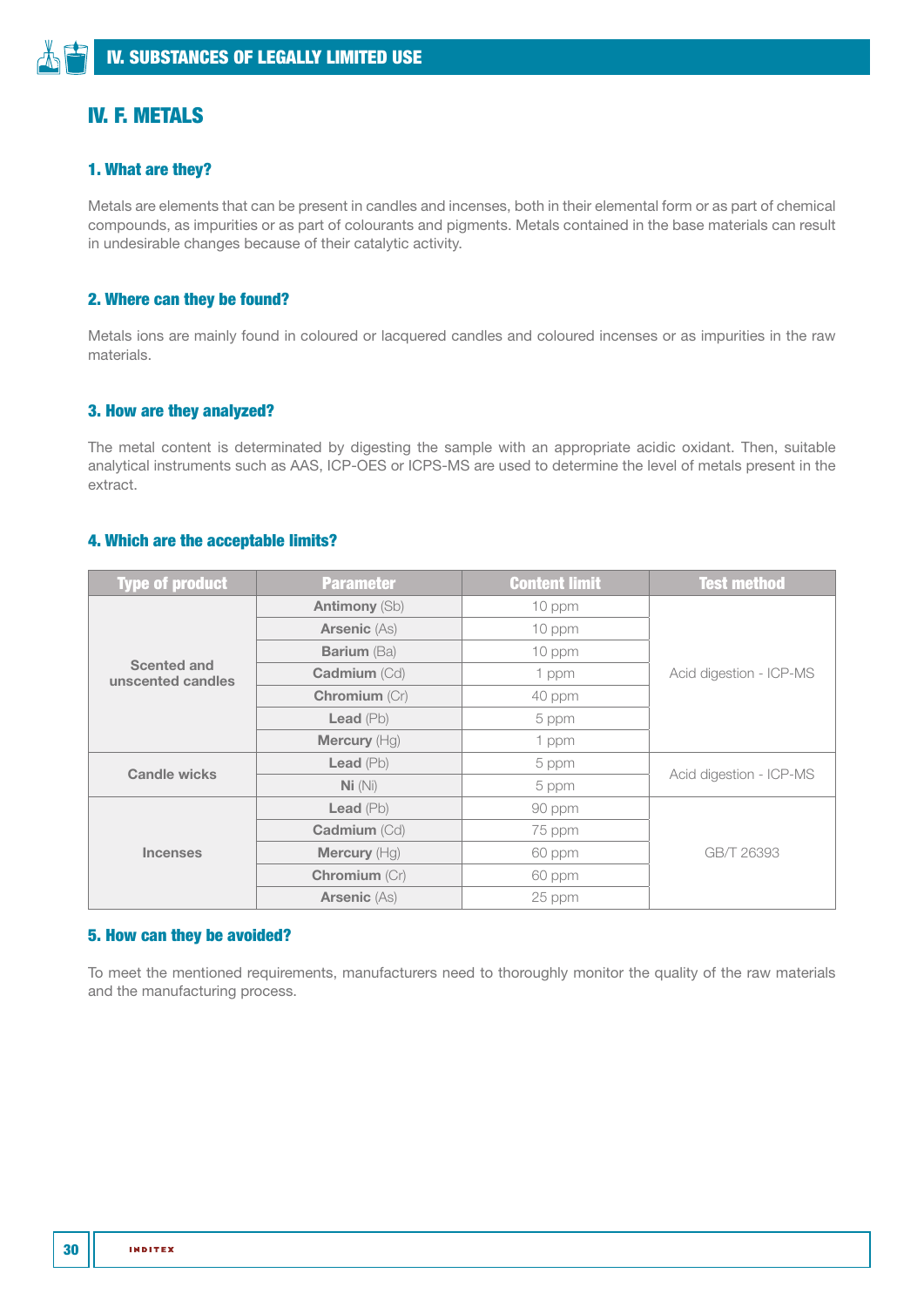

# <span id="page-30-0"></span>IV. G. POLYCYCLIC AROMATIC HYDROCARBONS (PAHs)

# 1. What are they?

PAHs are a group of hydrocarbons composed of multiple aromatic rings. PAHs are typically formed during the incomplete combustion of organic matter and enter the air in soot or attached to dust particles.

# 2. Where can they be found?

PAHs could be present in candles as residues coming from the raw materials used in the manufacturing process or emitted during candle or incense burning due to incomplete combustion of organic matter.

# 3. How are they analyzed?

The PAHs are determined by extraction of the sample with an appropriate solvent. GC-MS is used to determine the levels of PAHs present in the extract.

# 4. Which are the acceptable limits?

| <b>Type of product</b> | <b>Parameter</b>                   | <b>CAS No.</b> | <b>Limit</b>        | <b>Method</b> |
|------------------------|------------------------------------|----------------|---------------------|---------------|
|                        | Benzo[a]pyrene (BaP)               | $50 - 32 - 8$  |                     |               |
|                        | <b>Benzo[e]pyrene (BeP)</b>        | 192-97-2       |                     |               |
|                        | Benzo[a]anthracene (BaA)           | 56-55-3        |                     |               |
|                        | <b>Chrysene (CHR)</b>              | $218 - 01 - 9$ |                     |               |
|                        | <b>Benzo[b]fluoranthene (BbFA)</b> | 205-99-2       |                     |               |
| <b>Scented and</b>     | <b>Benzo[j]fluoranthene (BjFA)</b> | $205 - 82 - 3$ | $<$ 1 ppm of any    |               |
|                        | <b>Benzo[k]fluoranthene (BkFA)</b> | $207 - 08 - 9$ |                     |               |
|                        | Dibenzo[a,h]anthracene (DBahA)     | 53-70-3        |                     |               |
| unscented<br>candles   | Benzo[g,h,i]perylene               | $191 - 24 - 2$ |                     |               |
|                        | Indeno[1,2,3-cd)pyrene             | 193-39-5       |                     |               |
|                        | <b>Phenanthrene</b>                | $120 - 12 - 7$ |                     |               |
|                        | <b>Pyrene</b>                      | $129 - 00 - 0$ | $< 50$ ppm sum of 4 |               |
|                        | Anthracene                         | $120 - 12 - 7$ | <b>PAHs</b>         |               |
|                        | <b>Fluoranthene</b>                | $206 - 44 - 0$ |                     |               |
|                        | <b>Naphthalene</b>                 | $91 - 20 - 3$  | $< 10$ ppm          |               |
|                        | Sum of 15 PAHs                     |                | $< 50$ ppm          |               |

# 5. How can it be avoided?

Manufacturers need to pay attention to the process control to ensure that no contamination of PAHs occurs during production.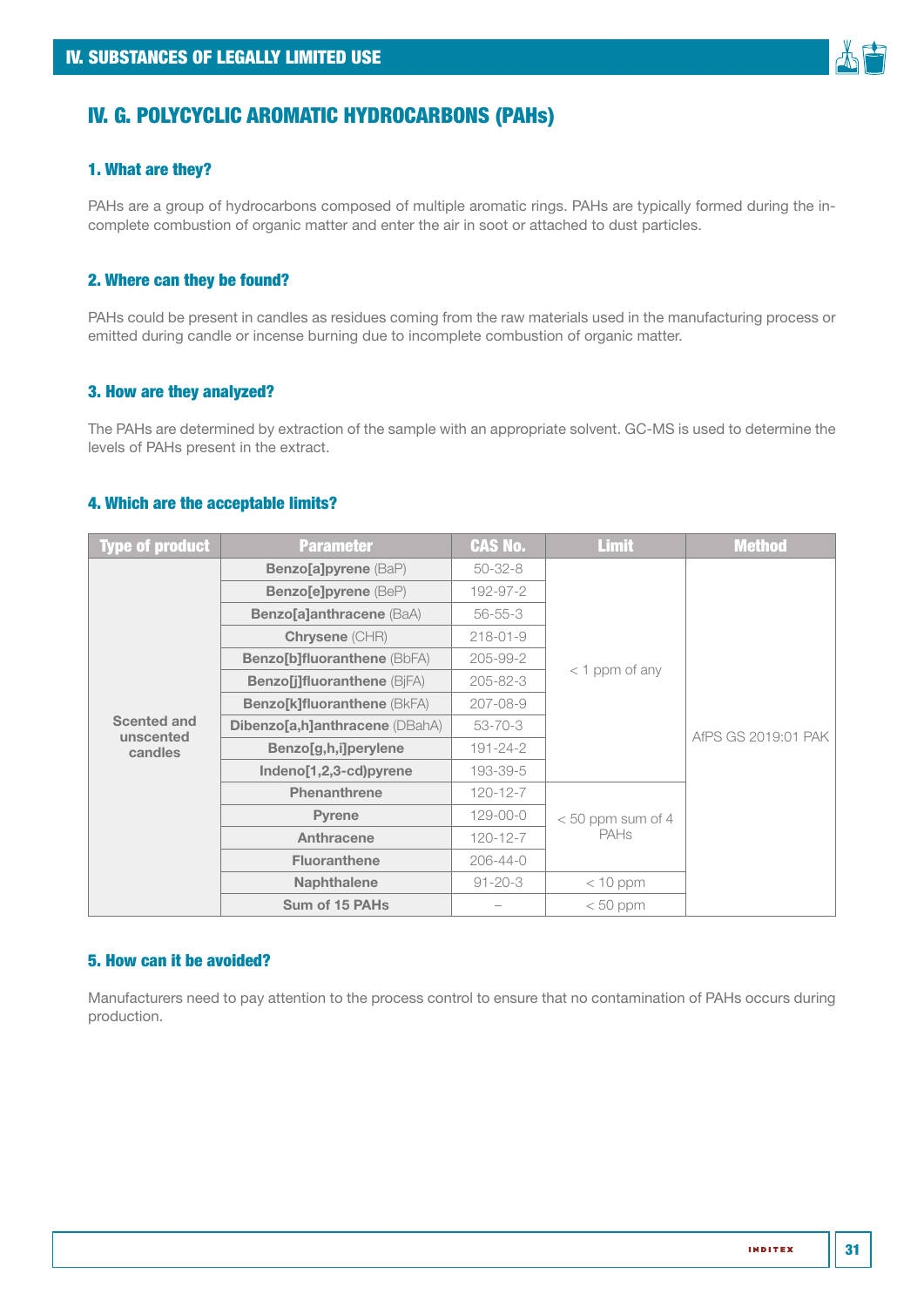# <span id="page-31-0"></span>IV. H. SOOT INDEX

# 1. What is it?

The soot is a solid mixture of carbon enriched particles, which come into existence when the candle burning material in the flame is incompletely burned and released into the atmosphere. The soot index is the number for the evaluation of the sooting behaviour of candles.

Emissions of significant amounts of soot indicate that the candle might emit higher levels of other hazardous substances.

### 2. How is it analyzed?

The sooting behaviour of a candle is mainly influenced by the fuel flow, which is determined by the wick features (e.g., size, shape, etc.). All wicks consist of a bundle of fibers that are twisted, braided or knitted together. These fibers absorb the liquefied wax and carry it to the flame by capillary action. Therefore, different wick sizes allow for different amount of fuel to be drawn into the flame. If the amount of fuel (wax) to be burned is too high, the candle will soot.

# 3. Which are the acceptable limits?

| Type of product                  | Parameter  | Limit                           | <b>Method</b> |
|----------------------------------|------------|---------------------------------|---------------|
| Scented and unscented<br>candles | Soot index | $\leq$ 1 / hour <sup>16</sup> . | FN 15426:2018 |

# 4. How can it be avoided?

The Supplier shall take great care in selecting a wick of the proper size, shape and material to meet the burn requirements of a particular candle.

<sup>16</sup> 3 test sample average.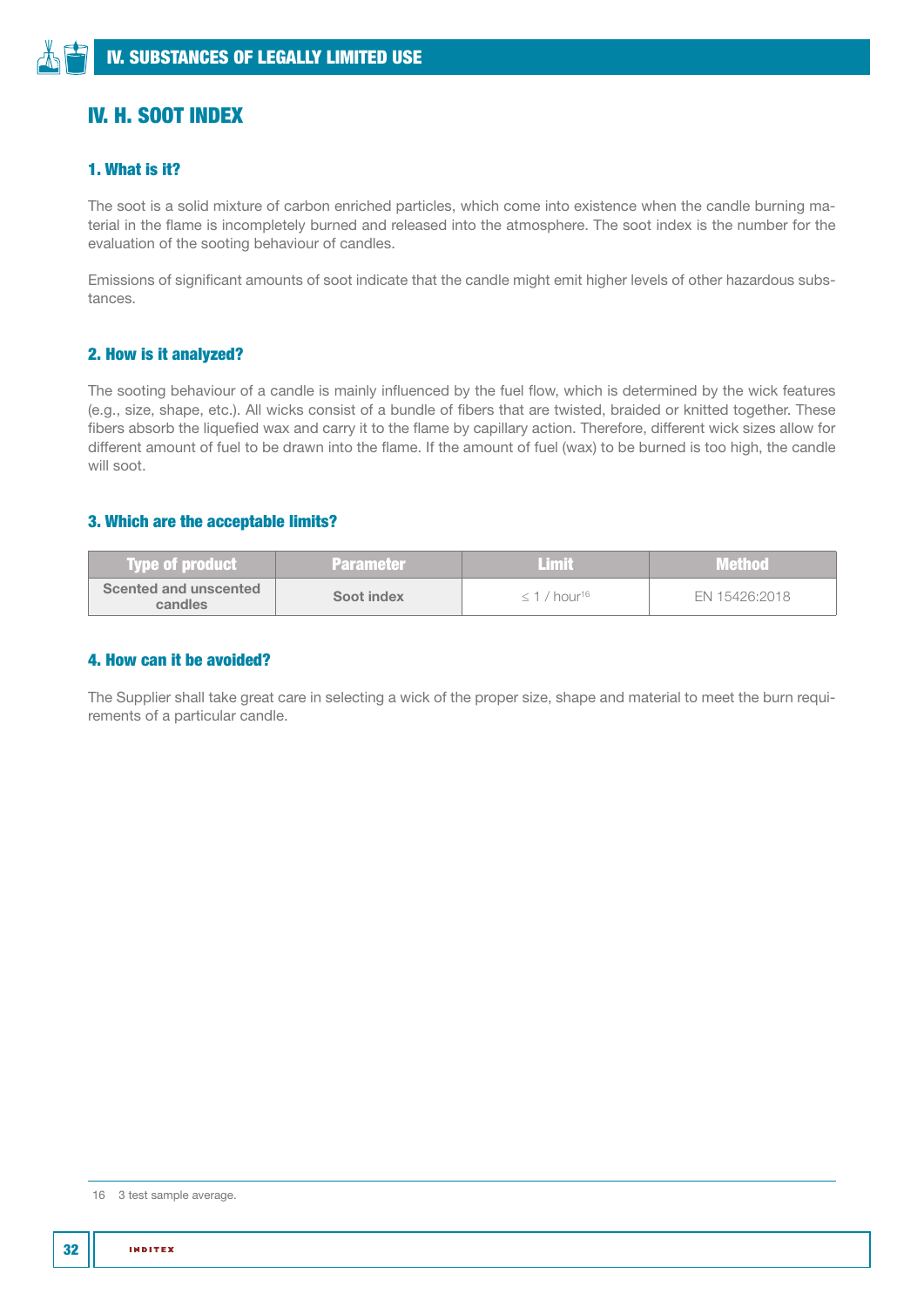

# <span id="page-32-0"></span>IV. I. OTHER RESTRICTED SUBSTANCES

# 1. What are they?

- Boric acid tetrasodium salt: Sodium borate is a white, powdery mineral used as a buffering pH adjuster in numerous products types, such as home fragrances, cleaning, laundry or personal care products.
- Chloroethene (or vinylchloride): Vinylchloride was commonly used as a propellant in aerosol home fragrances.
- 5-Chloro-2-methyl-4- isothiazolin-3-one (CMIT) and 2-Methyl-4-isothiazolin-3-one (MIT): These substances are thiazole, heterocyclic aromatic compounds that have biocide and preservative functions and which are used in a wide range of industrial applications and products, such as home fragrances, cleaning fluids, detergents, waxes, etc.
- 1,4 Dichlorobenzene (p-DCB): p-DCB acts as disinfectant or pesticide, controlling the growth of moths, molds and mildew. In addition, p-DCB can be used as deodorant in home fragrances.
- Ethoxyethyl guanidine chloride (PGH), polyhexamethylene guanidine (PHMG) and poly(hexamethylene biguanide) hydrochloride (PHMB): These substances are guanidine derivatives that are used as disinfectants.
- Benzene: A substance that can be present in home fragrances as an impurity coming from the fragrance extraction step with benzene or other organic solvent contaminated with this solvent.
- Formaldehyde: A colourless, flammable gas at room temperature that has a pungent, distinct odour. Formaldehyde and formaldehyde-releasing preservatives are used in home fragrances and personal care products to prevent microbes from growing in water-based products.
- Glyoxal: Glyoxal has a nature such that it chemically reacts with active nitrogen and active sulphur compounds and various other kinds of materials having an offensive odour, and changes them to odourless compounds. Due to their nature, glyoxal based deodorizing compositions are widely used as deodorizing agents in the industrial field and in home use.
- Methanol: Methyl alcohol or methanol is an aliphatic alcohol that can be used in home fragrances as solvent or to denature ethyl alcohol.
- Trichloroethylene (TCE): TCE is an effective solvent for a variety of organic materials. Trichloroethylene can be used as an extraction solvent for greases, oils, fats or waxes.
- Propylene glycol (or 1,2-propanediol); isopropyl alcohol (or propan-2-ol); ethylene glycol; dipropylene glycol monomethyl ether (DPGME); benzoic acid; salicylic acid; benzyl alcohol; methyl salicylate; 1,2-benzisothiazol-3(2H)-one (BIT); triclosan; 2-octyl-2H-isothiazol-3-one (OIT); didecyldimonium chloride (DDAC); benzalkonium chloride (BKC); pyrethrins; alkyl(c=12-18)benzyldimethylammonium chloride; benzyl(C=12-16) alkyldimethyl chlorides; silver; alpha-pinene; vinyl acetate; triclycodecenyl acetate; and triethanolamine: All these substances can be used as preservatives in home fragrances to prevent the growth of undesirable microorganisms.

# 2. Where can they be found?

These substances can be present in home fragrances as preservatives as solvents or as impurities.

### 3. How are they analyzed?

• Boric acid tetrasodium salt: The presence of disodium tetraborate in home fragrances can be determined by testing total boron and sodium by elemental screening (acid digestion followed by ICP). Additional confirmation can be obtained by an extractive approach and calculating the disodium tetraborate amount.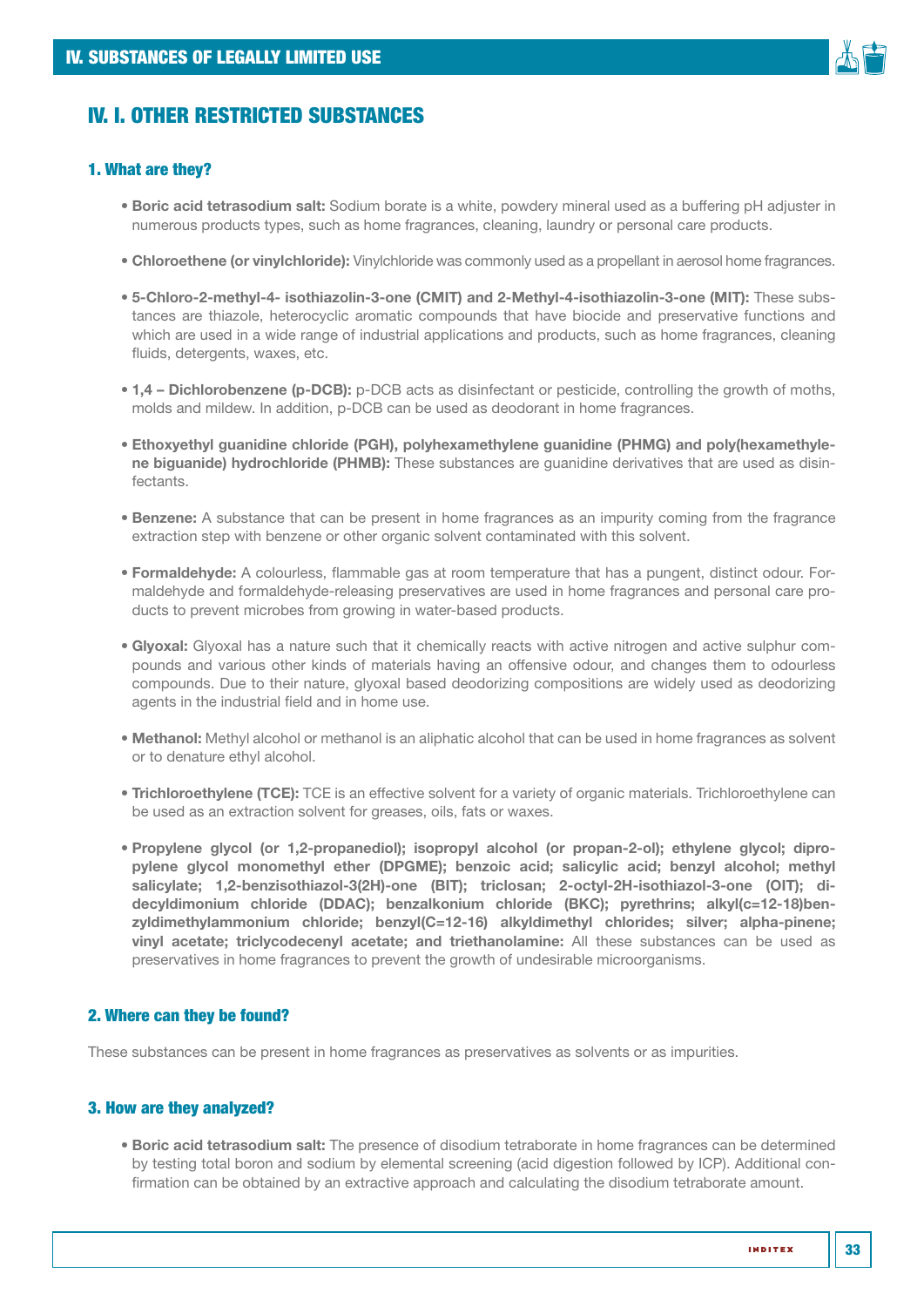

- Chloroethene (or vinylchloride): This substance can be analyzed by GC-FID or GC-MS.
- 5-Chloro-2-methyl-4- isothiazolin-3-one (CMIT) and 2-methyl-4-isothiazolin-3-one (MIT): Detection of CMIT and MIT can be performed by ultrasonic extraction of the isothiazolinones with methanol and HPLC–UV analysis of the extract. Nevertheless, for gels (including liquids that do not dissolve in methanol) and solid samples, detection of CMIT and MIT can be achieved by ultrasonic extraction with an acetone / hexane mixture 1:1. Then, after filtrating and concentrating the extraction solutions, the samples are dissolved in methanol and analyzed using an HPLC–UV.

As alternative, there are analytical methods for the analysis of CMIT and MIT based LC-MS and GC-MS.17

- 1,4–Dichlorobenzene (p-DCB); benzene and trichloroethylene (TCE): These substances are volatile organic compounds that can be determined using GC-MS. There are various techniques by which these compounds may be introduced into the GC/MS system. Purge–and–trap by EPA methods 5030 and 5035, is the most commonly used technique. Additionally, automated static headspace by method 5021 can be used for solid samples.
- Ethoxyethyl guanidine chloride (PGH); polyhexamethylene guanidine (PHMG); and poly(hexamethylene biguanide) hydrochloride (PHMB): Qualitative method: Detection of PGH, PHMG and PHMB can be performed by UV-VIS spectrophotometer using Eosin Y as indicator. The absorbance of the ionic derivative formed in the acidic medium is determined by scanning the region from 450 to 650 nm. Quantitative method: Test samples are diluted with methanol in acidic conditions, then, the solid phase is extracted and measured with a MALDI-TOF-MS.
- Formaldehyde and glyoxal: Test samples are diluted with distilled water, derivatized with 2,4-dinitrophenylhydrazine and extracted with acetonitrile. Finally, the aldehyde extract is analyzed using an HPLC–UV.
- Methanol: The methanol content in an air freshener can be determined by ultrasonic extraction in ethanol (or isopropyl alcohol) followed by GC-FID analysis. If it is not possible to extract the sample using ethanol or isopropyl alcohol, other organic solvents can be used.
- 3-Iodine-2-propynyl butyl carbamic acid: LC-MS or GC-MS can be used to determine the levels of 3-iodine-2propenyl butyl carbamic acid.
- Propylene glycol (or 1,2-propanediol); isopropyl alcohol (or propan-2-ol); ethylene glycol; and dipropylene glycol monomethyl ether (DPGME): GC-MS can be used to determine the levels of these substances.
- Benzoic acid; salicylic acid; benzyl alcohol; methyl salicylate; 1,2-benzisothiazol-3(2H)-one (BIT); triclosan; and 2-octyl-2H-isothiazol-3-one (OIT): The presence of these substances can be determined by HPLC-UV.
- Didecyldimonium chloride (DDAC); benzalkonium chloride (BKC); pyrethrins; alkyl(c=12-18)benzyldimethylammonium chloride; and benzyl(C=12-16) alkyldimethyl chlorides: The presence of these substances can be determined by LC-MS.
- Silver: ICP-MS can be used to determine the amount of silver in the final product.

<sup>17</sup> Use the appropriate Korean method "Public Notice on Safety and Labelling Standards for Products of Risk Concerns (MOE Public Notice No. 2016-656 and its amendments); Annex 3 – Part 9".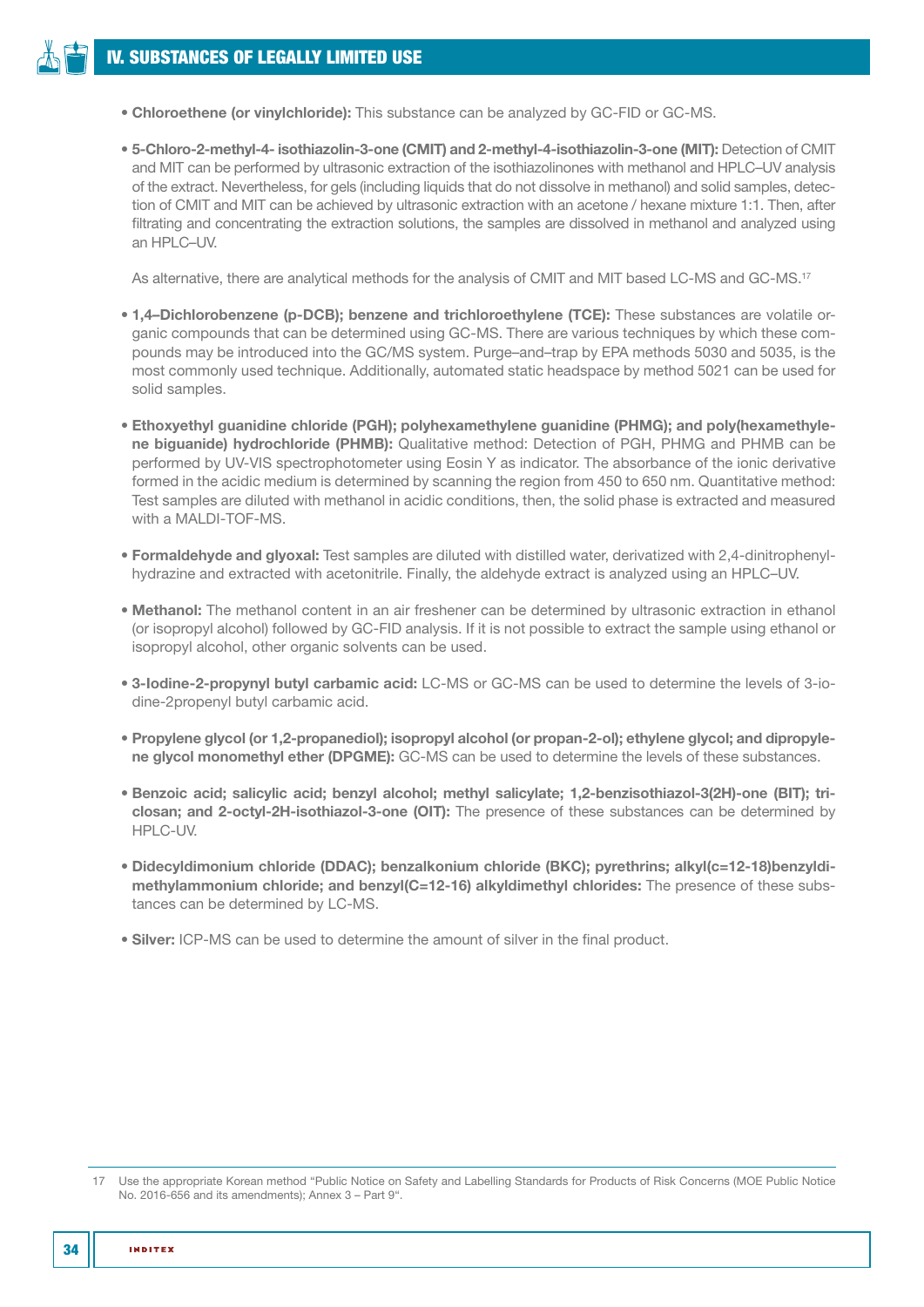

# 4. Which are the acceptable limits?

| <b>Type of product</b>                                      | <b>Substance</b>                                              | <b>CAS No.</b> | <b>Restriction /</b><br><b>Maximum Limit<sup>18</sup></b> | <b>Test Method</b>                                             |
|-------------------------------------------------------------|---------------------------------------------------------------|----------------|-----------------------------------------------------------|----------------------------------------------------------------|
|                                                             | <b>Ethoxyethyl guanidine</b><br>chloride (PHG)                |                |                                                           | l JV-Vis                                                       |
| All types of home                                           | Polyhexamethylene guanidine<br>(PHMG)                         | 31961-54-3     |                                                           | spectrophotometer<br>(qualitative analysis)<br>or MALDI-TOF-MS |
| fragrances<br>(including home<br>sprays, candles and        | <b>Poly</b> (hexamethylene biguanide)<br>hydrochloride (PHMB) | 32289-58-0     |                                                           | (quantitative analysis)                                        |
| incenses)                                                   | 5-Chloro-2-methyl-4-<br>isothiazolin-3-one (CMIT)             | 26172-55-4     | Prohibited                                                | LC-MS or GC-MS                                                 |
|                                                             | 2-Methyl-4-isothiazolin-3-one<br>(MIT)                        | 2682-20-4      |                                                           |                                                                |
|                                                             | Boric acid tetrasodium salt                                   | 1330-43-4      |                                                           | Acid digestion followed<br>by ICP                              |
|                                                             | 1,4-Dichlorobenzene                                           | $106 - 46 - 7$ |                                                           | GC-MS                                                          |
|                                                             | <b>Benzene</b>                                                | $71 - 43 - 2$  |                                                           | GC-MS                                                          |
| All types of home<br>fragrances<br>(except candles)         | Chloroethene<br>(or vinylchloride)                            | $75-01-4$      | Prohibited<br>(LOD 5 mg/kg)                               | HS-GC-MS                                                       |
|                                                             | Trichloroethylene (TCE)                                       | $79 - 01 - 6$  |                                                           | GC-MS                                                          |
|                                                             | <b>Methanol</b>                                               | $67 - 56 - 1$  | 2000 mg/kg                                                | GC-FID                                                         |
|                                                             | 3-lodine-2-propynyl<br>butylcarbamic acid (IPBC)              | 55406-53-6     | 8 mg/kg                                                   | LC-MS                                                          |
| All types of home                                           | Formaldehyde                                                  | $50-00-0$      | 25 mg/kg                                                  |                                                                |
| fragrances<br>(except home sprays,<br>candles and incenses) | Glyoxal                                                       | $107 - 22 - 2$ | 70 mg/kg                                                  |                                                                |
|                                                             | Acetaldehyde                                                  | $75-07-0$      | 300 mg/kg                                                 | <b>HPLC-UV</b>                                                 |
|                                                             | Formaldehyde                                                  | $50 - 00 - 0$  | 12 mg/kg                                                  |                                                                |
| Home sprays and<br>incenses                                 | Glyoxal                                                       | $107 - 22 - 2$ | 30 mg/kg                                                  |                                                                |
|                                                             | Acetaldehyde                                                  | $75 - 07 - 0$  | 60 mg/kg                                                  |                                                                |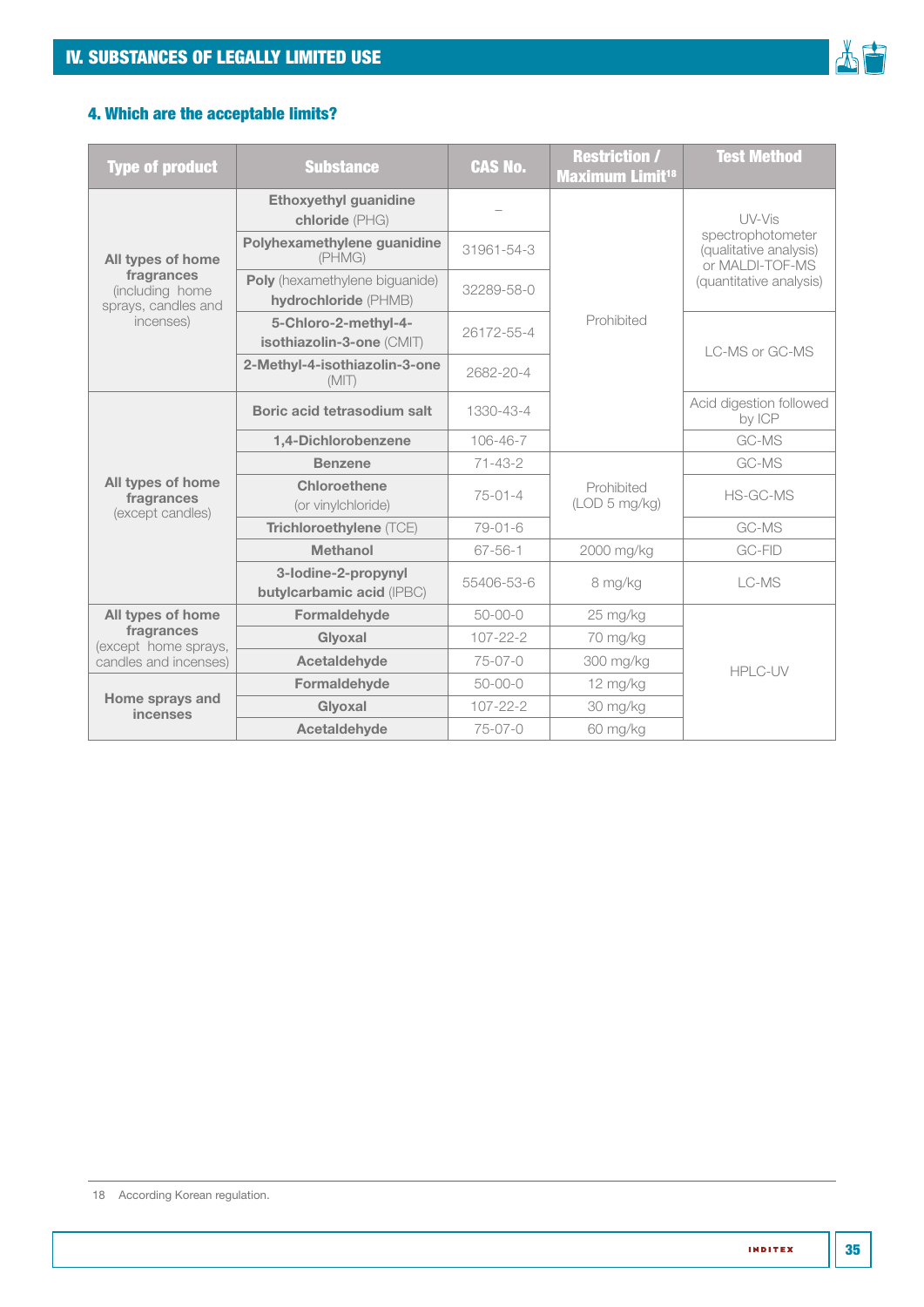In addition to above requirements, air fresheners (except candles) shall comply with the following restrictions:

| <b>Substance</b>                    | <b>CAS No.</b> | Home fragrances <sup>19</sup> |                              | <b>Car air freshener</b> |                              | <b>Test</b>   |
|-------------------------------------|----------------|-------------------------------|------------------------------|--------------------------|------------------------------|---------------|
|                                     |                | <b>In spray</b>               | <b>Others</b><br>than sprays | <b>In spray</b>          | <b>Others</b><br>than sprays | <b>Method</b> |
| Propylene glycol                    | $57 - 55 - 6$  | $\overline{\phantom{a}}$      | $\overline{\phantom{0}}$     | 47                       |                              |               |
| <b>Isopropyl alcohol</b>            | 67-63-0        | 25                            | $\overline{a}$               | 12                       |                              | GC-MS         |
| <b>Ethylene glycol</b>              | $107 - 21 - 1$ | 0.2                           | $\overline{\phantom{a}}$     | 0.2                      | $\overline{\phantom{a}}$     |               |
| Dipropylene glycol methyl ether     | 34590-94-8     | $\overline{\phantom{a}}$      | $\overline{\phantom{a}}$     | 57                       | $\overline{\phantom{a}}$     |               |
| <b>Benzoic acid</b>                 | 65-85-0        | 3                             | $\overline{\phantom{a}}$     | $\overline{1}$           | $\overline{\phantom{a}}$     |               |
| Salicylic acid                      | 69-72-7        | 88                            | $\overline{\phantom{a}}$     | 37                       | $\overline{\phantom{a}}$     |               |
| <b>Benzyl alcohol</b>               | $100 - 51 - 6$ | 36                            | $\overline{\phantom{a}}$     | 17                       | $\overline{\phantom{a}}$     |               |
| <b>Methyl salicylate</b>            | 119-36-8       | 27                            | $\overline{\phantom{a}}$     | 13                       | $\overline{\phantom{a}}$     | HPLC-UV       |
| 1,2-Benzisothiazole-3(2H)-one       | 2634-33-5      | 1.5                           | $\overline{\phantom{a}}$     | 0.7                      | $\overline{\phantom{a}}$     |               |
| Triclosan                           | 3380-34-5      | 26                            | $\overline{\phantom{a}}$     | 16                       | $\overline{\phantom{a}}$     |               |
| 2-Octyl-3(2H)-isothiazol-3-one      | 26530-20-1     | 0.4                           | $\overline{\phantom{a}}$     | 0.12                     | $\overline{a}$               |               |
| Didecyldimethylammonium<br>chloride | 7173-51-5      | 0.01                          |                              | 0.005                    |                              |               |
| Benzalkonium chloride <sup>20</sup> | 8001-54-5      | $\mathbf{1}$                  | $\overline{\phantom{a}}$     | 0.5                      | $\overline{\phantom{a}}$     |               |
| <b>Pyrethrins</b>                   | 8003-34-7      | 1                             | $\overline{\phantom{a}}$     | 0.7                      | $\overline{\phantom{a}}$     | LC-MS         |
| Triethanolamine                     | $102 - 71 - 6$ | $\overline{2}$                | $\overline{\phantom{a}}$     | $\overline{1}$           | $\overline{\phantom{a}}$     |               |
| <b>Diphenyl ether</b>               | $101 - 84 - 8$ | 1                             | 7                            | 0.6                      | 6                            |               |
| <b>Silver</b>                       | 7440-22-4      | 0.04                          | $\overline{\phantom{a}}$     | 0.02                     | $\overline{\phantom{a}}$     | <b>ICP-MS</b> |
| Alpha-pinene                        | $80 - 56 - 8$  | $\overline{7}$                | 39                           | 3                        | 30                           |               |
| <b>Vinyl acetate</b>                | 108-05-4       | 5                             | 26                           | $\overline{2}$           | 20                           | GC-MS         |
| <b>Tricyclo decenyl acetate</b>     | 5413-60-5      | 6                             | 35                           | 3                        | 27                           |               |

# 5. How can they be avoided?

By obtaining from the Suppliers the undertaking and the guarantee that the presence of the aforementioned substances has been assessed and that final products supplied do not contain any of the restricted substances in higher amounts than the established limits.

<sup>19</sup> Except those intended to be used as car air fresheners.

<sup>20</sup> This restriction also applies to following substances: Alkyl (c=12-18) benzyldimethylammonium chloride (CAS 68391-01-5) and Benzyl (C=12-16) alkyldimethyl, chlorides (CAS 68424-85-1).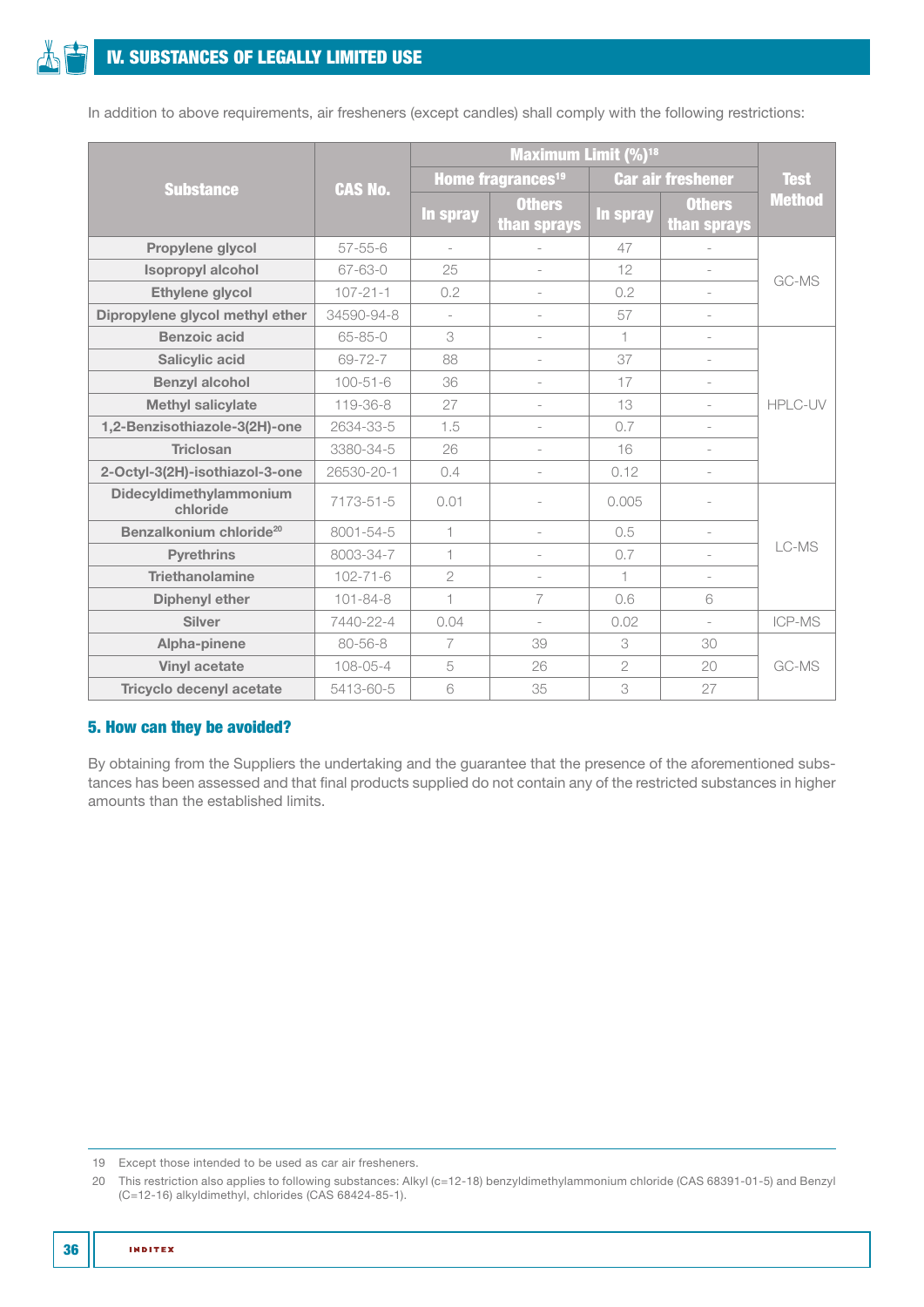# <span id="page-36-0"></span>V. SAFETY REQUIREMENTS

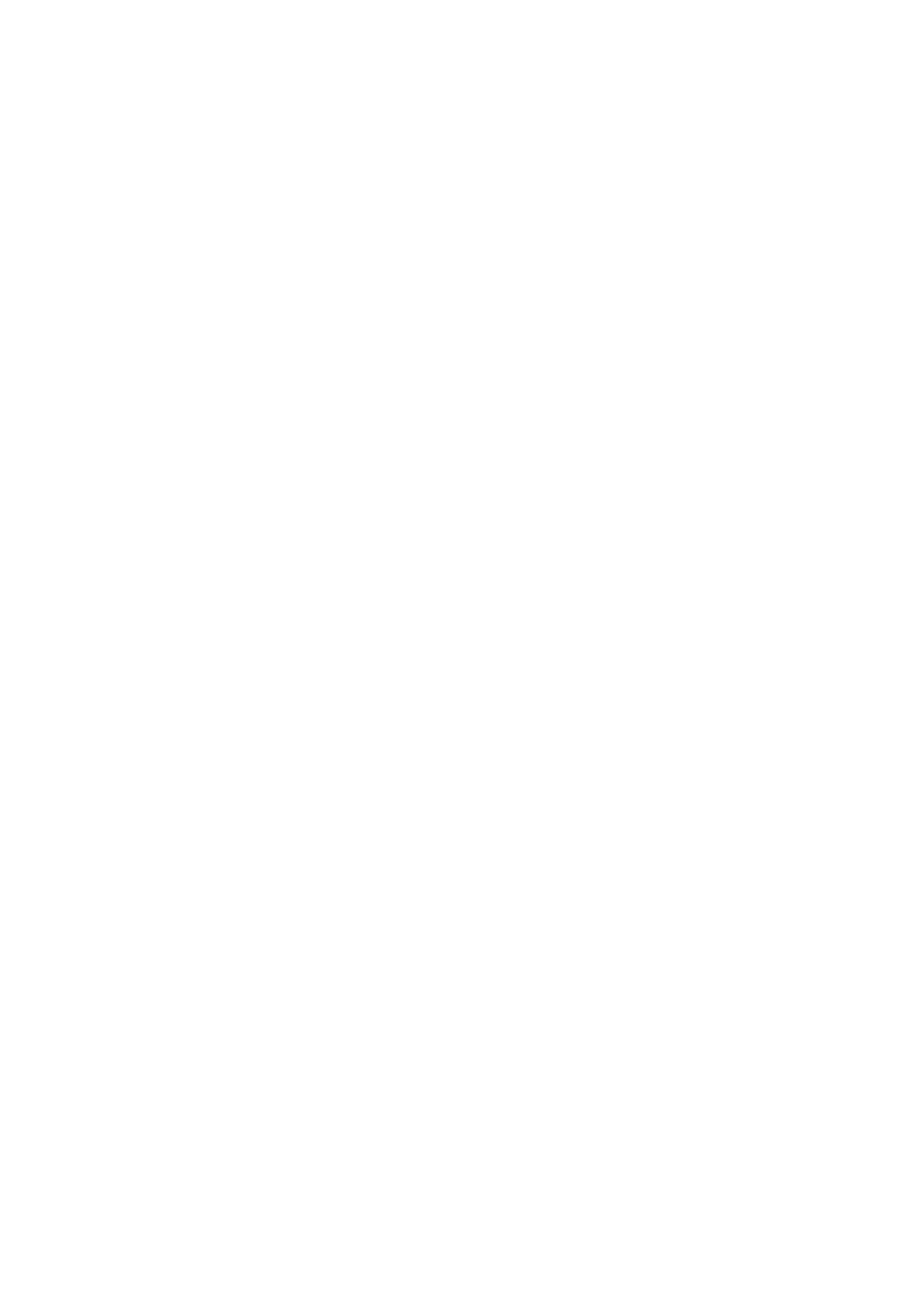

## V. A. SAFETY REQUIREMENTS FOR CANDLES

#### V. A. 1. SPECIFICATIONS FOR FIRE SAFETY

#### 1. What are they?

The specifications<sup>21</sup> enclosed herein are intended to define the minimum requirements for candles to provide a reasonable degree of safety during their normal use, thereby improving personal safety and reducing fires, deaths and injuries.

#### 2. How are they analyzed?

Candle burning performance: the sample candles are lit and allowed to be burned according to the internal method ITX-candles<sup>22</sup>, which is based on the instructions described in the QB/T 4359, QB/T 2119, GB/T 22256, QB/T 2903, EN 15493-2019, and ASTM F2417-17 standards and is implemented as described below.

Determination of the burning behaviour, candle stability while burning, container integrity, wick posture, flame height, secondary ignition, end of useful life, reignition after extinguishing, aftersmoking and flame impingement: The sample candles are lit and allowed to be burned according to the ITX-candles protocol<sup>22</sup> with periodic observation. Flame heights are measured at specific intervals and recorded before extinguishing in each burning cycle.

Stability: The unlit sample candles are placed on an inclined plane in the orientation most likely to cause tipping  $(10^\circ \pm 0.2)$ . Rotation around the candle's vertical axis may be necessary to determine the stability of an asymmetrical candle. To evaluate all these parameters a minimum of 4 identical candles must be evaluated.

Melting point is determined by using the cooling curve method. A sample of molten wax in a test tube fitted with a thermometer is placed in an air bath which, in turn, is surrounded by a water bath maintained between 16 and 28ºC.

As the molten wax cools, periodic readings of its temperature are taken. When solidification of the wax occurs, the rate of temperature change decreases, yielding a plateau in the cooling curve.

Wick eccentricity is measured in 4 candles with a vernier caliper. The maximum value among test results of the 4 samples is taken as the final test result.

#### 3. Which are the acceptable limits?

To comply with Inditex' requirements the Supplier must ensure that the candles comply with the following specifications:

<sup>21</sup> See definitions in [Annex II](#page-63-0).

<sup>22</sup> See [Annex V](#page-73-0).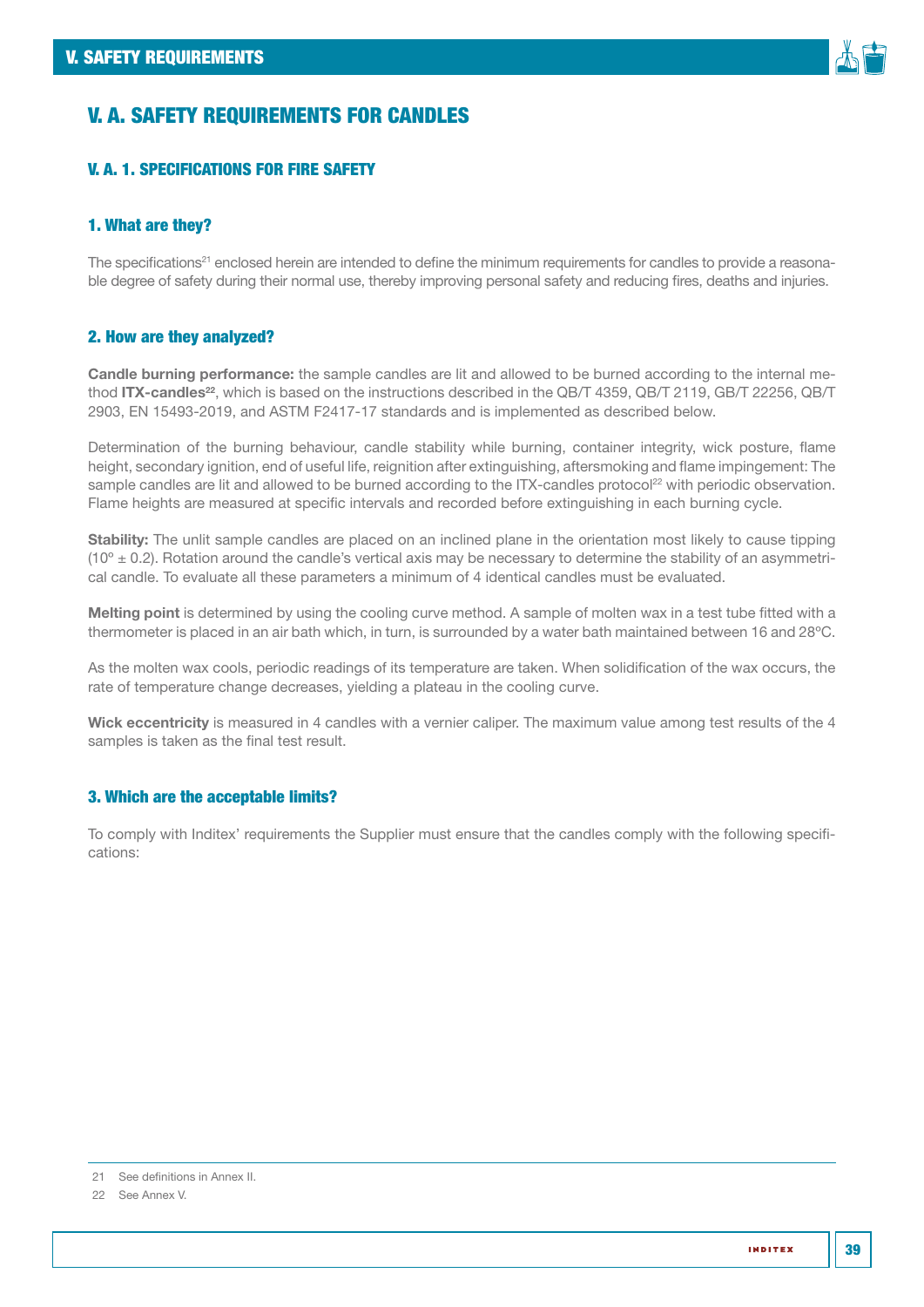

| Parameter <sup>28</sup>                                 | <b>Type of product</b>                                                                   | <b>Requirement</b>                                                                                                                                                                                                                                                                    | <b>Method</b>          |  |
|---------------------------------------------------------|------------------------------------------------------------------------------------------|---------------------------------------------------------------------------------------------------------------------------------------------------------------------------------------------------------------------------------------------------------------------------------------|------------------------|--|
| <b>Burning behaviour</b>                                | All types of candles                                                                     | After being lit, the candle has to show a<br>bright, calm flame, without noise <sup>23</sup> and<br>gradually form a cup rim surrounding<br>the so-called burning bowl. The candle<br>must burn evenly. The flame burns<br>without visible release of soot and self-<br>extinguishing |                        |  |
| <b>Stability while burning</b>                          | Freestanding, filled and tea light<br>candles                                            | The candle must not tip over                                                                                                                                                                                                                                                          |                        |  |
|                                                         | <b>Art candles</b>                                                                       | $\geq 6$ mm and $\leq 50$ mm                                                                                                                                                                                                                                                          |                        |  |
|                                                         | <b>Basic candles</b>                                                                     | $\leq 50$ mm                                                                                                                                                                                                                                                                          |                        |  |
| <b>Flame Height</b>                                     | <b>Filled candles</b>                                                                    | $\geq$ 15 mm and $\leq$ 50 mm                                                                                                                                                                                                                                                         |                        |  |
|                                                         | <b>Jelly candles</b>                                                                     | $\leq 50$ mm                                                                                                                                                                                                                                                                          |                        |  |
|                                                         | <b>Tea lights</b>                                                                        | $\geq$ 14 mm and $\leq$ 25 mm                                                                                                                                                                                                                                                         |                        |  |
| <b>Wick posture</b><br>(while burning)                  | All types of candles                                                                     | Medium curvature <sup>25</sup>                                                                                                                                                                                                                                                        |                        |  |
| <b>Secondary ignition</b>                               | No secondary ignition shall occur<br>All types of candles                                |                                                                                                                                                                                                                                                                                       | $ITX-$                 |  |
| End of useful life                                      | Filled candles, tea lights and<br>freestanding candles marketed<br>as self-extinguishing | Filled candles and candles marketed as<br>self-extinguishing shall self-extinguish<br>at the end of the burning time                                                                                                                                                                  | Candles <sup>24</sup>  |  |
|                                                         | <b>Non-freestanding candles</b><br>marketed as self-extinguishing                        | Non-freestanding candles marketed as<br>self-extinguishing shall self-extinguish<br>at a residual height of:<br>$\geq$ 12 mm (for candles with a diameter<br>of $\leq 14$ mm)<br>$\geq$ 18 mm (for other candles)                                                                     |                        |  |
|                                                         | <b>Tea light</b>                                                                         | If the burning time is longer than marked<br>on the product, the temperature of the<br>molten bath shall be lower than 100°C                                                                                                                                                          |                        |  |
| <b>Reignition after</b><br>extinguishing                | All types of candles                                                                     | No spontaneous reignition shall occur                                                                                                                                                                                                                                                 |                        |  |
| <b>Aftersmoking after</b><br>extinguishing              | All types of candles<br>(except tea lights)                                              | 15 or 20 s <sup>26</sup>                                                                                                                                                                                                                                                              |                        |  |
|                                                         | Tea lights                                                                               | 10s                                                                                                                                                                                                                                                                                   |                        |  |
| <b>Flame impingement</b>                                | <b>Freestanding candles</b>                                                              | Candle flames shall not impinge on the<br>supporting surface                                                                                                                                                                                                                          |                        |  |
| <b>Stability</b> (on incline plane<br>of $10^{\circ}$ ) | Freestanding, filled and tea light<br>candles                                            | No tip over shall occur                                                                                                                                                                                                                                                               | See note <sup>27</sup> |  |
| <b>Melting point</b>                                    | <b>Basic candles</b>                                                                     | $>54^{\circ}$ C                                                                                                                                                                                                                                                                       | QB/T 2119              |  |
| Wick eccentricity <sup>28</sup>                         | All types of candles<br>(except art candles and tea lights)                              | $\leq$ 1/6 of the candle radius<br>$(\leq 3$ mm)                                                                                                                                                                                                                                      | See note <sup>29</sup> |  |
|                                                         | <b>Tea lights</b>                                                                        | $\leq 1$ mm                                                                                                                                                                                                                                                                           | QB/T 4359              |  |

23 Only for basic candles.

- 24 See the ITX-Candles protocol in the [Annex V.](#page-73-0)
- 25 See [Annex II](#page-63-0) for "wick medium curvature" definition.
- 26 15 s for jelly candles; 20 s for basic, jar and art candles.
- 27 Use the appropriate method according to the candle type: QB/T 2902 for art candles, QB/T 2119 for basic candles, GB/T 22256 for jelly candles, QB/T 2903 for jar candles and QB/Y 4359 for tea lights.
- 28 Wicks must be positioned in the candle center, except for candles with more than one wick.
- 29 Use the appropriate method according to the candle type: QB/T 2119 for basic candles, GB/T 22256 for jelly candles and QB/T 2903 for jar candles.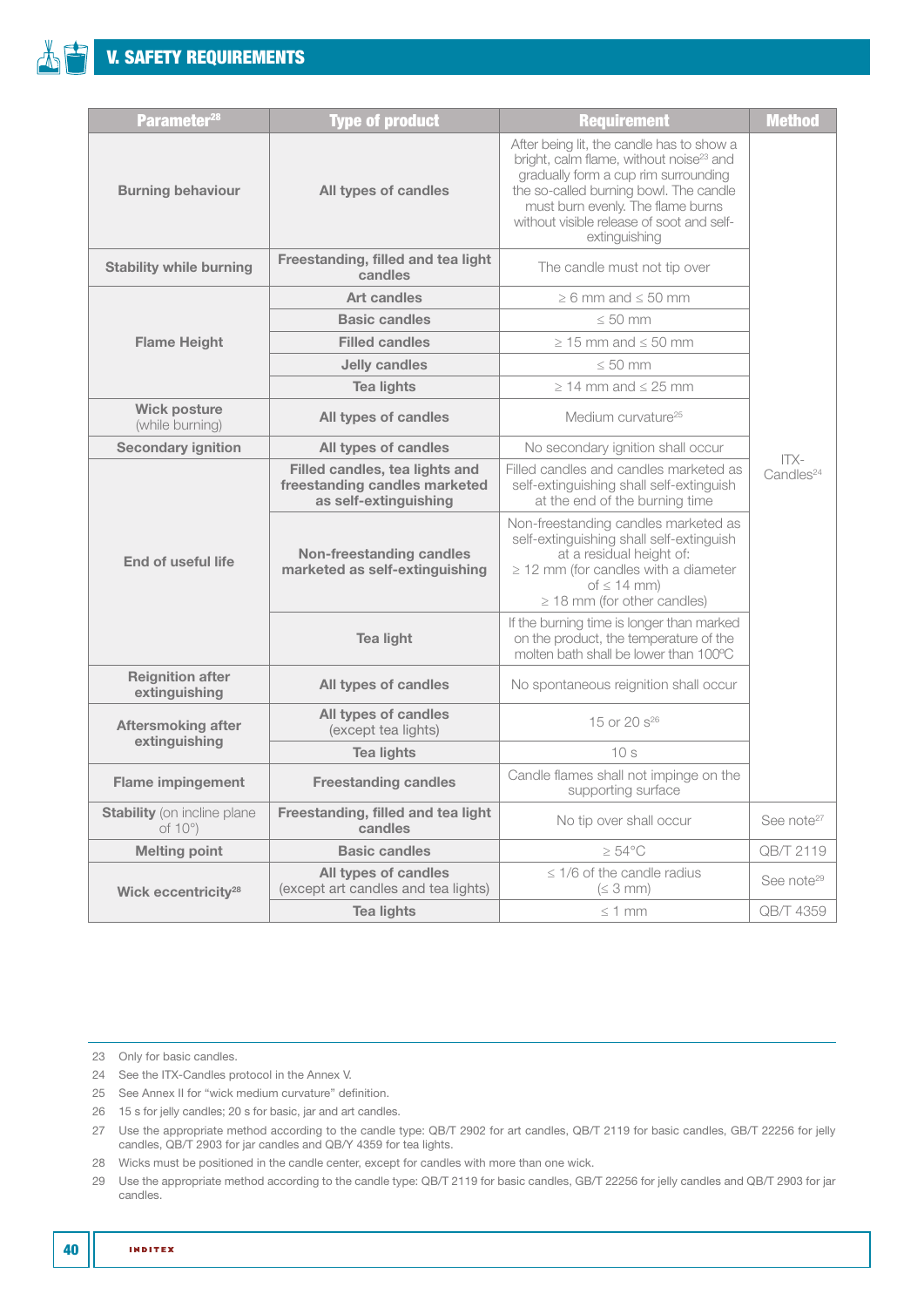

## V. B. SAFETY REQUIREMENTS FOR CANDLE CONTAINERS AND ACCESSORIES

#### V. B. 1. SAFETY REQUIREMENTS FOR CANDLE CONTAINERS

#### 1. What are they?

The specifications<sup>30</sup> enclosed herein are intended to define the minimum requirements for candle containers to provide a reasonable degree of safety during their normal use, thereby improving personal safety and reducing fires, deaths and injuries.

#### 2. How are they analyzed?

Container integrity and secondary ignition: Perform visual inspection of candle containers with the intended candle(s) installed during the candle burning process, performed according to the ITX-candles protocol.<sup>31</sup>

Flammability: the sustained flaming combustion of the plastic container with the intended candle(s) installed is monitored during the candle burning process according to the ITX-candles protocol.31

Surface temperature: the surface temperature of containers with the intended candle(s) installed is determined by measuring the temperature with an infrared thermometer during the candle burning process, performed according to the ITX-candles protocol.<sup>31</sup>

Thermal shock resistance of containers made of glass is determined by visual check of the container integrity after their exposure to alternating low and high temperatures to accelerate failures caused by temperature cycles or thermal shocks during normal use.

#### Annealing:

- Containers made of transparent glass: Containers are examined under polarized light using a polariscope.
- Containers made of coloured glass: If glass condition (colour, decoration, etc.) prohibits sufficient light transmission for use of a polariscope, annealing shall be qualified through the use of the Scratch Test according to ASTM F2179.

Calibre of tea light cups is determined by measuring the maximum outside diameter of the container with a vernier caliper.

<sup>30</sup> See definitons in [Annex II](#page-63-0).

<sup>31</sup> See protocol in [Annex V](#page-73-0).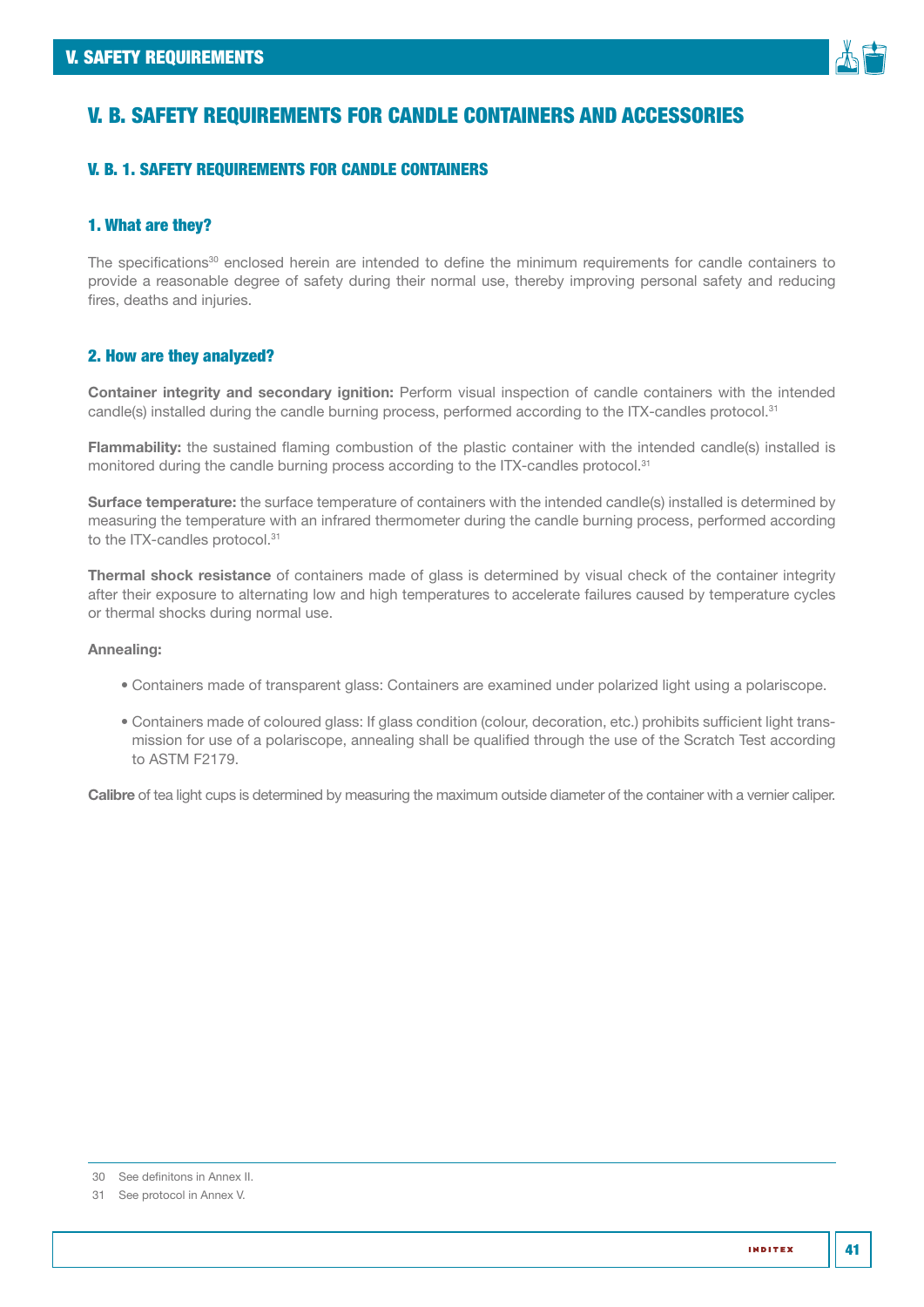#### 3. Which are the acceptable limits?

To comply with Inditex' requirements the Supplier must review the following parameters:

| <b>Type of product</b>                                           | <b>Parameter</b>                            | <b>Limit / Requirement</b>                                                                                                  | <b>Test method</b>             |                                                                          |  |
|------------------------------------------------------------------|---------------------------------------------|-----------------------------------------------------------------------------------------------------------------------------|--------------------------------|--------------------------------------------------------------------------|--|
| All types of                                                     | <b>Container</b><br>integrity               | The container shall not crack, break or suffer other<br>deformations during the burning test or after self-<br>extinguished |                                | <b>ASTM F2601</b><br>(with reference to<br>ITX-candles <sup>32</sup> for |  |
| containers<br><b>Secondary</b><br>ignition                       |                                             | Secondary ignition shall not occur                                                                                          |                                | burning test)                                                            |  |
|                                                                  |                                             | Total burn time                                                                                                             | $<$ 300 s                      |                                                                          |  |
| <b>Containers made</b>                                           | <b>Flammability</b>                         | Single burn time                                                                                                            | $<$ 30 s                       | ASTM F2417                                                               |  |
| of Plastic (or other<br>materials different of                   |                                             | No single plastic container shall be completely<br>consumed during testing                                                  |                                |                                                                          |  |
| metal, ceramic and                                               |                                             | Parts intended to be hold or touched                                                                                        | $\leq 75^{\circ}$ C            |                                                                          |  |
| glass)                                                           | <b>Surface</b><br>temperature <sup>33</sup> | Accessible parts                                                                                                            | $≤ 125$ °C                     | GB/T 22256 or<br>QB/T 2903 <sup>34</sup>                                 |  |
|                                                                  |                                             | Container base                                                                                                              | $\leq$ 135°C                   |                                                                          |  |
|                                                                  | <b>Surface</b><br>temperature               | Parts intended to be hold or touched                                                                                        | $\leq 55^{\circ}$ C            | GB/T 22256 or<br>QB/T 2903 <sup>39</sup>                                 |  |
| Metallic container                                               |                                             | Accessible parts                                                                                                            | $\leq 105^{\circ}$ C           |                                                                          |  |
|                                                                  |                                             | Container base                                                                                                              | $\leq 110^{\circ}$ C           |                                                                          |  |
| <b>Containers made</b>                                           |                                             | Parts intended to be hold or touched                                                                                        | $\leq 65^{\circ}$ C            | GB/T 22256 or<br>QB/T 2903 <sup>39</sup>                                 |  |
| of ceramic                                                       | <b>Surface</b><br>temperature               | Accessible parts                                                                                                            | $< 120^{\circ}$ C              |                                                                          |  |
|                                                                  |                                             | Container base                                                                                                              | $< 125^{\circ}$ C              |                                                                          |  |
|                                                                  |                                             | Parts intended to be hold or touched                                                                                        | $\leq 65^{\circ}$ C            |                                                                          |  |
| <b>Containers made</b><br>of glass                               | <b>Surface</b><br>temperature               | Accessible parts                                                                                                            | $\leq$ 120°C                   | GB/T 22256 or<br>QB/T 2903 <sup>39</sup>                                 |  |
|                                                                  |                                             | Container base                                                                                                              | $< 125^{\circ}$ C              |                                                                          |  |
| <b>Thermal shock</b><br>resistance<br>$(\Delta T = 50^{\circ}C)$ |                                             | Containers shall not crack or break                                                                                         |                                | ASTM C149                                                                |  |
| <b>Containers made</b><br>of glass                               | <b>Annealing</b>                            | Transparent glass                                                                                                           | Real temper<br>number $\leq 4$ | ASTM C148<br>(Polariscope method)                                        |  |
|                                                                  |                                             | Non-Transparent glass                                                                                                       | No fractures                   | <b>ASTM F2179</b><br>(Scratch test)                                      |  |
| Tea light cups                                                   | Calibre <sup>35</sup>                       | $3.8 - 5.8$ cm<br>QB/T 4359                                                                                                 |                                |                                                                          |  |

### V. B. 2. SAFETY REQUIREMENTS FOR CANDLE ACCESSORIES

#### 1. What are they?

The specifications<sup>36</sup> enclosed herein are intended to define the minimum requirements for candle accessories to provide a reasonable degree of safety during their normal use, thereby improving personal safety and reducing fires, deaths and injuries.

35 The maximum outside diameter measure of the container.

<sup>32</sup> See protocol in [Annex V](#page-73-0)

<sup>33</sup> Only for plastic containers. Not applicable to tea light cups.

<sup>34</sup> Use the appropriate method according to the type of candle: GB/T 22256 for jelly candles or QB/T 2903 for jar candles.

<sup>36</sup> See the specifications definitions in [Annex II.](#page-63-0)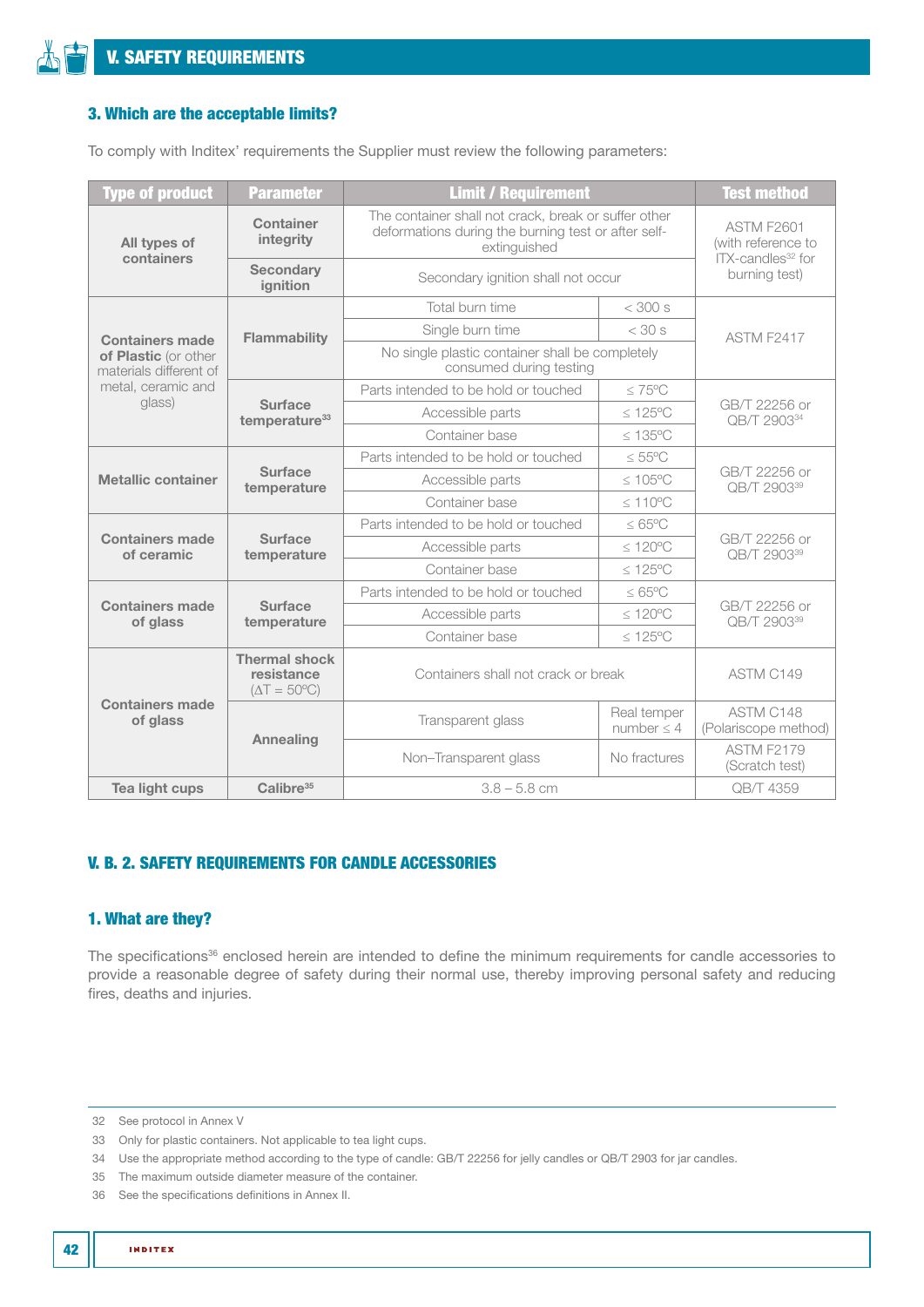

#### 2. How are they analyzed?

Stability: Place candle accessories with the intended candle(s) installed on a 10.0° incline to determine if they remain in a stable, upright position without tipping over.

Flammability: Components of candle accessories are tested on a flat, non-combustible surface through contact with the flame source for up to 60 s. Each test is monitored for sustained flaming combustion of the component. Three separate tests are performed on each type of component of the accessory. The burning time of each test is measured and recorded.

Breaks, cracks and other deformations, secondary ignition, excessive flame height and problems at the end of useful life: Perform visual inspection of candle or potpourri burners with the intended candle(s) installed during the candle burning process, performed according to the ITX-candles protocol.37

#### 3. Which are the acceptable limits?

To comply with Inditex' safety requirements for candle accessories, the Supplier must review the following parameters:

| Type of product <sup>38</sup>                 | <b>Parameter</b>                                      | <b>Limit / Requirement</b>            |                            |                    |  | <b>Test method</b> |
|-----------------------------------------------|-------------------------------------------------------|---------------------------------------|----------------------------|--------------------|--|--------------------|
| All candle<br>accessories <sup>39</sup>       | <b>Stability</b><br>(on incline plane of 10°)         | No tip over shall occur <sup>40</sup> |                            | <b>ASTM F2601</b>  |  |                    |
| <b>Candle holders</b>                         | Flammability <sup>41</sup>                            | Total burn time                       | $\leq 30$ s/<br>component  | <b>ASTM F2601</b>  |  |                    |
| and rings                                     |                                                       | Single burn time                      | $\leq 60$ s /<br>component |                    |  |                    |
|                                               | Breaks, cracks and other<br>$nd^{43}$<br>deformations |                                       | <b>ASTM F2601</b>          |                    |  |                    |
| Candle and<br>potpourri burners <sup>42</sup> | <b>Secondary ignition</b>                             | $nd^{43}$                             |                            | (with reference to |  |                    |
|                                               | <b>Excessive flame height</b>                         | $nd^{43}$                             |                            | <b>ASTM F2417)</b> |  |                    |
|                                               | Problems at the end of useful life                    | nd <sup>43</sup>                      |                            |                    |  |                    |

37 See protocol in [Annex V](#page-73-0).

38 See definitions in [Annex II](#page-63-0).

39 Safety requirement applicable to all accessories intended to be used in direct contact with burning candles.

- 40 The label of all candle accessories intended to be used with a maximum candle size must include the following warning: " $\Delta$  WARNING: Do not use a candle greater than X inches tall" (where X is the maximum allowable height of the candle). The label of all candle holders which have the capability of accepting multiple types or multiple quantities of candles, or both, must include the following warning: "AWARNING: For use with quantity of candles, maximum candle size, number of wicks, type of candle(s)"
- 41 The test shall be conducted on all applicable components of the candle accessory. During the test, flaming shall not spread over the entire candle accessory. The accessory shall pass the flammability requirements if it does not ignite or if it complies with the total and the single burning times.
- 42 Candle burners shall be tested with a tea light or other specified or supplied candle. Potpourri burners shall be burned with the specified material or scented wax if no materials are specified.

<sup>43</sup> Use a minimum of 3 identical samples to check this parameter and examine at least eight burn cycles each sample.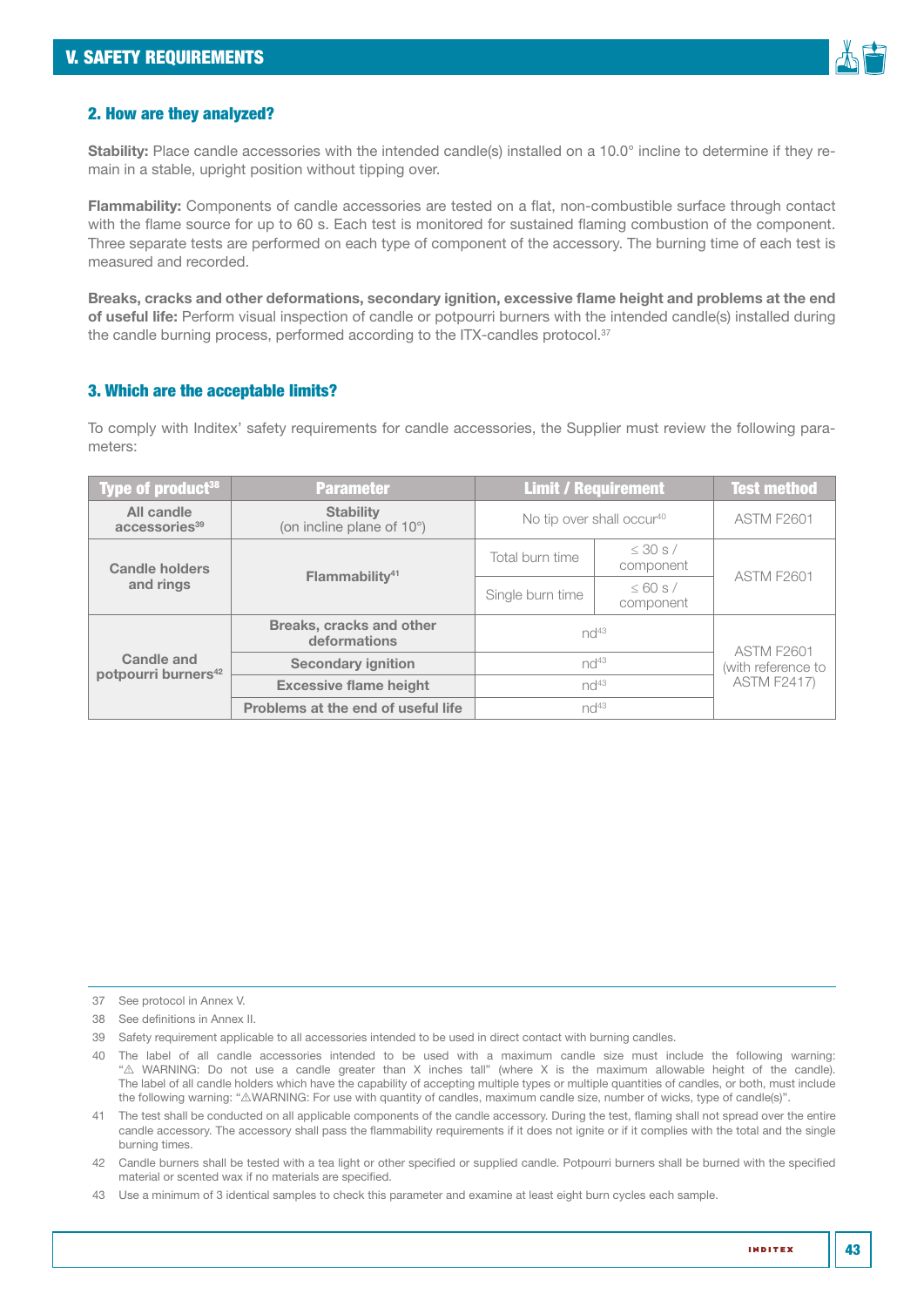## V. C. SAFETY AND QUALITY REQUIREMENTS FOR INCENSES

#### V. C. 1. SAFETY AND QUALITY REQUIREMENTS

#### 1. What are they?

The specifications<sup>44</sup> enclosed herein are intended to define the minimum requirements for incenses to provide a reasonable degree of safety during their normal use, thereby improving personal safety and reducing fires, deaths and injuries.

#### 2. How are they analyzed?

Appearance is determined by visual and olfactory inspection of the incense sticks.

Moisture content is determined by weighting the incense sticks with an electronic balance before and after drying the incense sticks into an oven at 105ºC for 1.5 h.

Straightness is determined by measuring the distance from the edge of a straight steel ruler to the most concave or most convex part of the incense stick.

Burning behaviour is determined by visual inspection during the incense burning process.

Burning time is determined by igniting the incense stick under the specific test conditions and recording the continuous time from ignition to extinguishment.

#### 3. Which are the acceptable limits?

| <b>Parameter</b>         | <b>Requirement</b>                                                                               | <b>Method</b> |
|--------------------------|--------------------------------------------------------------------------------------------------|---------------|
|                          | Incense surface must be free from mould, impurities, fractures,<br>deformations or other defects |               |
| Appearance               | Incense thickness must be uniform                                                                |               |
|                          | Incense colour shade and intensity must be uniform                                               |               |
|                          | Incense must meet the specified fragrance                                                        |               |
| <b>Moisture content</b>  | $\leq 10\%$                                                                                      | QB/T 1692.4   |
| <b>Straightness</b>      | $\leq 3\%$ or 6% <sup>45</sup>                                                                   |               |
| <b>Burning behaviour</b> | No visible flame shall be generated after the flame is<br>extinguished                           |               |
|                          | Incense shall burn completely after ignition                                                     |               |
| <b>Burning time</b>      | Shall not be less than the indicated time                                                        |               |

<sup>44</sup> See definitions in [Annex II](#page-63-0).

<sup>45</sup> The straightness of incense stick shall not be greater than 3% of the total length except for bamboo incense (that shall not be greater than 6% of the total length).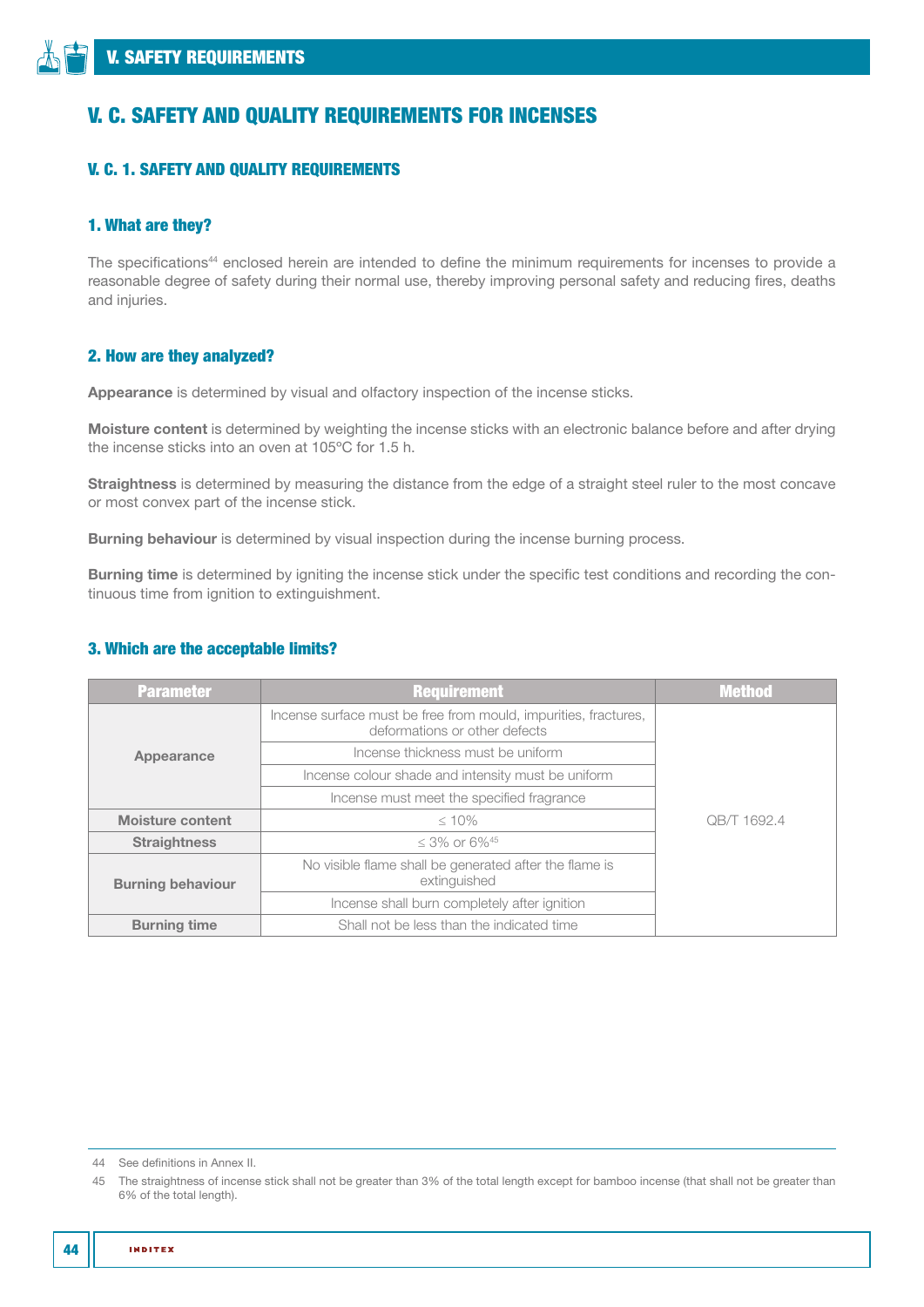# <span id="page-44-0"></span>VI. APPLICABLE REGULATIONS

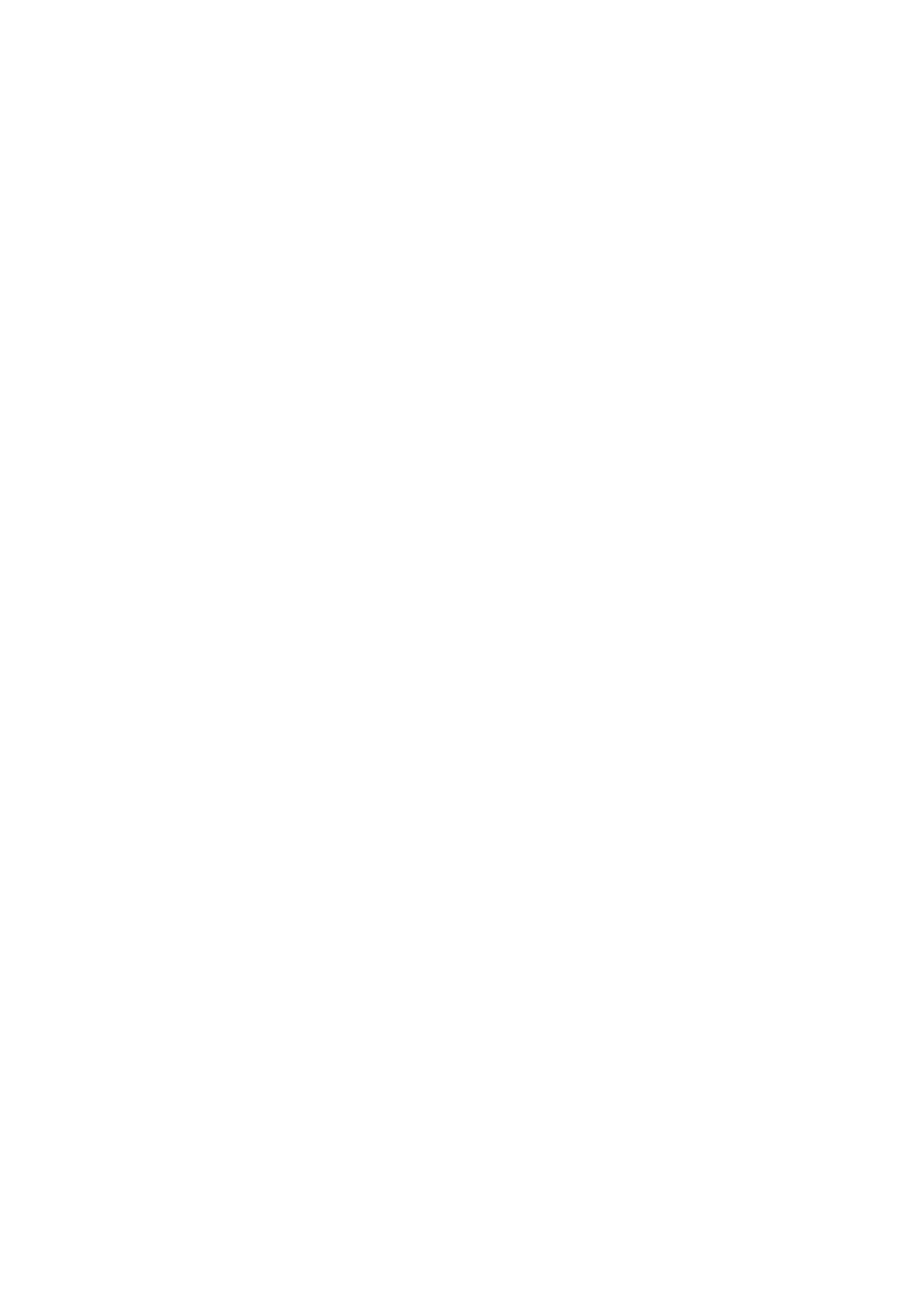

#### EUROPEAN UNION

- Directive 2001/95/EC on general product safety and its amendments.
- Regulation (EC) No 1907/2006 concerning the Registration, Evaluation, Authorisation and Restriction of Chemicals (REACH) and its amendments.
- Regulation (EC) 1272/2008 on classification, labelling and packaging of substances and mixtures (CLP) and its amendments.
- Directive 87/357/EEC; Decree n° 92-985 of 9 September 1992 relative to imitations of foodstuffs and its amendments.
- EN 15493–2019 "Candles. Specification for Fire Safety" and its amendments.
- EN 15494–2019: "Candles. Product Safety Labels and Warnings" and its amendments.
- EN 15426–2018: "Candles. Specification for sooting behaviour" and its amendments.
- EN 16738–2015: "Emission safety of combustible air fresheners. Test methods" and its amendments.
- EN 16739–2015 "Emission safety of combustible air fresheners. Methodology for the assessment of test results and application of recommended emission limits" and its amendments.
- EN 16740–2015: "Emission safety of combustible air fresheners. User safety information" and its amendments.

#### **SPAIN**

• Real Decreto 770/1999 on Technical and sanitary regulations for the preparation, circulation and trade of detergents and cleaners (B.O.E. 16.05.1999) and its amendments.

#### USA

- U.S. Clean Air Act.
- Federal Hazardous Substances Act.
- Toxic Substance Control Act (TSCA).
- 16 CFR 1303: Ban of Lead-Containing Paint and Certain Consumer Products Bearing Lead-Containing Paint (under the U.S. Consumer Product Safety Act Regulation).
- California Proposition 65.
- California Air Resources Board (CARB).
- ASTM F2058–2014: "Standard Specification for Candle Fire Safety Labelling" and its amendments.
- ASTM F2179–2020: "Standard Specification for Annealed Soda-Lime-Silicate Glass Containers That Are Produced for Use as Candle Containers" and its amendments.
- ASTM F2417–2017: "Standard Specification for Fire Safety for Candles" and its amendments.
- ASTM F2601–2018: "Standard Specification for Fire Safety for Candle Accessories" and its amendments.
- ASTM F2326–04(2021): "Standard Test Method for Collection and Analysis of Visible Emissions from Candles as They Burn" and its amendments.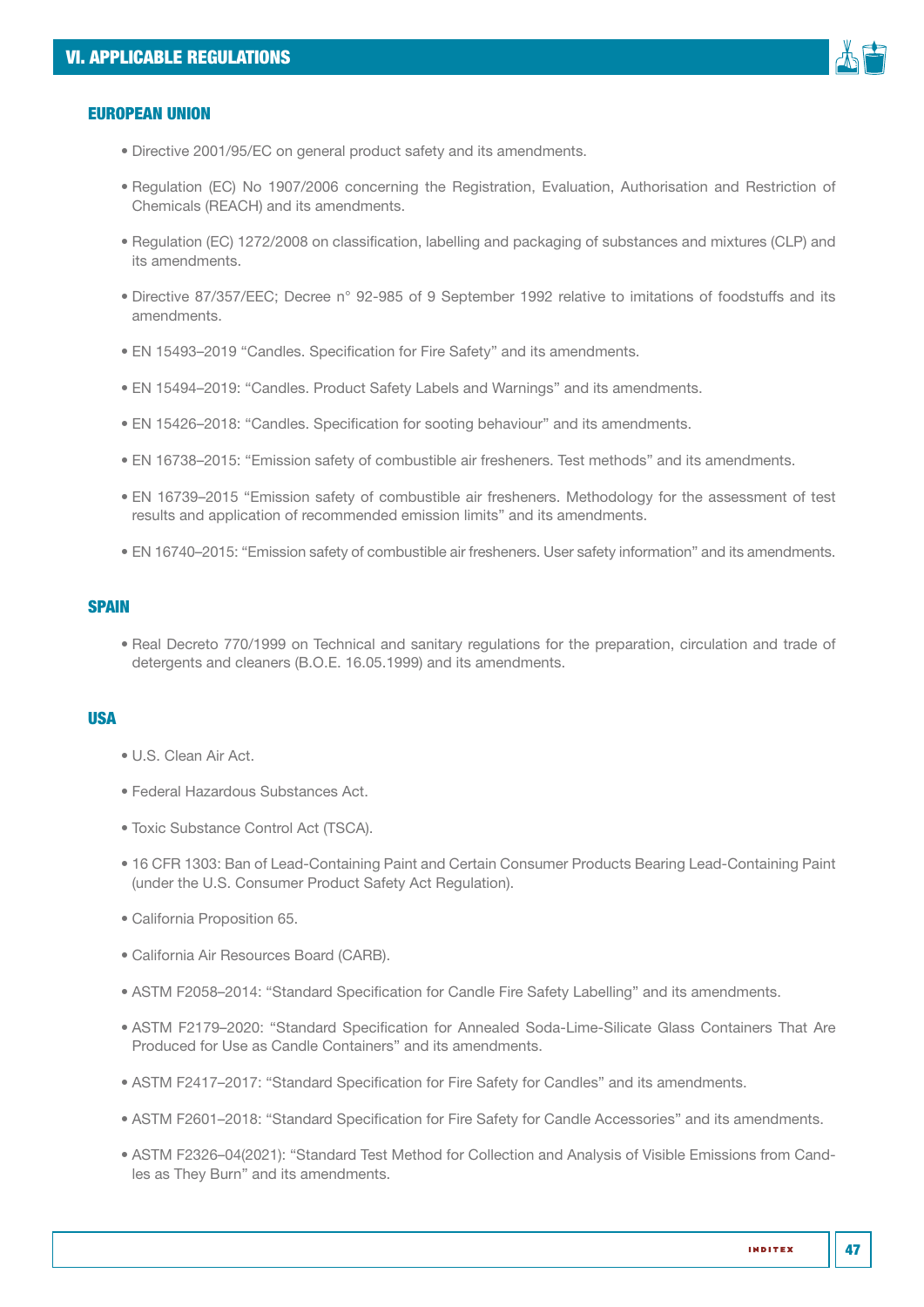#### **CANADA**

- Candles Regulations (SOR/2016-165) under Canada Consumer Product Safety Act (CCPSA) and its amendments.
- Consumer Chemicals and Containers Regulations, 2001 (SOR/2001-269) under Canada Consumer Product Safety Act (CCPSA) and its amendments.
- Canadian Environmental Protection Act, 1999 (CEPA 1999) and its amendments.
- Canadian Chemical Inventory, Domestic Substances List (DSL).46

#### **CHINA**

- GB 30000–2014: "Rules for classification and labelling of chemicals" and its amendments.
- GB 13690–2009: "General rule for classification and hazard communication of chemicals" and its amendments.
- GB/T 25322–2010: "Safety label of consumer product" and its amendments.
- QB/T 2119–2007: "Basic candle" and its amendments.
- QB/T 2902–2007: "Art candle" and its amendments.
- QB/T 2903–2007: "Jar candle" and its amendments.
- GB/T 22256–2008: "Jelly candle" and its amendments.
- QB/T 4359–2012: "Tea light candle" and its amendments.
- QB/T 1692.4–2010: "Incenses" and its amendments.
- GB 26386–2011: "General safety technical specification for burnable incense" and its amendments.

#### JAPAN

• Chemical Substances Control Law (CSCL).

#### REPUBLIC OF KOREA

• Safety and Labelling Standards for Products of Risk Concerns (Announcement MoE nº 2020-117, 2020.6.5 partially modified).

<sup>46</sup> The DSL, [http://www.ec.gc.ca/lcpe-cepa/default.asp?lang=En&n=5f213fa8-1\)](http://www.ec.gc.ca/lcpe-cepa/default.asp?lang=En&n=5f213fa8-1), is the sole standard against which a substance is judged to be "new" to Canada. With few exemptions, all substances not on this list are considered new and must be reported prior to importation in order that they can be assessed to determine if they are toxic or could become toxic to the environment or human health. To ensure compliance with the DSL, Inditex' Suppliers must ensure that all the substances used to manufacture home fragrances intended to be commercialized by any of the Inditex' brands is listed on the DSL or is exempted from listing.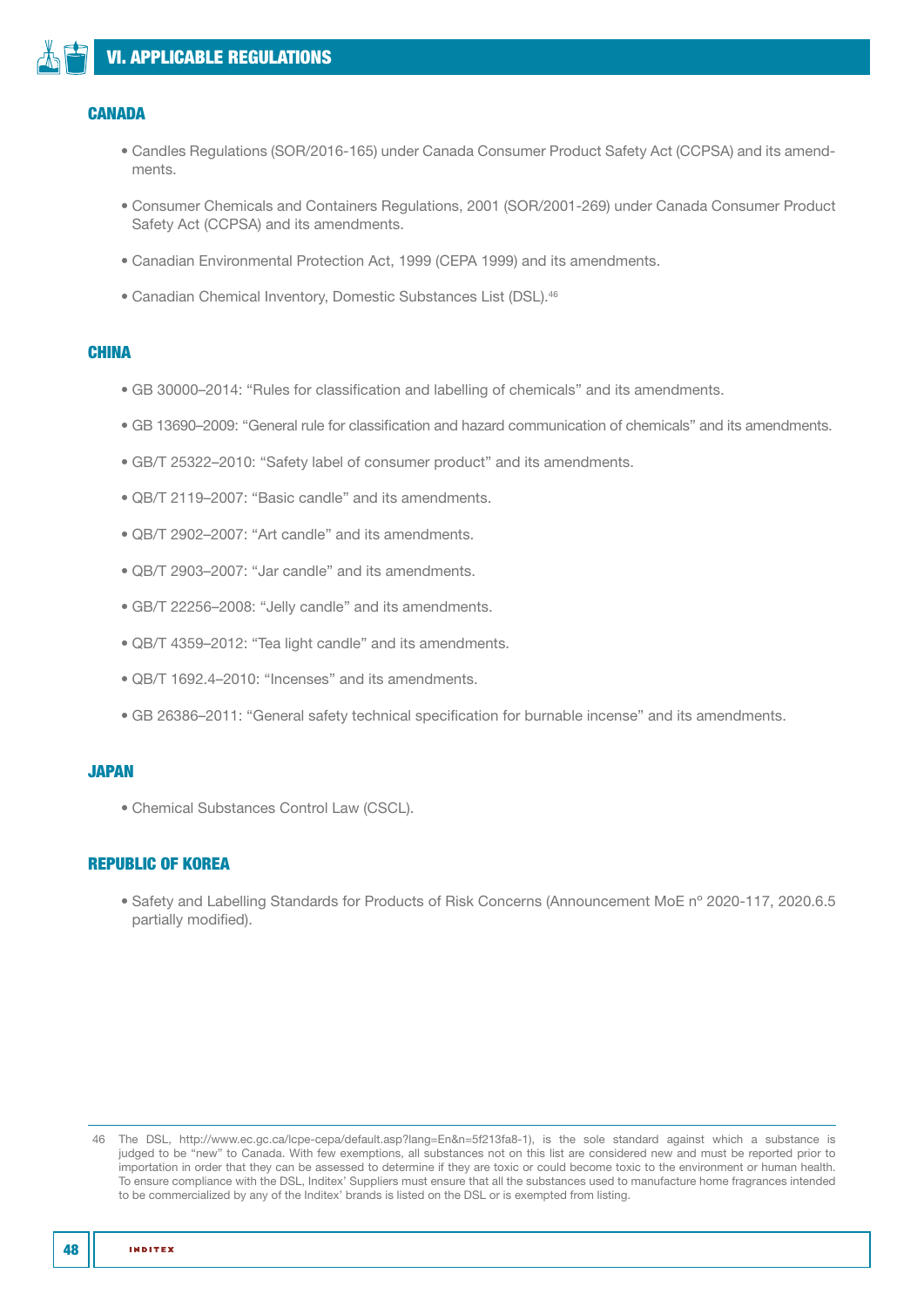

#### AUSTRALIA

- Australian Industrial Chemicals Introduction Scheme (AICIS). Industrial Chemicals Act 2019.
- Australia Trade Practices Act 1974, Consumer Protection Notice No 7 of 2002 on Lead content in candle wick.
- Competition and Consumer Act 2010 Consumer Protection Notice no. 12 of 2011 on Permanent ban on combustible candle holders.
- The Standard for the Uniform Scheduling of Medicines and Poisons (SUSMP).<sup>47</sup>

<sup>47</sup> To ensure compliance with the SUSMP, Inditex' Suppliers must ensure that any substance used to manufacture home fragrances intended to be commercialized by any of the Inditex' brands is not included in schedules 1-10 of SUSMP, unless present in concentrations below listing in the aforementioned schedules.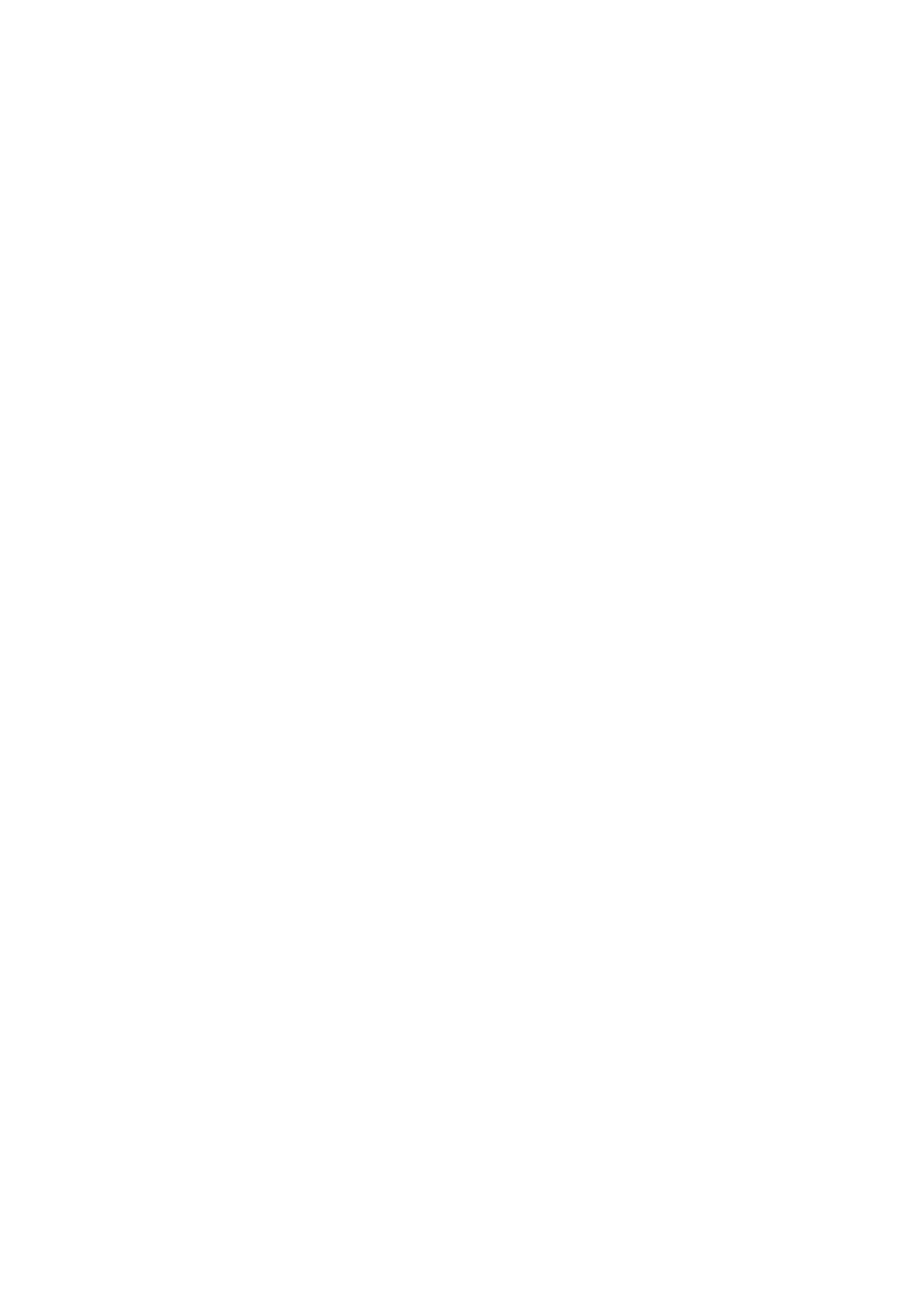## <span id="page-50-0"></span>VII. OTHER REGULATIONS OF MANDATORY COMPLIANCE



i+Home Fragrances & Candles

Inditex Precautions and Limits for Users Safety for Home Fragrances & Candles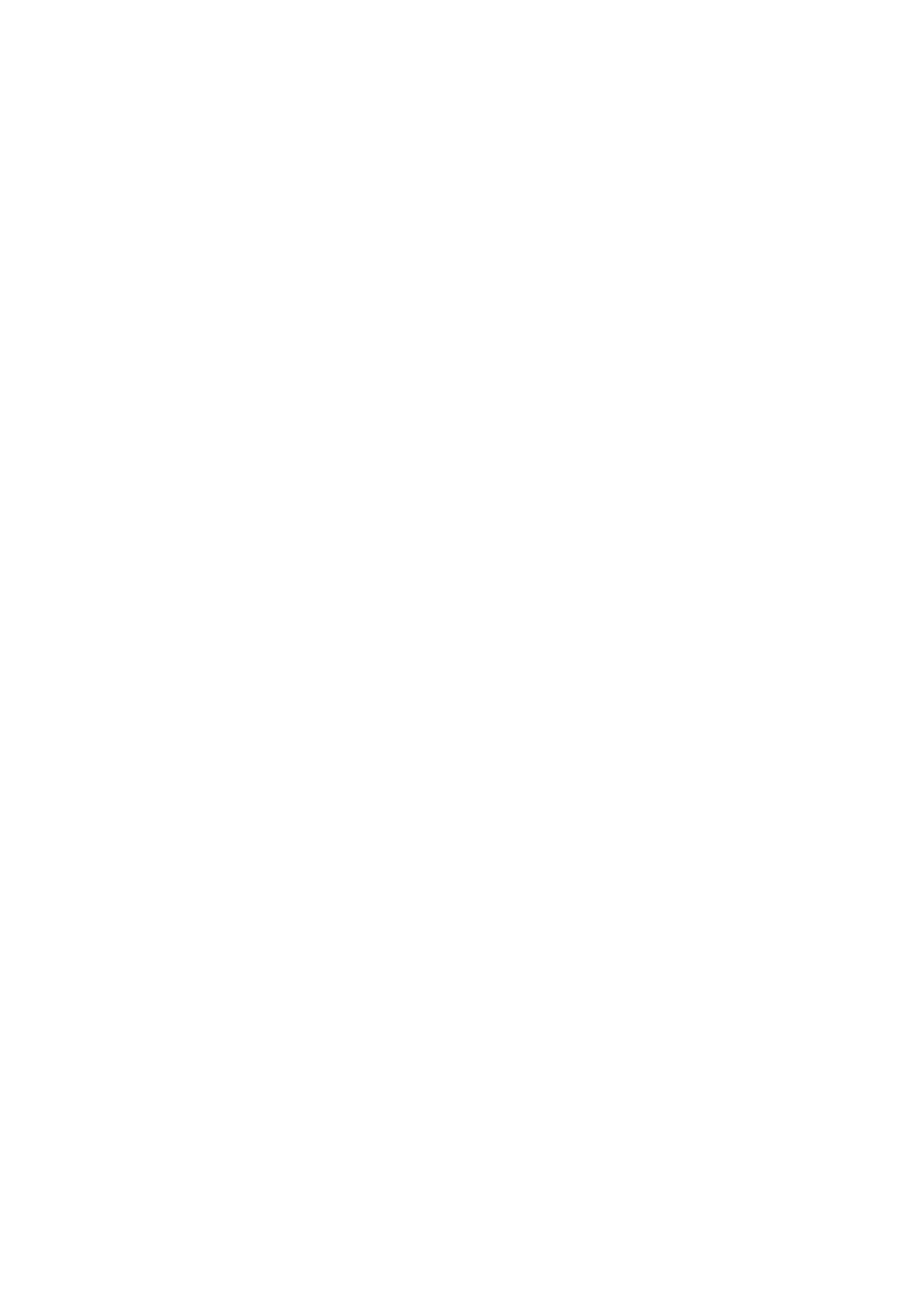### VII. A. EU

#### VII. A. 1. REACH

#### 1. What is it?

REACH is an European Union regulation that regulates the Registry, Evaluation, Authorization and Restriction of Chemicals (Regulation (EC) Number 1907/2006 of the European Parliament and Council and its amendments).

#### 2. Is it of mandatory compliance?

REACH is a mandatory regulation for those suppliers that manufacture, distribute and/or supply to any of Inditex' brands any type of product (hereinafter, "Product") intended to be commercialized in any European Union Member State.

The aforementioned Suppliers should properly control and manage any phase (their own and/ or subcontracted) of the 'Product's manufacture cycle' with the aim to:

- (1) detect and avoid the presence of substances included in the list 'Candidate list of Substances of Very High Concern for Authorisation'48 in higher amounts than 0,1% of the total weight of the "Products"; and
- (2) to justify the presence of SVHCs to any external agency and/or the Inditex Sustainability Department.

If the mentioned SVHCs were to be detected in the 'Product' in higher amounts than the above mentioned limit before its shipment to any EU Member State, Suppliers should immediately notify their presence in the 'Product' and provide the corresponding 'Corrective Action Plan' for their appropriate elimination to the Inditex Sustainability Department."

#### VII. A. 2. CLP

#### 1. What is it?

CLP is an European regulation that regulates the classification, labelling and packaging of substances and mixtures (Regulation (EC) No 1272/2008 of the European Parliament and Council). CLP introduces the United Nations Globally harmonized system (GHS) for classification and labelling of chemicals into Europe.

#### 2. Is it of mandatory compliance?

CLP is a mandatory regulation for those suppliers that manufacture, distribute and/or supply to any of Inditex' brands any type of home fragrance or candle intended to be commercialized in any European Member State.

EU manufacturers and importers of substances or mixtures:

- shall classify, label and package substances and mixtures according to CLP before placing them on the market;
- shall notify the classification and labelling elements to the classification and labelling inventory established by ECHA;

53

<sup>48</sup> Article 57 of REACH defines "Substances of Very High Concern" (SVHC) as those substances that are carcinogenic, mutagenic or toxic for human reproduction (CMR 1A and 1B); those persistent, bioaccumulating and toxic substances (PBT); those very persistent and very bioaccumulative substances (vPvB); substances –such as those having endocrine disrupting properties– for which there is scientific evidence of probable serious effects to human health or the environment, which give rise to an equivalent level of concern to those of other substances listed above and which are identified on a case-by-case basis in accordance with the procedure set in Article 59. The SVHC candidate list is available on the ECHA website ([http://echa.europa.eu/es/candidate-list-table\)](http://echa.europa.eu/es/candidate-list-table).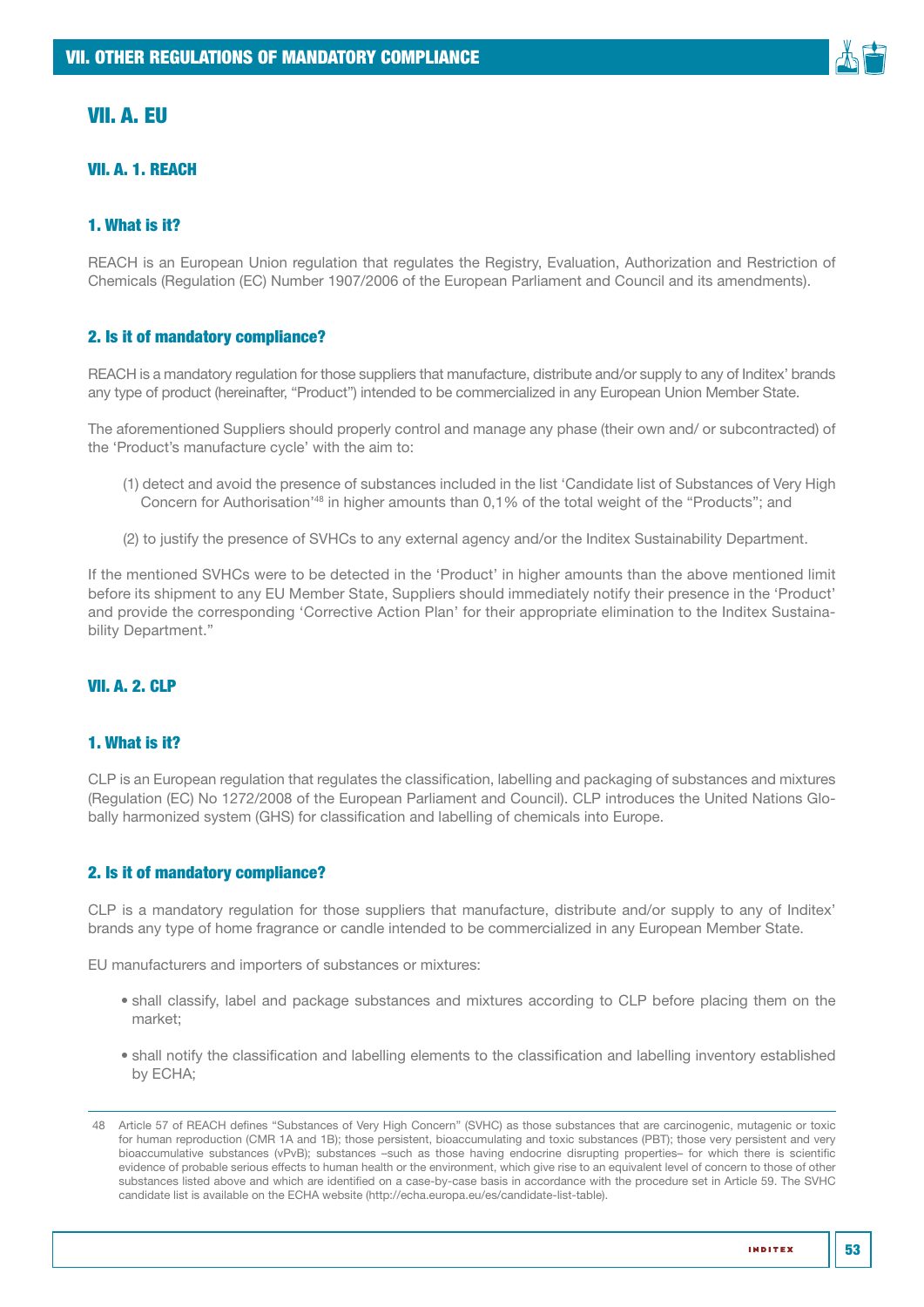

- shall update the label following any change to the classification and labelling of that substance or mixture;
- shall submit a proposal to the Competent Authority if they have new information which may lead the change of harmonized classification and labelling and
- shall provide Safety Data Sheets (SDS) along the supply chain and update SDS when necessary.

#### VII. A. 3. BIOCIDAL PRODUCTS REGULATION (BPR)

#### 1. What is it?

The Biocidal Product Regulation (BPR), Regulation (EC) Number 528/2012 of the European parliament and Council and its amendments, concerns the placing on the market and use of biocidal products, which are used to protect humans, animals, materials or articles against harmful organisms, like pests or bacteria, by the action of the active substances contained in the biocidal product.

The BPR lays down rules for the establishment at Union level of a list of active substances,<sup>49</sup> which may be used in biocidal products,<sup>50</sup> the authorisation of biocidal products and the placing on the market of treated articles.<sup>51</sup>

#### 2. Is it of mandatory compliance?

BPR is a mandatory regulation for those suppliers that manufacture, distribute and/or supply to any of Inditex brands any type of product (hereinafter, 'Product') intended to be commercialized in any European Union Member State.

According to the BPR, biocidal products should neither be made available on the market nor used unless authorised in accordance with this Regulation. Moreover, treated articles should not be placed on the market unless all active substances contained in the biocidal products with which they were treated or which they incorporate are approved, or be under review, in accordance with this Regulation for the relevant product-type.

Therefore, the aforementioned Suppliers should properly control and manage any phase of the 'Product's manufacture cycle' (their own and/or subcontracted) with the aim to detect if the final 'Product' is treated with or intentionally incorporates any active substance. If the 'Product' can be considered a treated article, the Suppliers must: (1) label the 'Product' in accordance to the BPR; ensure its compliance with the Regulation and (2) notify the presence of active substances in the 'Product' to the Inditex Sustainability Department.

49 Active substance: any substance or a micro-organism that has an action on or against harmful organisms. ([https://echa.europa.eu/es/](https://echa.europa.eu/es/information-on-chemicals/biocidal-active-substances) [information-on-chemicals/biocidal-active-substances](https://echa.europa.eu/es/information-on-chemicals/biocidal-active-substances))

<sup>50</sup> Biocidal product: any substance or mixture, in the form in which it is supplied to the user, consisting of, containing or generating one or more active substances with the intention of destroying, deterring, rendering harmless, preventing the action of, or otherwise exerting a controlling effect on any harmful organism by any means other than mere physical or mechanical action. Treated articles that have a primary biocidal function are considered biocidal products.

<sup>51</sup> Treated article: any substance, mixture or article which has been treated with, or intentionally incorporates, one or more biocidal products. For more information see the European Commission Guidance document on treated article.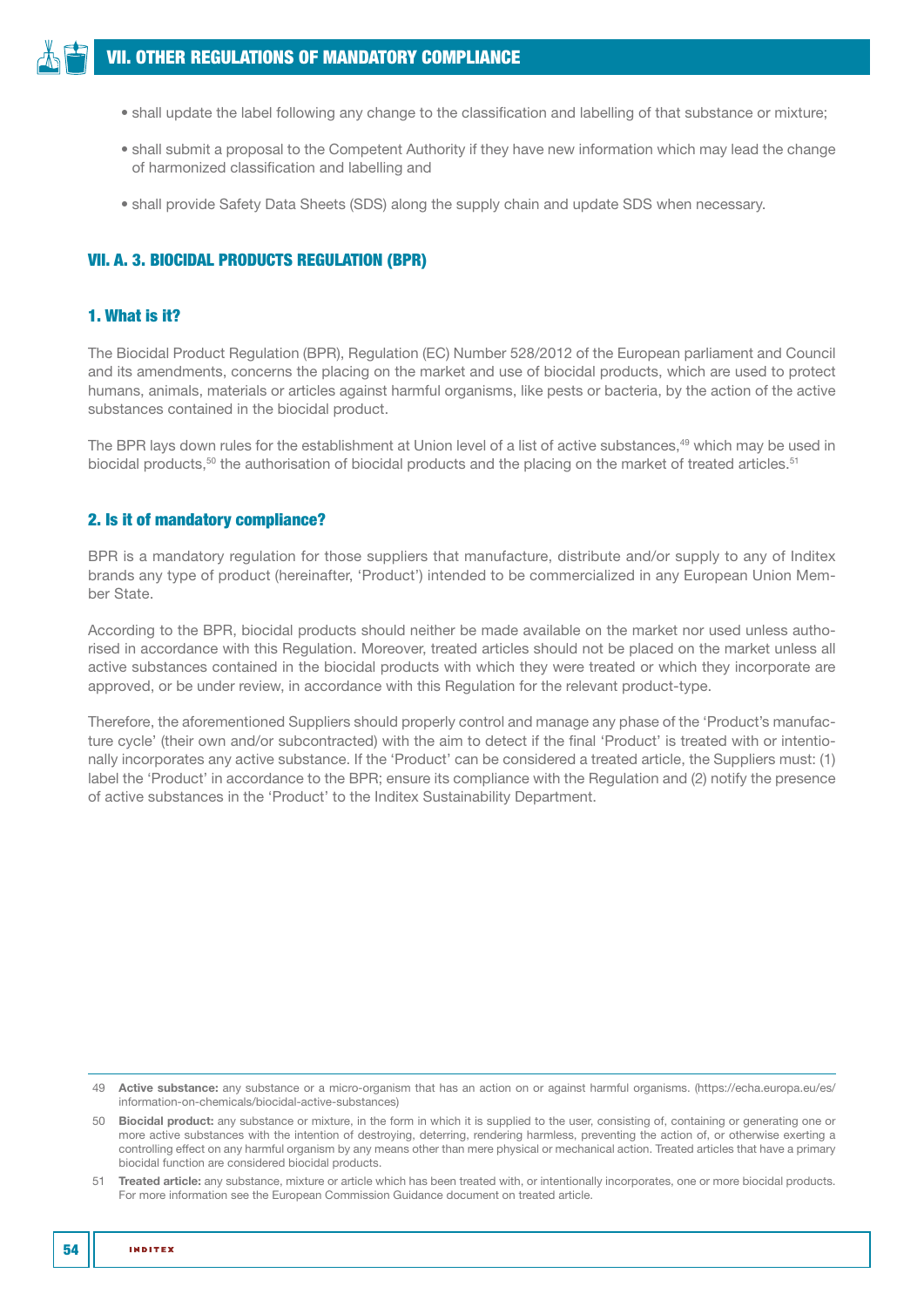## VII. B. USA

#### VII. B. 1. VOLATILE ORGANIC COMPOUNDS CONTENT

#### 1. What are they?

Volatile organic compounds (VOCs) are organic chemical compounds whose vapour pressures are high enough to evaporate and enter into the atmosphere under room temperature. More precisely, within the scope of this Standard, Volatile organic compounds (VOCs) means any volatile organic compound that participates in atmospheric photochemical reactions, excluding carbon monoxide, carbon dioxide, carbonic acid, metallic carbides or carbonates, ammonium carbonate and those VOCs that have been determined to have negligible photochemical reactivity (see [Annex IV](#page-71-0)).

The VOC content limits set out in this section shall not include any VOC that:

- has a vapour pressure of less than 0.1 millimetres of mercury at 20 degrees Celsius; or
- consists of more than 12 carbon atoms, if vapour pressure is unknown; or
- has a melting point above 20 degrees Celsius and does not sublimate, if the vapour pressure is unknown.

#### 2. Where can they be found?

VOCs may be present in a wide variety of industrial and consumer products, including home fragrances, cosmetics and cleaning products which, upon use, can emit VOCs inadvertently into the ambient air.

#### 3. How are they analyzed?

The volatile organic compounds content is performed according to the A.R.B Method 310 "Determination of volatile organic compounds (VOC) in consumer products and reactive organic compounds in aerosol coating products" of the California Environmental Protection Agency. The formulation of the product must be used to calculate the VOC content.

#### 4. Which are the acceptable limits?

| Type of product <sup>52</sup>                                                                                                             | <b>Parameter</b> | : Maximum Limit` | <b>Method</b>         |
|-------------------------------------------------------------------------------------------------------------------------------------------|------------------|------------------|-----------------------|
| <b>Liquid home fragrances (including home</b><br>sprays, reed diffusers and linen sprays)                                                 |                  | 18%              | California EPA-A.R.B. |
| <b>VOCs content</b><br><b>Solid/gel home fragrances (including</b><br>scented candles, incenses, potpourri and<br>scented bags and cards) |                  | 3%               | Method 310            |

#### 5. How can they be avoided?

Manufacturers need to pay close attention to the raw materials and the manufacturing process to ensure that the VOCs percentage in the final product does not exceed the VOCs content limit.

<sup>52</sup> See definitions in [Annex II](#page-63-0).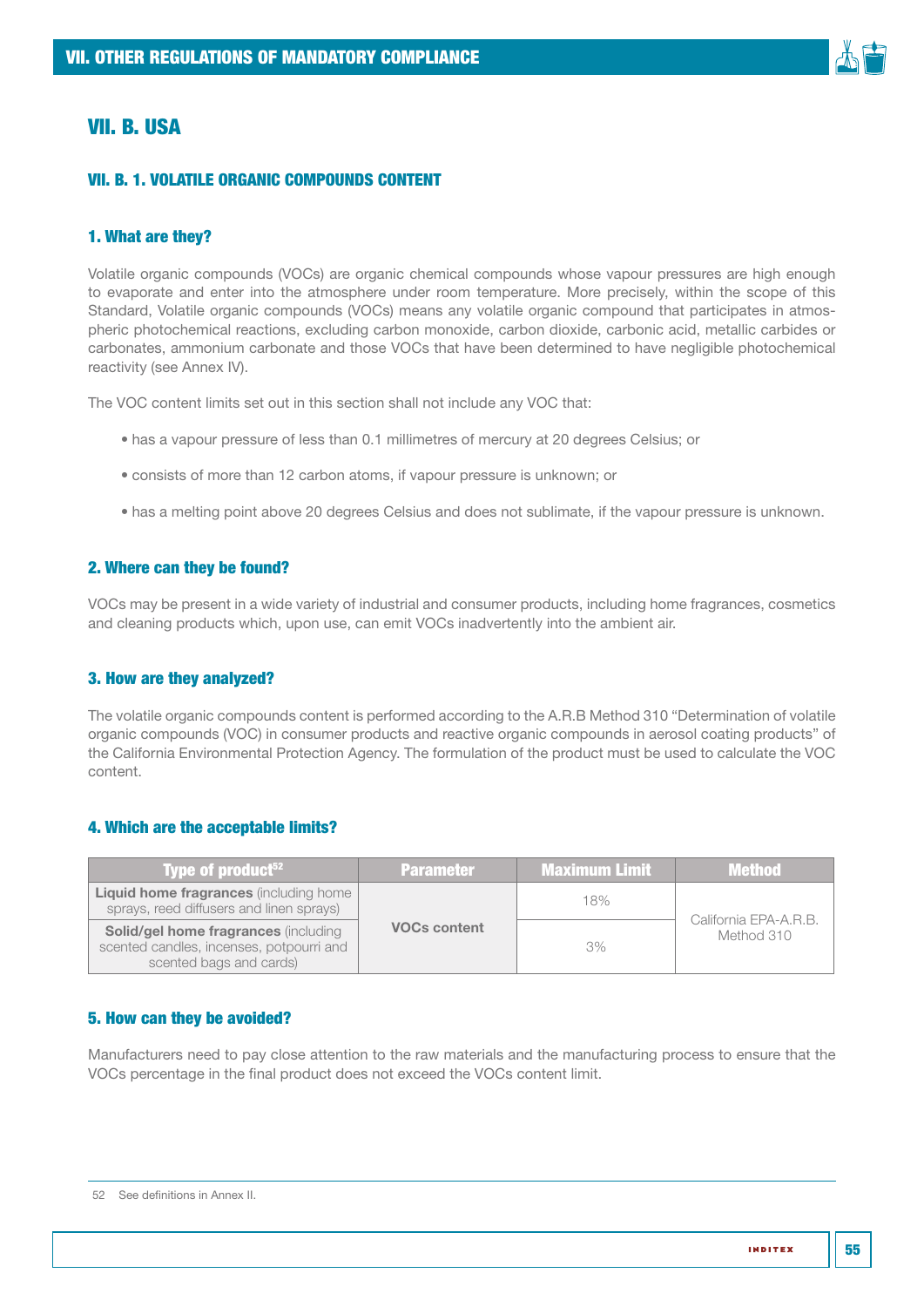

#### VII. B. 2. CALIFORNIA PROPOSITION 65

#### 1. What is it?

In 1986, California voters approved an initiative to address their growing concerns about exposure to toxic chemicals. That initiative became the Safe Drinking Water and Toxic Enforcement Act of 1986, better known by its original name of Proposition 65. It requires the State to publish a list of chemicals<sup>53</sup> known to cause cancer or birth defects or other reproductive harm. This list, which must be updated at least once a year, has grown to include more than 800 chemicals since it was first published in 1987.

#### 2. Is it of mandatory compliance?

The Proposition 65 is a mandatory regulation for those suppliers who manufacture, distribute and/or supply, and sale products in the State of California.

How to meet the requirements of Proposition 65:

There are no clear limits in the Proposition 65 chemical list. However, the court decisions on Proposition 65 serve as a guideline for suppliers to meet the requirements. Most common substances involved in Proposition 65 related court cases are lead (Pb), cadmium (Cd) and phthalates. Limits vary depending on the products.

In the case of home fragrances, special attention must be paid to the following substances:

| <b>Type of product</b>          | <b>Parameter</b>              | <b>CAS No</b>  | <b>Restriction</b> |  |
|---------------------------------|-------------------------------|----------------|--------------------|--|
| All types of home<br>fragrances | <b>Benzophenone</b>           | 119-61-9       |                    |  |
|                                 | D-Pulegone                    | 89-82-7        |                    |  |
|                                 | <b>Estragole</b>              | 140-67-0       | nd                 |  |
|                                 | Methyleugenol                 | $93 - 15 - 2$  |                    |  |
|                                 | Methyl isobutyl ketone (MIBK) | $108 - 10 - 1$ |                    |  |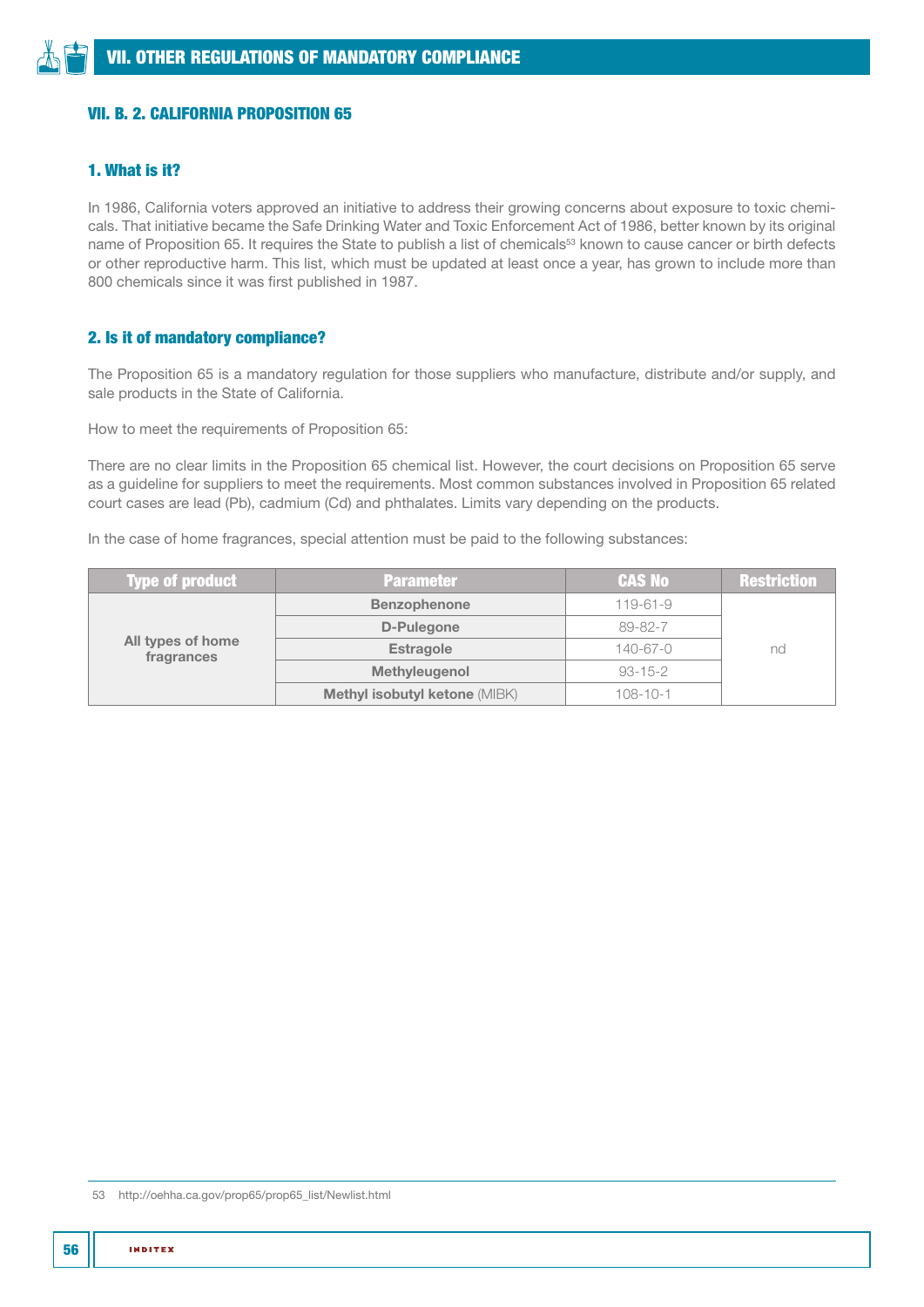

## VII. C. REPUBLIC OF KOREA

#### VII. C. 1. SAFETY AND LABELLING STANDARDS FOR PRODUCTS OF RISK CONCERNS

#### 1. What is it?

Safety and Labelling Standards for Products of Risk Concerns is a Korean regulation (under the Consumer Chemical Products and Biocides Safety Control Act) that regulates the chemical composition and labelling of several consumer products groups such as detergents, coatings and adhesives, home fragrances, dyes, and biocidal products, among others.

#### 2. Is it of mandatory compliance?

Safety and Labelling Standards for Products of Risk Concerns is a mandatory regulation for those suppliers that manufacture, distribute and/or supply and sale aforementioned type of products in the Republic of Korea.

To meet the requirements of this regulation related to the home fragances group the aforementioned Suppliers must control the restricted substances mentioned in Chapter 5-1 "Air fresheners" and Chapter 13-1 "Candles" of Annex 2. In addition, all substances included in the final formula used to eliminate, control or suppress harmful organisms in the air freshener (except candles) must be included in the positive list enclosed in section 4 of Chapter 5-1 of Annex 2 of the aforementioned regulation.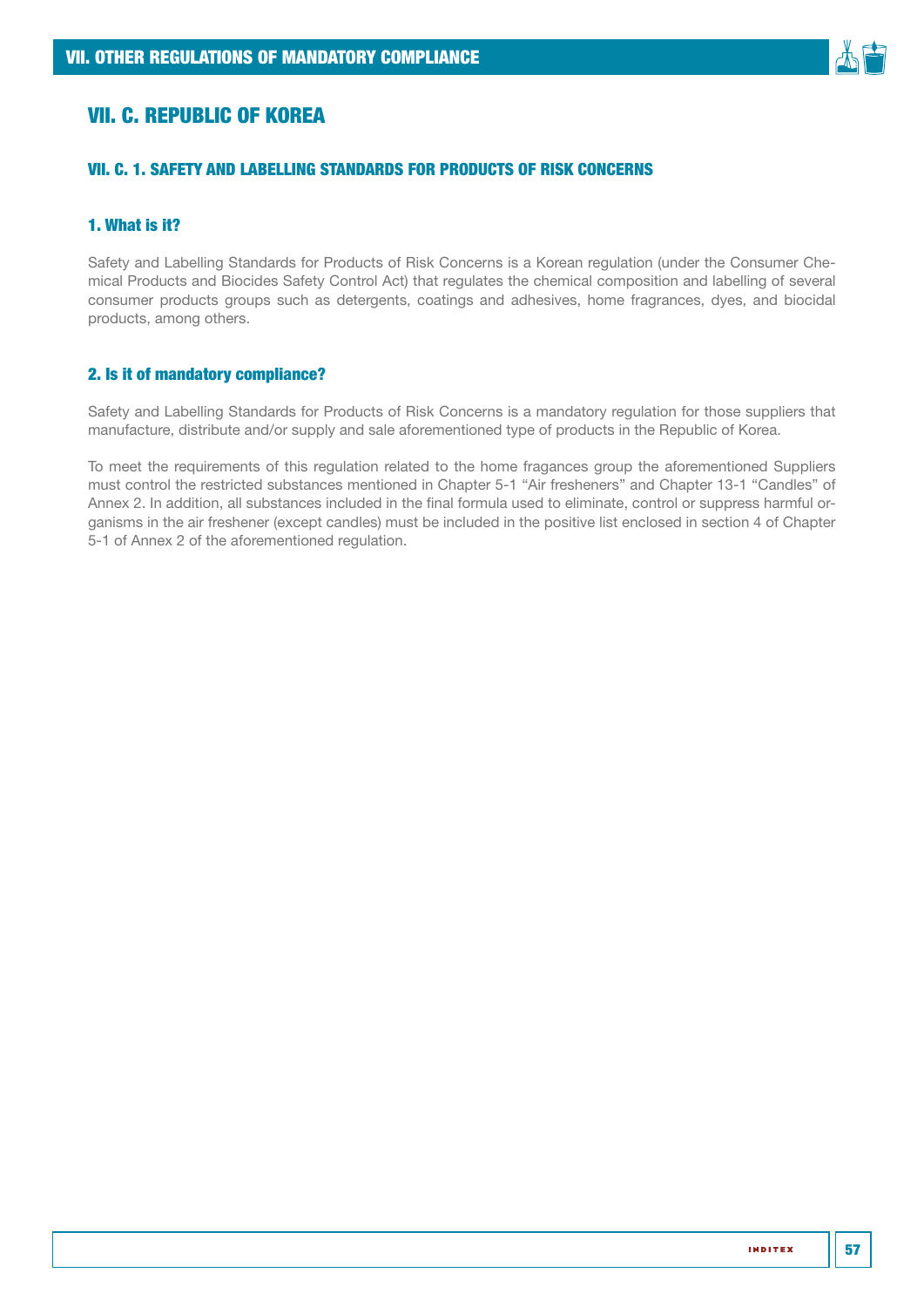#### VII. C. 2. ACT ON REGISTRATION AND EVALUATION OF CHEMICALS (K-REACH)

#### 1. What is it?

Act on Registration and Evaluation of Chemicals (K-REACH) is a Korean regulation that regulates the registration and evaluation of chemical substances and articles containing hazardous chemical substances.

#### 2. Is it of mandatory compliance?

K-REACH is a mandatory regulation for those suppliers that manufacture, distribute and/or supply to any of Inditex' brands any product within the scope of this regulation intended to be commercialized in the Republic of Korea.

To meet the requirements of this regulation the suppliers should properly control and manage any phase (their own and/or subcontracted) of the products within the scope of this regulation with the aim to:

- (1) detect and avoid the presence of priority control substances in products in higher amounts than 0.1 % of the total weight of the products;
- (2) to notify to the Inditex Sustainability Department the presence of hazardous chemical substances if they are detected in the product and provide the corresponding 'Corrective Action Plan' for their elimination;
- (3) ensure that all substances present in mixtures are 'existing chemical substances' according to this Regulation; and
- (4) to notify to the Inditex Sustainability Department the presence of 'new chemical substances' in the mixture.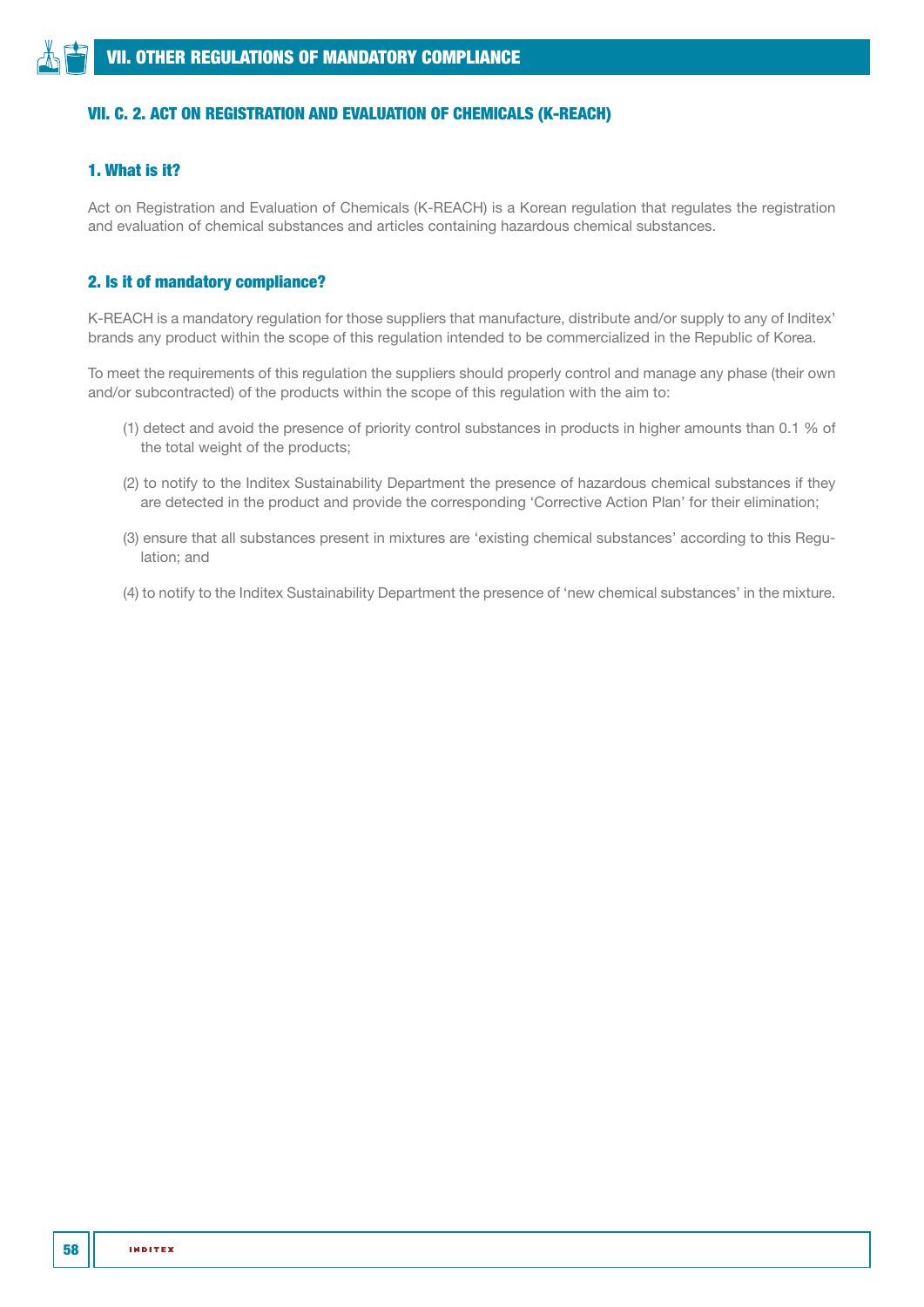# <span id="page-58-0"></span>VIII. ANNEXES



i+Home Fragrances & Candles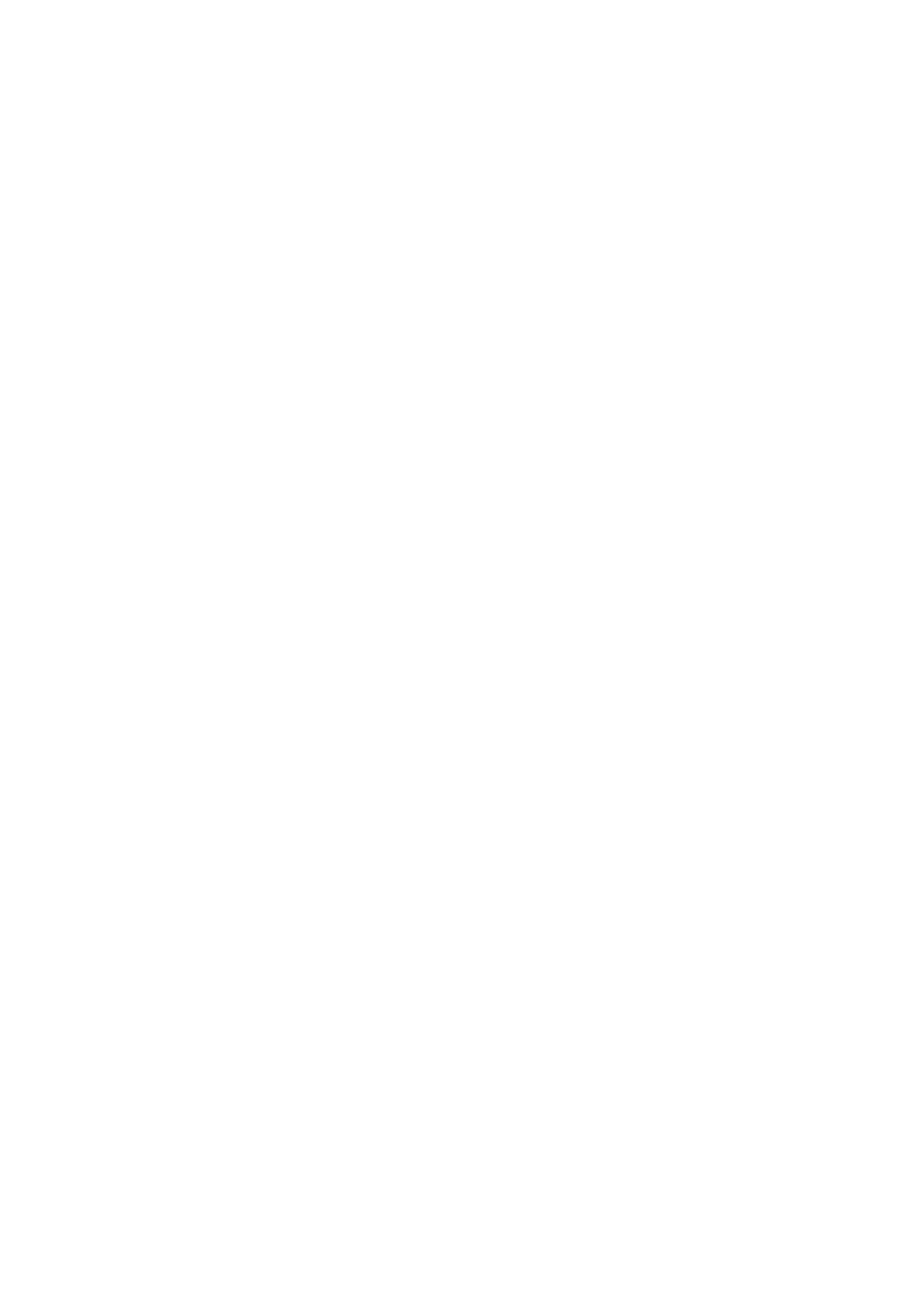

## ANNEX I. SUMMARY OF THE APPLICABLE REQUIREMENTS

#### SUMMARY OF THE APPLICABLE REQUIREMENTS FOR EACH TYPE OF PRODUCT

|                                                                       |                                                            | <b>Type of product</b>                               |                 |                                  |                                    |                                         |
|-----------------------------------------------------------------------|------------------------------------------------------------|------------------------------------------------------|-----------------|----------------------------------|------------------------------------|-----------------------------------------|
| <b>Chapter</b><br><b>Parameters</b><br><b>Reference</b>               |                                                            | <b>Non-burnable</b><br>home fragrances <sup>54</sup> | <b>Incenses</b> | <b>Scented</b><br><b>Candles</b> | <b>Unscented</b><br><b>candles</b> | <b>Accessories</b><br>and<br>containers |
|                                                                       | <b>SDS</b>                                                 | ✓                                                    | $\checkmark$    | ✓                                | ✓                                  |                                         |
|                                                                       | <b>Classification</b><br>and packaging                     | ✓                                                    | ✓               | $\checkmark$                     | $\checkmark$                       |                                         |
|                                                                       | <b>Product shape</b>                                       | $\checkmark$                                         | $\checkmark$    | ✓                                | $\checkmark$                       | $\checkmark$                            |
| Chapter II.<br>Inditex overall<br>requirements                        | <b>Restricted</b><br>chemical<br>composition               | $\checkmark$                                         | ✓               | ✓                                | $\checkmark$                       |                                         |
|                                                                       | <b>Parameters for</b><br>raw materials<br>and additives    |                                                      |                 | $\checkmark$                     | ✓                                  |                                         |
|                                                                       | <b>Fragrances</b>                                          | $\checkmark$                                         | $\checkmark$    | ✓                                |                                    |                                         |
|                                                                       | Fragrance<br>allergens                                     | ✓                                                    | ✓               | ✓                                |                                    |                                         |
|                                                                       | <b>Phthalates</b>                                          | ✓                                                    | ✓               | ✓                                | $\checkmark$                       |                                         |
|                                                                       | <b>Specific</b><br>emissions                               |                                                      | ✓               | ✓                                |                                    |                                         |
| Chapter IV.<br><b>Substances</b><br>of legally                        | <b>Aromatic</b><br>solvent<br>residues                     |                                                      |                 | ✓                                | $\checkmark$                       |                                         |
| limited use                                                           | Azo dyes                                                   |                                                      |                 | $\checkmark$                     | $\checkmark$                       |                                         |
|                                                                       | <b>Metals</b>                                              |                                                      | ✓               | ✓                                | ✓                                  |                                         |
|                                                                       | <b>PAHs</b>                                                |                                                      |                 | ✓                                | ✓                                  |                                         |
|                                                                       | Soot index                                                 |                                                      |                 | ✓                                | ✓                                  |                                         |
|                                                                       | <b>Other restricted</b><br>substances                      | ✓                                                    | ✓               | ✓                                |                                    |                                         |
| Chapter<br><b>V.A Safety</b><br>requirements<br>for candles           | <b>Specifications</b><br>for fire safety                   |                                                      |                 | $\checkmark$                     | $\checkmark$                       |                                         |
| Chapter<br><b>V.B Safety</b><br>requirements<br>for candle            | <b>Safety</b><br>requirements<br>for candle<br>containers  |                                                      |                 |                                  |                                    | ✓                                       |
| containers<br>and<br>accessories                                      | <b>Safety</b><br>requirements<br>for candle<br>accessories |                                                      |                 |                                  |                                    | ✓                                       |
| Chapter<br>V.C. Safety<br>and quality<br>requirements<br>for incenses | Safety and<br>quality<br>requirements                      |                                                      | ✓               |                                  |                                    |                                         |

*Continued on next page*

<sup>54</sup> This category includes: reed diffusers, home fragrances in sprays, scented cardboard and scented sachets.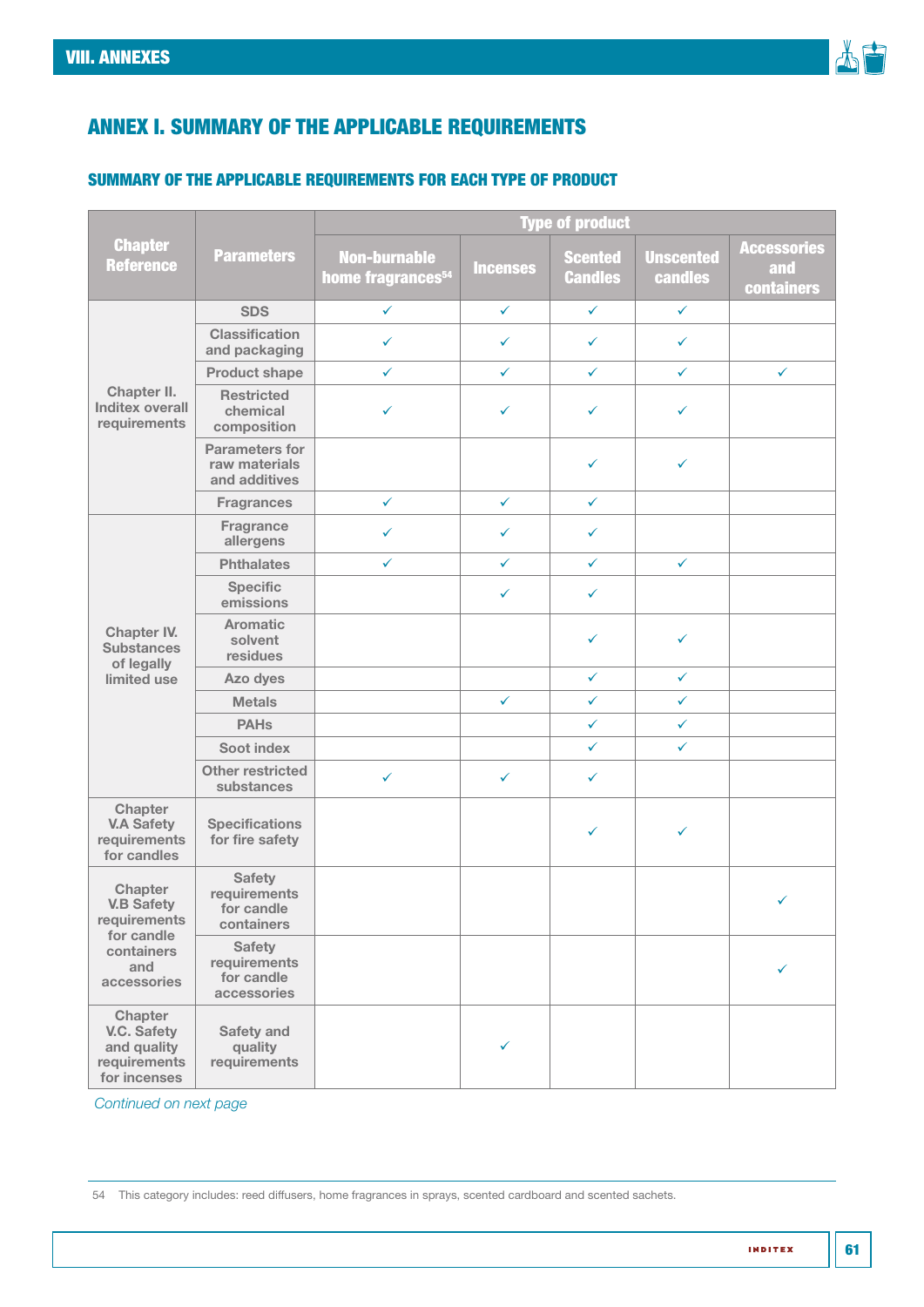$\mathbb{R}^4$ 

|                                                                    |                                                                                               | <b>Type of product</b>                               |                 |                                  |                             |                                                |  |
|--------------------------------------------------------------------|-----------------------------------------------------------------------------------------------|------------------------------------------------------|-----------------|----------------------------------|-----------------------------|------------------------------------------------|--|
| <b>Chapter</b><br><b>Reference</b>                                 | <b>Parameters</b>                                                                             | <b>Non-burnable</b><br>home fragrances <sup>54</sup> | <b>Incenses</b> | <b>Scented</b><br><b>Candles</b> | <b>Unscented</b><br>candles | <b>Accessories</b><br>and<br><b>containers</b> |  |
|                                                                    | <b>REACH</b>                                                                                  |                                                      |                 | $\checkmark$                     | $\checkmark$                | ✓                                              |  |
|                                                                    | <b>CLP</b>                                                                                    |                                                      |                 | $\checkmark$                     | ✓                           |                                                |  |
|                                                                    | <b>BPR</b>                                                                                    |                                                      |                 | $\checkmark$                     | $\checkmark$                |                                                |  |
| <b>Chapter</b>                                                     | <b>VOCs content</b>                                                                           | ✓                                                    | $\checkmark$    | $\checkmark$                     |                             |                                                |  |
| IX. Other<br>regulations                                           | California<br><b>Proposition 65</b>                                                           |                                                      |                 | $\checkmark$                     | ✓                           | $\checkmark$                                   |  |
| of mandatory<br>compliance                                         | Safety and<br>Labelling<br><b>Standards for</b><br><b>Products of</b><br><b>Risk Concerns</b> |                                                      |                 | ✓                                |                             |                                                |  |
|                                                                    | <b>K-REACH</b>                                                                                | $\checkmark$                                         | $\checkmark$    | $\checkmark$                     | $\checkmark$                | $\checkmark$                                   |  |
| $\checkmark$<br>Requirement applies for the specified product type |                                                                                               |                                                      |                 |                                  |                             |                                                |  |

### SUMMARY OF THE APPLICABLE REQUIREMENTS FOR EACH PART OF THE PRODUCT

| <b>Parameters</b>                 | Non-burnable home fragrances <sup>55</sup>                                                                                                                                                                                                         |
|-----------------------------------|----------------------------------------------------------------------------------------------------------------------------------------------------------------------------------------------------------------------------------------------------|
| <b>Fragrance allergens</b>        | Reed diffusers: an homogeneous sample of the fragranced liquid.                                                                                                                                                                                    |
| <b>Phthalates</b>                 | Home and linen spray: an homogeneous sample of the fragranced liquid.                                                                                                                                                                              |
| <b>VOCs content</b>               | Scented cards: an homogeneous sample of the scented paperboard.                                                                                                                                                                                    |
| <b>Other restricted compounds</b> | Scented sachets: The sampling shall be performed as to obtain a representative<br>sample of the whole sachet. Thus, the sample shall consist of an homogeneous and<br>representative sample of all aromatic items contained in the scented sachet. |

| <b>Parameters</b>          | <b>Scented and unscented candles</b>                                                                                                                                                                                               |
|----------------------------|------------------------------------------------------------------------------------------------------------------------------------------------------------------------------------------------------------------------------------|
| Azo dyes                   | The sampling shall be performed as to obtain a representative sample of the whole<br>candle. That is:                                                                                                                              |
|                            | - Coloured candles: a representative and homogeneous sample of each part of the<br>wax that has different colour.                                                                                                                  |
|                            | - Lacquered candles or candles with screen printed lacquer: a representative and<br>homogeneous sample of the lacquer.                                                                                                             |
|                            | The sampling shall be performed as to obtain a representative sample of the whole<br>candle. That is:                                                                                                                              |
|                            | - Non-coloured and non-lacquered candles made of paraffin: a homogeneous<br>sample of the wax.                                                                                                                                     |
| Aromatic solvent residues  | - Coloured candles: a representative and homogeneous sample of each part of the<br>wax that has different colour.                                                                                                                  |
|                            | - Lacquered candles or candles with screen printed lacquer: a representative and<br>homogeneous sample of the lacquer. Additionally, if the candle is made of paraffin<br>take a representative and homogeneous sample of the wax. |
| <b>Fragrance allergens</b> | All types of candles: The sample shall consist of an homogeneous sample of the wax.                                                                                                                                                |
|                            | The sampling shall be performed as to obtain a representative sample of the whole<br>candle. That is:                                                                                                                              |
|                            | - Non coloured candles: a homogeneous sample of the wax.                                                                                                                                                                           |
| <b>Metals</b>              | - Coloured candles: a representative and homogeneous sample of each part of the<br>wax that has different colour.                                                                                                                  |
|                            | - Lacquered candles or candles with screen printed lacquer: a representative and<br>homogeneous sample of the lacquer and of the candle wax.                                                                                       |

*Continued on next page*

55 This category includes: reed diffusers, home fragrances in sprays, scented cardboard and scented sachets.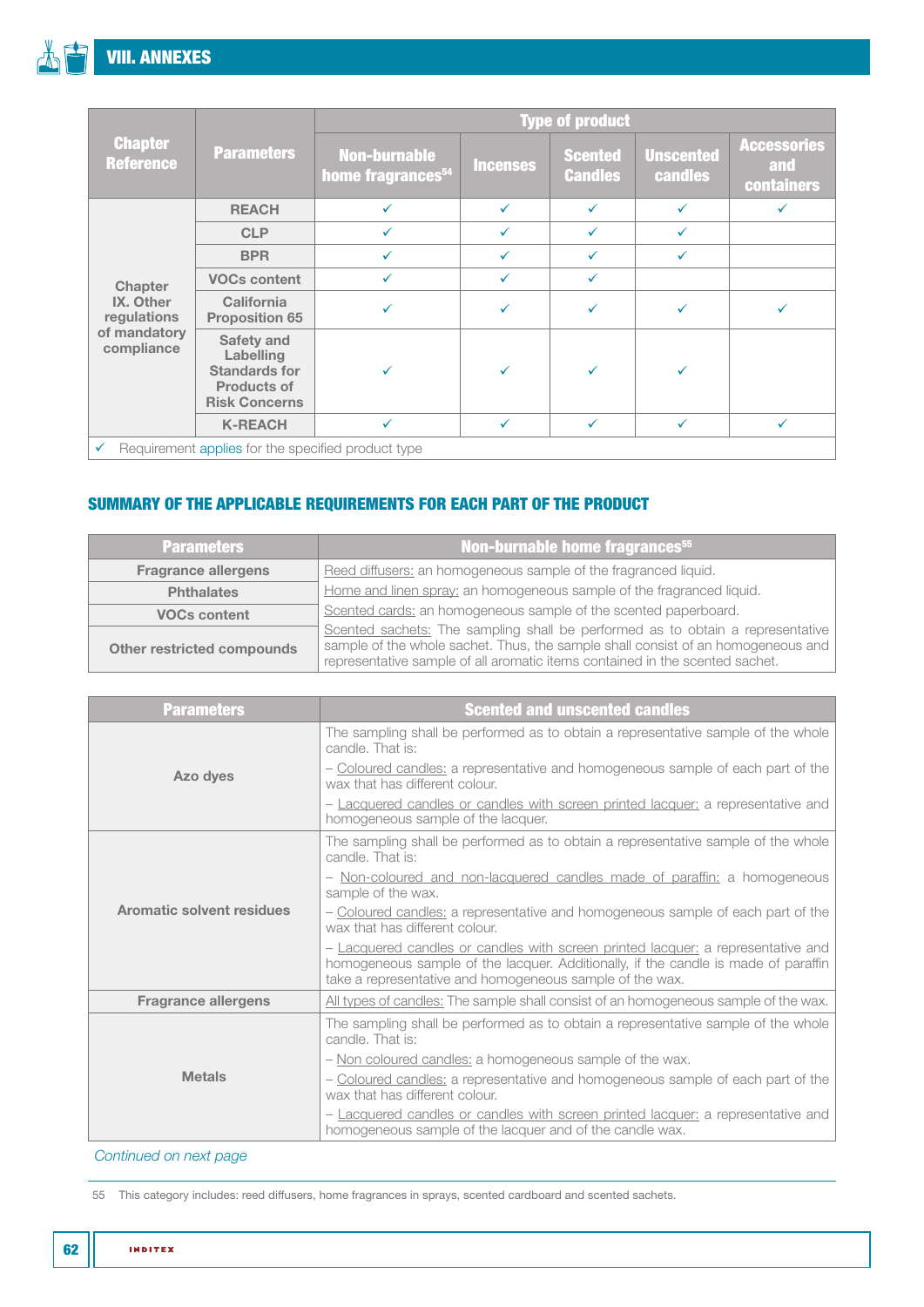

| <b>Parameters</b>                 | <b>Scented and unscented candles</b>                                                                                                                                                                                               |
|-----------------------------------|------------------------------------------------------------------------------------------------------------------------------------------------------------------------------------------------------------------------------------|
|                                   | The sampling shall be performed as to obtain a representative sample of the whole<br>candle. That is:                                                                                                                              |
|                                   | - Non coloured candles made of paraffin: a homogeneous sample of the wax.                                                                                                                                                          |
| <b>PAH<sub>s</sub></b>            | - Coloured candles: a representative and homogeneous sample of each part of the<br>wax that has different colour.                                                                                                                  |
|                                   | - Lacquered candles or candles with screen printed lacquer: a representative and<br>homogeneous sample of the lacquer. Additionally, if the candle is made of paraffin<br>take a representative and homogeneous sample of the wax. |
| <b>Phthalates</b>                 | The sampling shall be performed as to obtain a representative sample of the whole<br>candle. That is:                                                                                                                              |
|                                   | - Coloured candles: a representative and homogeneous sample of each part of the<br>wax that has different colour.                                                                                                                  |
|                                   | - Lacquered candles or candles with screen printed lacquer: a representative and<br>homogeneous sample of the lacquer.                                                                                                             |
| <b>VOCs content</b>               | All types of candles: The sample shall consist of an homogeneous sample of the<br>candle.                                                                                                                                          |
| <b>Other restricted compounds</b> | All types of candles: The sample shall consist of an homogeneous sample of the wax.                                                                                                                                                |

| Parameters                 | <b>Incenses</b>                                                                     |
|----------------------------|-------------------------------------------------------------------------------------|
| <b>Fragrance allergens</b> |                                                                                     |
| <b>Metals</b>              |                                                                                     |
| <b>Phthalates</b>          | An homogeneous sample of the aromatic material made of<br>aromatic plant materials. |
| <b>VOCs content</b>        |                                                                                     |
| Other restricted compounds |                                                                                     |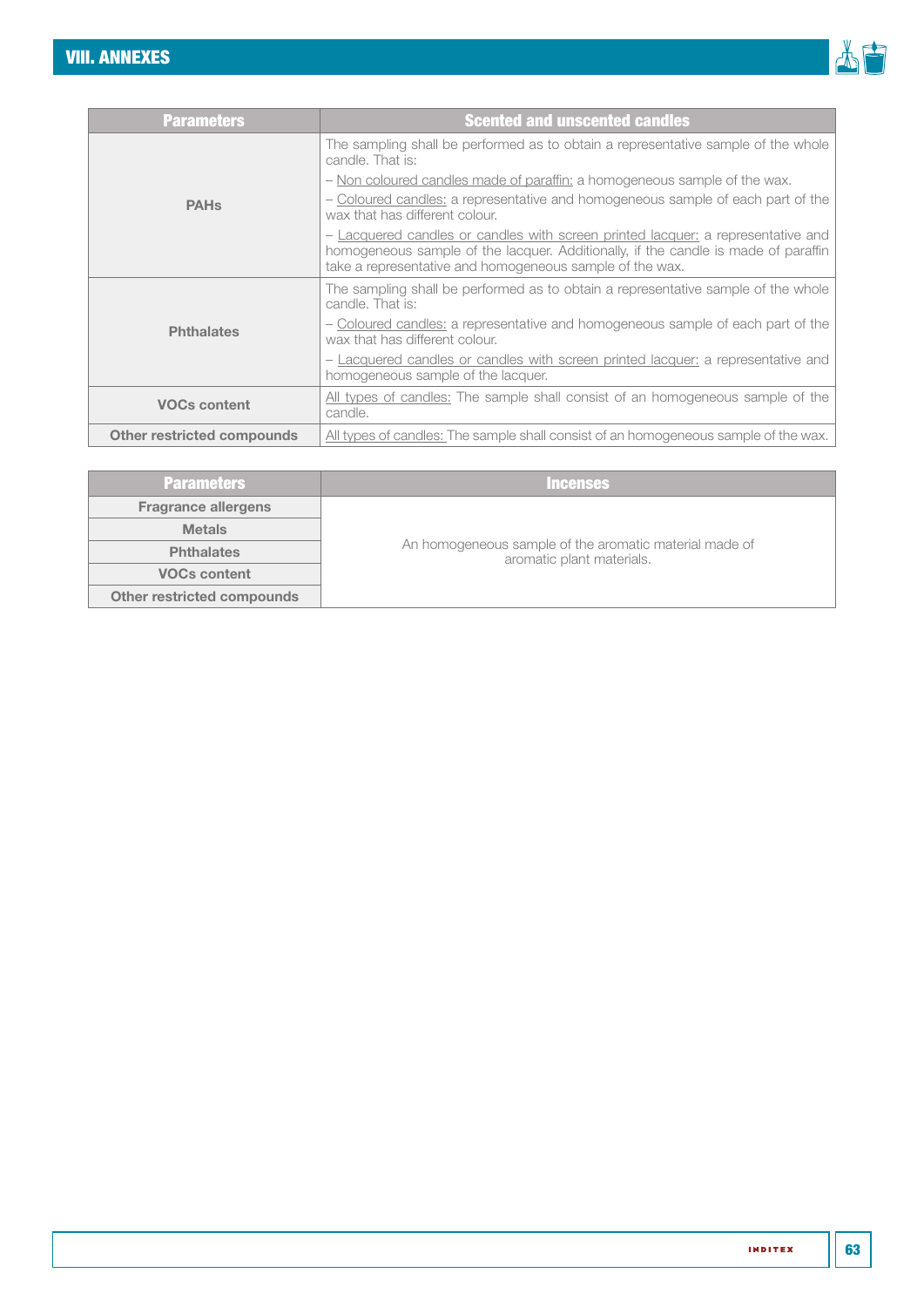

## <span id="page-63-0"></span>ANNEX II. DEFINITIONS

#### **DEFINITIONS**

#### Aftersmoking after extinguishing

After the flame has been extinguished, the tip of the wick continues to glow for some time by its very nature. Aftersmoking is associated with a releasing trail of smoke.

#### Annealing

Annealing is a controlled slow-cool heat treatment of glass. Glass is annealed in order to reduce the residual stresses in glassware. The annealing process is critical for the durability of glass because poorly annealed glass with large residual stresses break easily.

#### Art candle

Candle which passes through special manual treatment and has special surface effect or is in irregular profile.

#### Basic candle

Candle with regular symmetric simple geometrical shape, that is processed from paraffin wax and/or vegetable wax mainly for burning and lighting.

#### Bees wax

Beeswax is the substance secreted by honeybees when they construct their honeycombs, and is obtained by melting the empty comb in boiling water. It is stickier than other waxes and its composition varies slightly according to the geographical location and diet of the bees. It is a relatively soft wax, but has a relatively high melting point.

#### Burn cycle

The length of time a candle burns from when it is lit to when it is manually extinguished or from when it is lit until it extinguishes on its own at end of useful life.

#### Burning behaviour

This is a basic requirement to evidence a correct manufacture of the candle. If the candle is properly manufactured, after being lit, it will show a bright calm flame, without noise and gradually form a cup rim surrounding the so-called burning bowl. The candle must burn evenly. The flame burns without visible release of soot and self-extinguishing.

#### **Calibre**

The calibre is the measurement of the diameter of the tea light cups.

#### **Candle**

One or more wicks supported by a solid, semi-solid or quasi-rigid combustible material at room temperature (20 to 27°C), whose combined function is to maintain a luminous flame. Candles may be scented or unscented. Candles may also contain additives used for colouring, stabilizing or modifying the combustion characteristics.

#### Candle accessory

Object designed, intended, or marketed for use with a candle.

#### Candle burner

Candle holder that has an enclosed, but vented, area in which to put a candle, said candle providing a source of heat or light or both.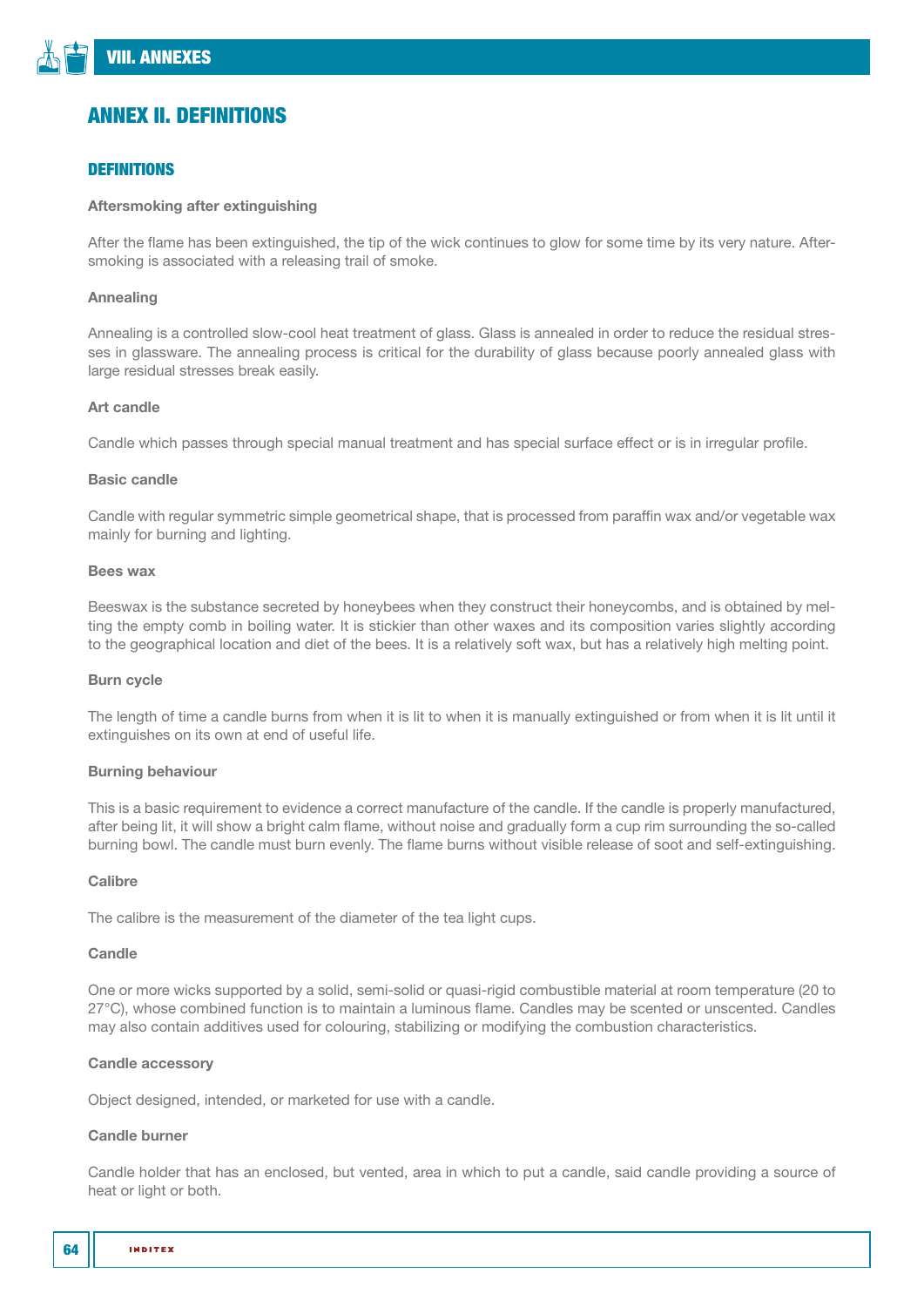

#### Candle holder

Candle accessory onto which a candle is placed. It may support, hold or contain a candle when in use.

#### Container integrity

This requirement is intended to minimize the hazards of break of candle containers.

#### Candle flashover

Condition where the base material's vapours (i.e., vapours coming from intended fuel source for candle flame) ignite over the entire fuel pool.

#### Candle ring

Candle accessory intended to surround the candle with decorative materials in proximity to a candle, including, but not limited to, a continuous ring or loose fill material.

#### End of useful life

Condition when the candle ceases to support combustion and the flame goes out on its own, as designed, and cannot be re-lit.

#### Filled candle (i.e., container candle or jar candle)

A candle produced and used within the same container or vessel.

#### Flame height

Candle flame height is the distance between the base of the flame and the top of the flame. Excessive candle flame heights can increase the risk of fires when using candles; therefore, this feature shall be monitored closely by manufacturers and retailers.

#### Flame impingement

Situation where the flame makes contact with a candle (i.e., freestanding candle) supporting surface at the end of useful life.

#### **Flammability**

Requirement intended to determine the capability of a candle container or accessory to sustain flame on or over the surface of the specimen.

#### Floating candle

A candle that when placed in water displaces more water by weight than the weight of the candle and floats.

#### **Fragrance**

A substance or mixture of aroma chemicals, natural essential oils and other functional components that is added to a consumer product to impart an odour or scent, or to counteract a malodour.

#### Freestanding candle

A rigid candle that is intended to be burned outside a container and does not require a holder to keep it upright, excluding votive candles.

#### Home spray

A glass, metal or plastic recipient provided with a valve and containing a fragrance in solution, not under pressure.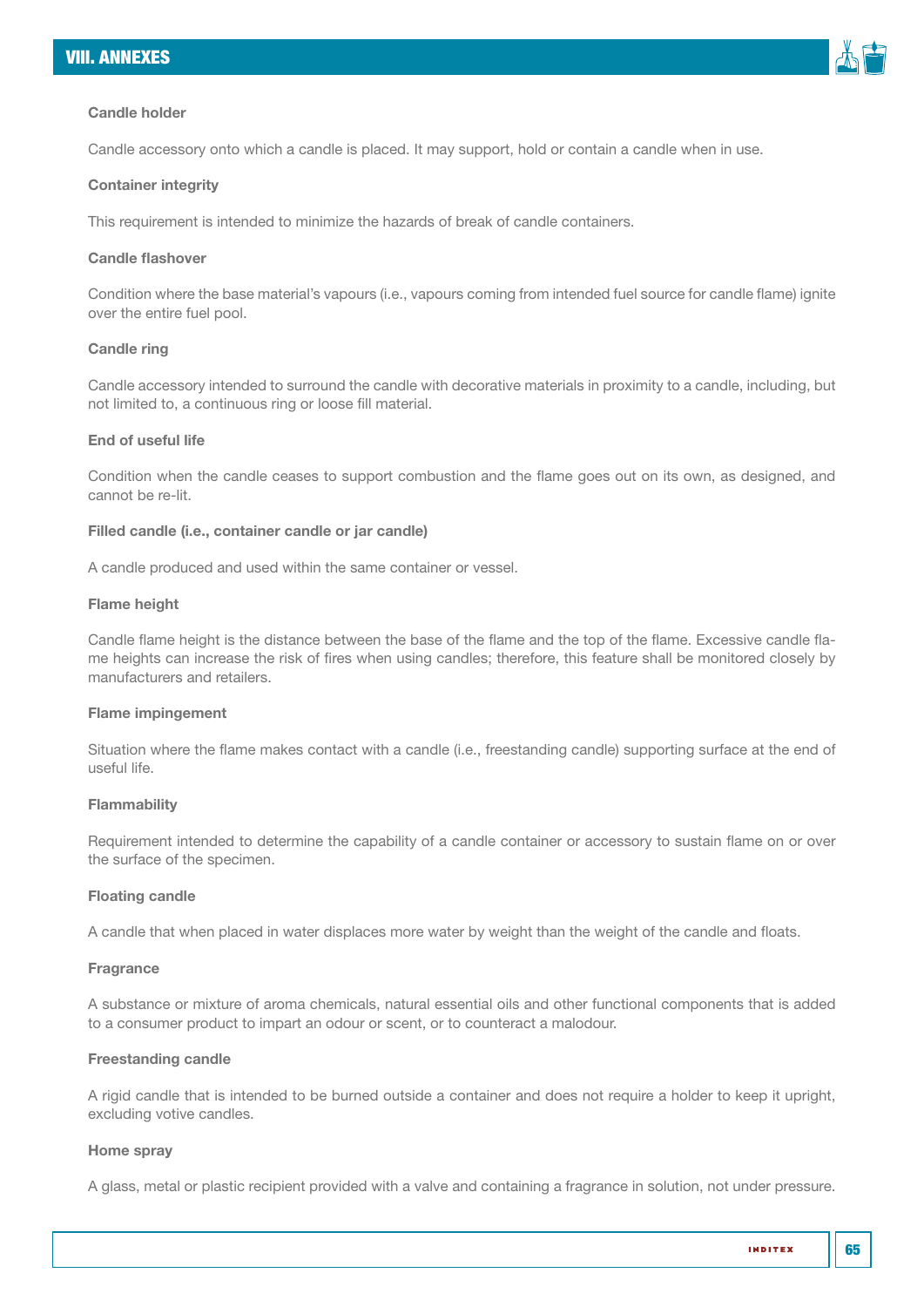

The valve is opened by pressing down a spray nozzle, releasing the fragrance into the air by aspiration through a tube connected to the spray nozzle. Home sprays fall into the scope of "non-burnable home fragrances".

#### Incense

Aromatic material which releases fragrant smoke when burned. Incense is composed of aromatic plant materials (dried herbs or wood), often combined with essential oils. Incenses fall into the scope of "burnable home fragrances".

#### Jelly candle (i.e., gel–containing candle)

Candle where the primary fuel is a liquid, such as mineral oil, terpene type chemicals, or modified hydrocarbons that are not mineral oil based, which may or may not contain organic functional groups; it also contains a chemical agent to increase viscosity to a point where the candle has a quasi-rigid property.

#### Linen spray

Home spray specially designed for textile treatment.

#### Melting point (cooling curve)

The melting point is the temperature at which the solid and liquid phases of wax can exist in equilibrium.

#### Paraffin wax

Paraffin wax is a petroleum by-product. It is composed primarily of straight-chained, saturated hydrocarbons, and is removed from petroleum during the refining process. It is a relatively hard wax and comes in a variety of melting points, which allows it to be used for many different types of candles.

#### Potpourri burner (i.e., wax melts and oil burners)

Candle burner designed to provide a source of heat to warm a reservoir of extraneous material.

#### Potpourri

A mixture of dried, naturally fragrant plant material, used to provide a gentle natural scent inside buildings, most commonly in residential settings. It is usually placed in a decorative (often wooden) bowl, or tied in small sachet made from sheer fabric.

#### Reignition after extinguishing

Spontaneous self-ignition of the wick after it has been extinguished.

#### Reed diffuser

A diffuser consisting of a vessel (generally made of glass), a fragrance, a base fluid and reed diffuser sticks that allows essential oils to be dispersed into the air. Reed diffusers use fragranced liquids composed of essential or fragrance oils mixed with a dispersing fluid base; the liquid seeps up through the reeds, allowing the release of the fragrance into the air. Reed diffusers fall into the scope of "non-burnable home fragrances".

#### Screen printing

Screen printing is a technique used to apply ink directly on the surface to be printed (substrate). The image to be printed is photographically transferred to a very fine fabric (the screen) such that the non-printing areas are blocked off and the fabric serves as a stencil.

#### Scented candle

Candle formed by a combustible material to which a fragrance has been added, intended to be released into the air, whose main purpose is to mask odours, refresh or perfume the air. Scented candles fall into the scope of "burnable home fragrances".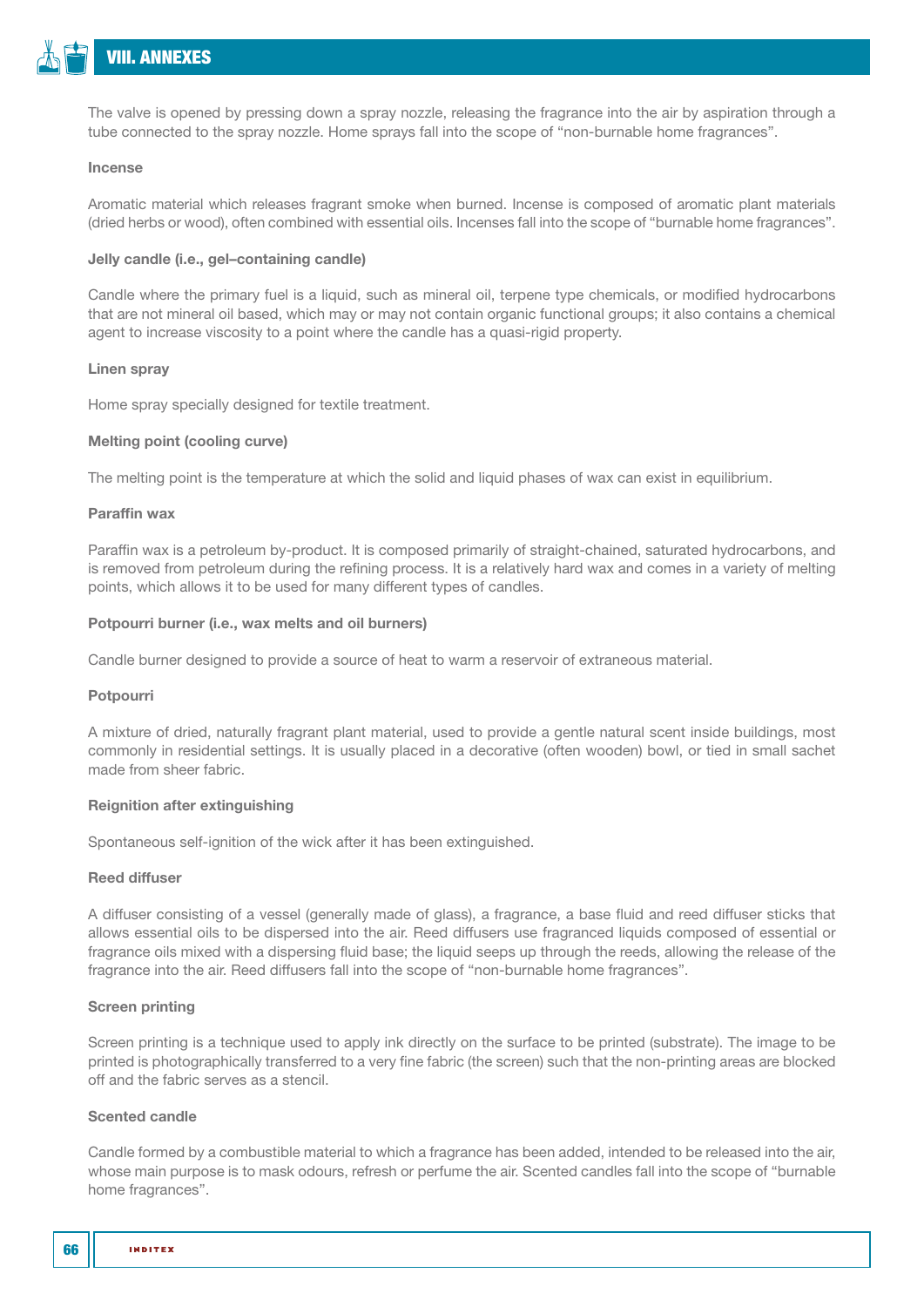

#### Scented card

Card containing a fragrance intended to be released into the air, whose main purpose is to mask odours, refresh or perfume the air. Scented cards fall into the scope of "non-burnable home fragrances".

#### Scented sachet

A soft bag containing perfumed or aromatic items such as herbs, potpourri or other aromatic ingredients whose main purpose is to mask odours, refresh or perfume the air. Scented sachets fall into the scope of "non-burnable home fragrances".

#### Secondary ignition

Self-sustained flame other than that on the intended wick(s) that occurs during candle use, including candle flashover.56 Secondary ignition may result in damaged candles, elevated fuel pool temperatures, excessively rapid base material consumption and unintended flames. In addition, candles with coatings or paints applied to the outside of the product are susceptible to the secondary ignition of this coating or paint.

#### **Stability**

This safety requirement is intended to minimize the hazards of candle tip over. The unlit candle shall not tip over when placed at a 10º incline from horizontal.

#### Stability while burning

This safety requirement is intended to minimize the hazards of candle tip over. The candle shall not tip over when placed on a level surface while burning.

#### Stearin wax

This wax is derived from the long-chained saturated fatty acids found in animal fats and vegetable oils. Stearin is relatively hard and opaque, and typically is comprised primarily of stearic and palmitic acids.

#### Surface temperature

The surface temperature is the temperature of the candle container while the candle is burning.

56 If the wick curls over during the burning of the candle such as that the wick and the tip are both touching the melt pool but the wick only has one flame it is not to be interpreted as secondary ignition unless two or more separate flames can be distinguished on the same wick.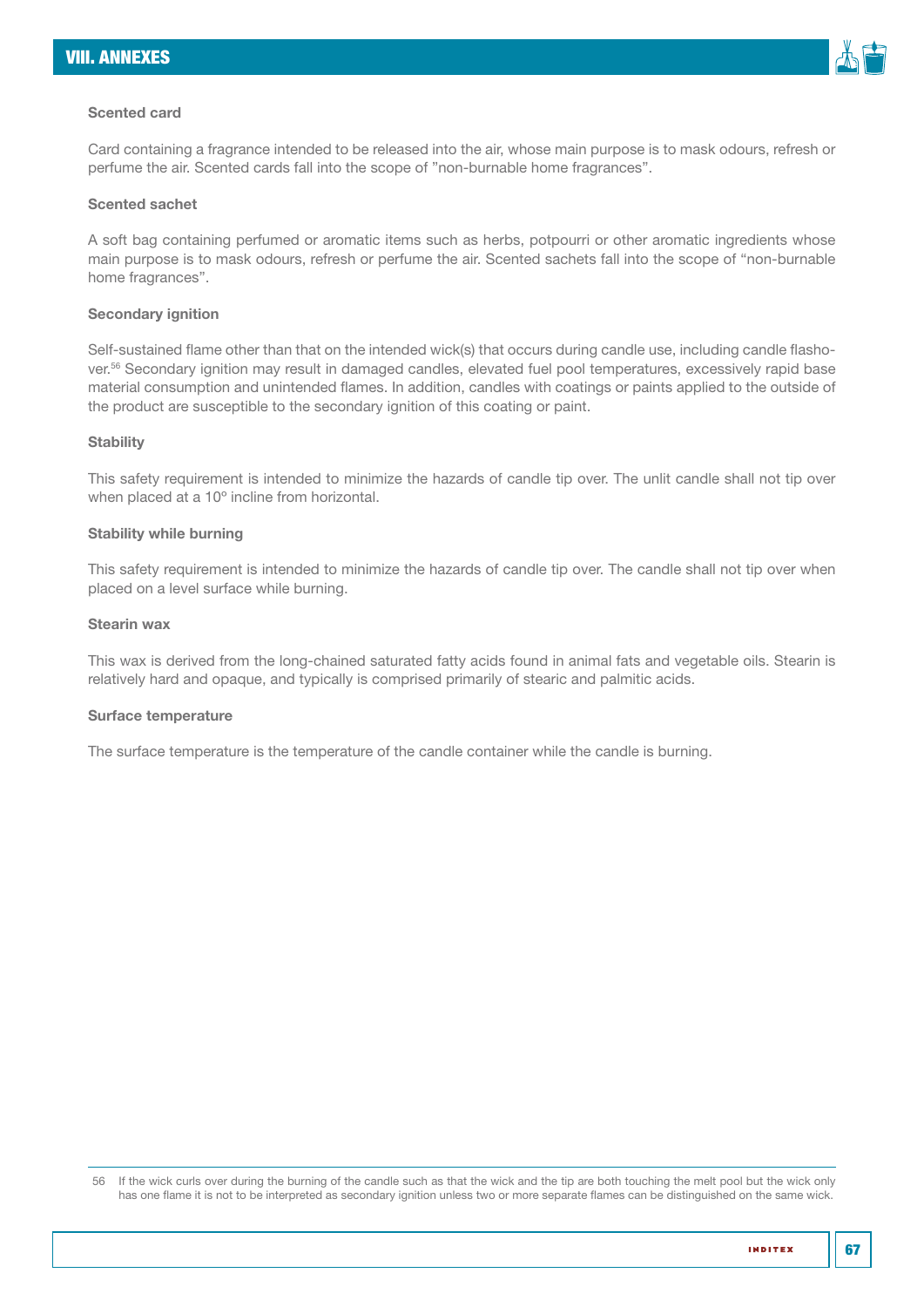

#### Tea light

Cylindrical candle that is burned up in a container which may be suitable to keep vessels containing coffee, tea or other liquids warm, by using a warming stove. A tea light container can be made from metal, glass or plastic. Typical dimensions of a tea light are 38 mm in diameter and 15 mm in height.

#### Thermal shock resistance

Thermal shock resistance is the property of a material to withstand sudden and rapid temperature changes.

#### Unscented candle

Candle without aromatic additives, which the main purpose is decor and/or for ambient lighting.

#### Votive candle

A candle produced for use fully within a candle accessory, specifically, a votive holder.

#### Wick eccentricity

Wick eccentricity is the deviation of the candle wick from the centre of the candle.

#### Wick medium curvature

Condition when the wick bends evenly to the outer edge of the flame, adopting a slight curvature according to the figure 2 (ideal curvature) or figure 3 (good curvature):



#### Wick posture

The wick posture is the shape of the wick during the candle burning process. A right curvature of the candle wick may prevent several problems concerning the burning behaviour.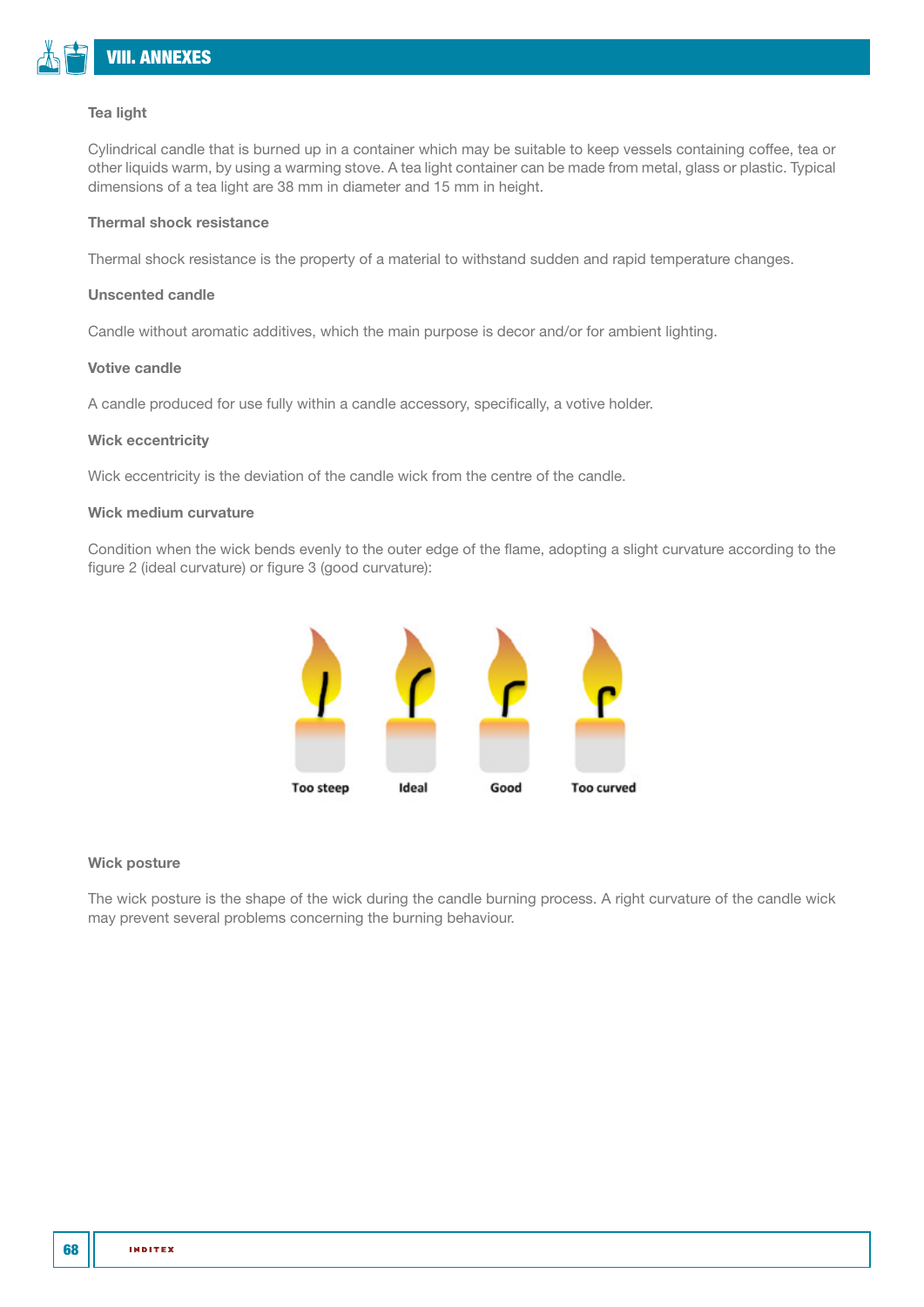

## ANNEX III. CANDLES: RECOMMENDED PARAMETERS FOR RAW MATERIALS AND ADDITIVES

#### RECOMMENDED PARAMETERS FOR RAW MATERIALS AND ADDITIVES

#### 1. Requirements for paraffin wax

| <b>Parameter</b>                                       |                               | <b>Limit / Requirement</b>                         | <b>Test method</b>                     |  |
|--------------------------------------------------------|-------------------------------|----------------------------------------------------|----------------------------------------|--|
| Ash content                                            |                               | $\leq 0.1\%$                                       | ISO 6245                               |  |
| <b>Hydrogenation quality</b><br>(Saybolt colour index) |                               | $> +24$                                            | ASTM D 156 or<br><b>DIN 51411</b>      |  |
| Lead                                                   |                               | $0.2$ ppm                                          | <b>ICP-MS</b>                          |  |
| Odour                                                  |                               | $\leq 2.0$                                         | <b>ASTM D 1833</b>                     |  |
| <b>PAH<sub>s</sub></b>                                 | <b>Paraffin waxes</b>         | nd                                                 | FDA 172.886 (UV-Vis)                   |  |
|                                                        | <b>Microcrystalline waxes</b> | nd                                                 | Ph. Eur. 7th Ed. monograph 1034        |  |
| Solvent residues                                       |                               | Toluene: $\leq 5.0$ ppm<br>Benzene: $\leq 0.5$ ppm | EWF METHOD 002/03<br>(Headspace -- GC) |  |
| <b>Sulphur Content</b>                                 |                               | $\leq$ 20.0 ppm                                    | EN ISO 20884 or<br><b>ASTM D 2622</b>  |  |
| <b>UV Stability</b><br>(Saybolt colour index)          |                               | $\ge +15$ or $+5^{57}$                             | ASTM D 156                             |  |

### 2. Requirements for stearin wax

| <b>Parameter</b>                          | <b>Limit / Requirement</b>          | <b>Test method</b> |
|-------------------------------------------|-------------------------------------|--------------------|
| Acid number                               | 195-215                             | DGF C-V 2          |
| Ash content                               | $\leq 0.1\%$                        | DGF C-III 10       |
| <b>Congealing point / Titre</b>           | $52 - 61^{\circ}$ C                 | DGF C-IV 3c        |
| <b>Ester number</b>                       | $\leq 2.0$                          | DGF C-V 4          |
| lodine number                             | $\leq$ 1                            | DGF C-V 11d        |
| Lead                                      | $0.1$ ppm                           | <b>ICP-MS</b>      |
| Lovibond Tint Index (FF $5\frac{1}{4}$ ") | $\leq 5.0$ yellow<br>$\leq 1.0$ red | DGF C-IV 4b        |
| Non-saponifiable matter                   | $\leq 1\%$                          | DGF C-III 1a-1b    |
| Peroxide number                           | $\leq 10$                           | DGF C-VI 6a        |

#### 3. Requirements for bees wax

| <b>Parameter</b>               | <b>Limit / Requirement</b> | <b>Test method</b> |  |
|--------------------------------|----------------------------|--------------------|--|
| Acid number                    | $17 - 24$                  |                    |  |
| <b>Dripping point</b>          | $61 - 65^{\circ}$ C        | <b>DAB 10</b>      |  |
| <b>Ester number</b>            | $70 - 80$                  |                    |  |
| Lead                           | $0.1$ ppm                  | <b>ICP-MS</b>      |  |
| <b>Ratio number</b>            | $3.3 - 4.3$                | <b>DAB 10</b>      |  |
| <b>Saponification - number</b> | $87 - 104$                 |                    |  |
| <b>Total hydrocarbons</b>      | $\leq 18\%$                | DGF M-V 6          |  |

57 Saybolt colour index ≥ +15 for paraffin waxes with oil content equal or less than 1.5%.

Saybolt colour index  $\geq$  +5 for paraffin waxes with oil content higher than 1.5%.

69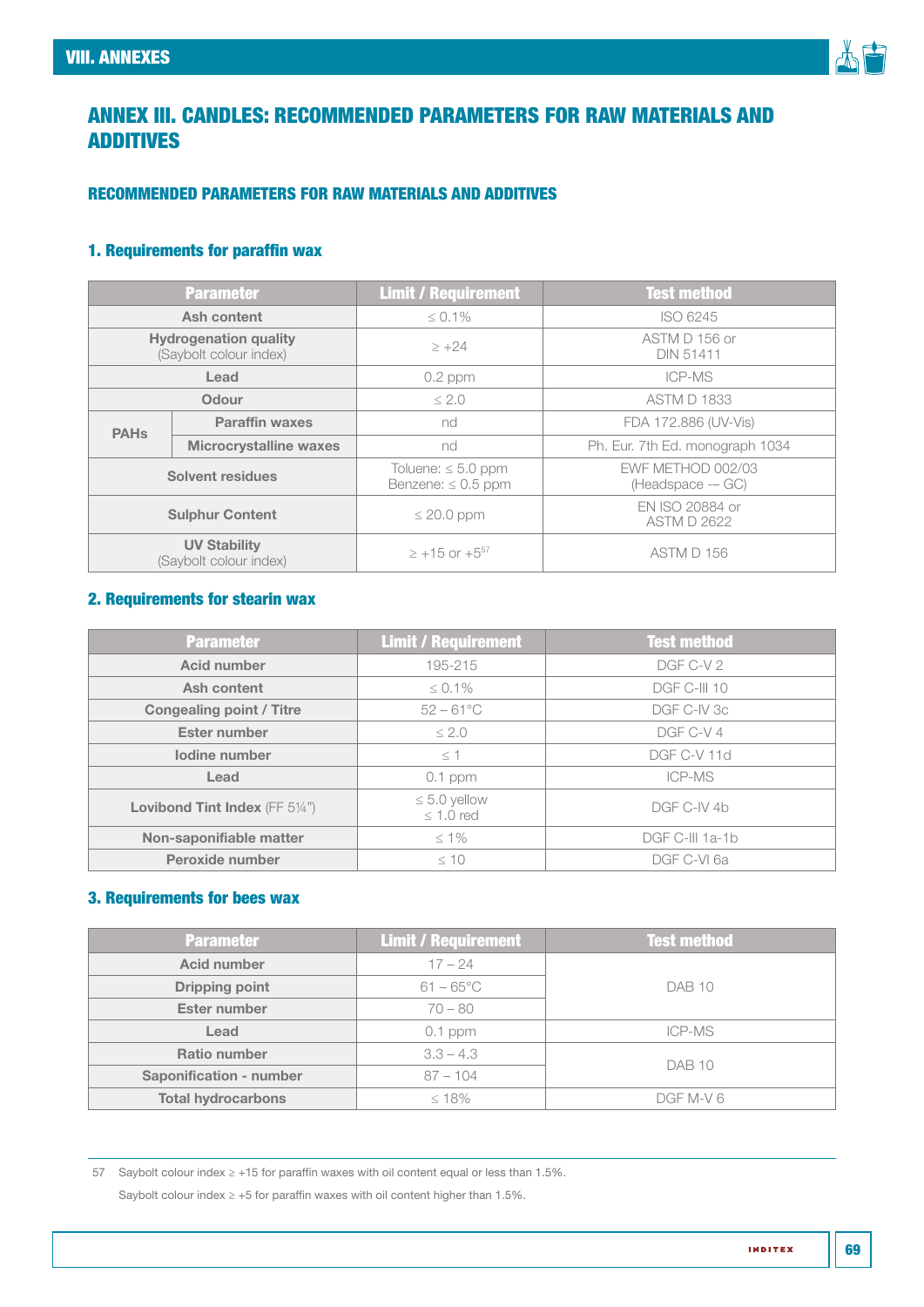## 4. Requirements for fats and oils

| <b>Parameter</b>                                  |                        | <b>Limit / Requirement</b>                  | <b>Test method</b>                         |  |
|---------------------------------------------------|------------------------|---------------------------------------------|--------------------------------------------|--|
| Ash content                                       |                        | $\leq 0.1\%$                                | <b>DGF C-III 10</b>                        |  |
|                                                   | Free fatty acids (FFA) | $\leq 2\%$                                  | DGF C-V 2                                  |  |
|                                                   | <b>Arsenic (As)</b>    | $\leq$ 0.1 ppm                              |                                            |  |
|                                                   | Cadmium (Cd)           | $\leq$ 0.1 ppm                              | <b>DIN EN 13805</b><br><b>DIN EN 15763</b> |  |
|                                                   | <b>Copper (Cu)</b>     | $\leq$ 0.1 ppm                              |                                            |  |
| <b>Metal content</b>                              | Iron $(Fe)$            | $\leq$ 1 ppm                                |                                            |  |
|                                                   | Lead (Pb)              | $\leq$ 0.1 ppm                              |                                            |  |
|                                                   | Mercury (Hg)           | $\leq$ 0.1 ppm                              |                                            |  |
|                                                   | <b>Nickel (Ni)</b>     | $\leq$ 2 ppm                                |                                            |  |
| <b>Lovibond Tint Index</b><br>$(FF 5\frac{1}{4})$ |                        | $\leq$ 3.5 red                              | DGF C-IV 4b                                |  |
| Odour                                             |                        | No distinctly noticeable<br>atypical odours | DGF C-III                                  |  |
| Oil stability index (OSI) at 120°C                |                        | OSI value for reference only                | <b>ISO 6886</b>                            |  |
| Peroxide number                                   |                        | $\leq 10$                                   | DGF C-VI 6a                                |  |
| <b>Water content</b>                              |                        | $\leq 0.15\%$                               | DGF C-III 13a or 13b                       |  |

## 5. Requirements for candle colours and lacquers

| <b>Parameter</b>                                                                                                                                  |                       | <b>Limit / Requirement</b>       | <b>Test method</b>   |
|---------------------------------------------------------------------------------------------------------------------------------------------------|-----------------------|----------------------------------|----------------------|
| Colour and lacquer formulations classified as: <sup>58</sup>                                                                                      |                       |                                  |                      |
| <b>Acute toxicity</b>                                                                                                                             | Category 1, 2, 3 or 4 | Usage ban                        |                      |
| Carcinogenicity                                                                                                                                   | Category 1A, 1B or 2  |                                  |                      |
| <b>Germ cell mutagenicity</b>                                                                                                                     | Category 1A, 1B or 2  |                                  |                      |
| <b>Reproductive toxicity</b>                                                                                                                      | Category 1A, 1B or 2  |                                  |                      |
| Colour and lacquer formulations containing azo dyes that<br>may decompose into one or more of the aromatic amines<br>listed in (EC) No. 1907/2006 |                       | Usage ban                        |                      |
| <b>Metal content</b>                                                                                                                              | <b>Arsenic (As)</b>   | 10 mg/kg                         |                      |
|                                                                                                                                                   | <b>Barium (Ba)</b>    | 100 mg/kg                        | <b>ICP-MS</b>        |
|                                                                                                                                                   | Cadmium (Cd)          | $10 \frac{\text{mg}}{\text{kg}}$ |                      |
|                                                                                                                                                   | <b>Chromium (Cr)</b>  | 400 mg/kg                        | EN 71-3              |
|                                                                                                                                                   | <b>Lead</b> $(Pb)$    | 20 mg/kg                         | <b>ICP-MS</b>        |
|                                                                                                                                                   | <b>Nickel (Ni)</b>    | 10 mg/kg                         |                      |
| Phthalates (DEHP, DBP, BBP, DINP, DIDP, DNOP and DIBP)                                                                                            |                       | 0.1% (for each phthalate)        | DIN EN 15777 (GC-MS) |

58 Candle colours and lacquers classified according to Regulation (EC) No. 1272/2008 (CLP Regulation).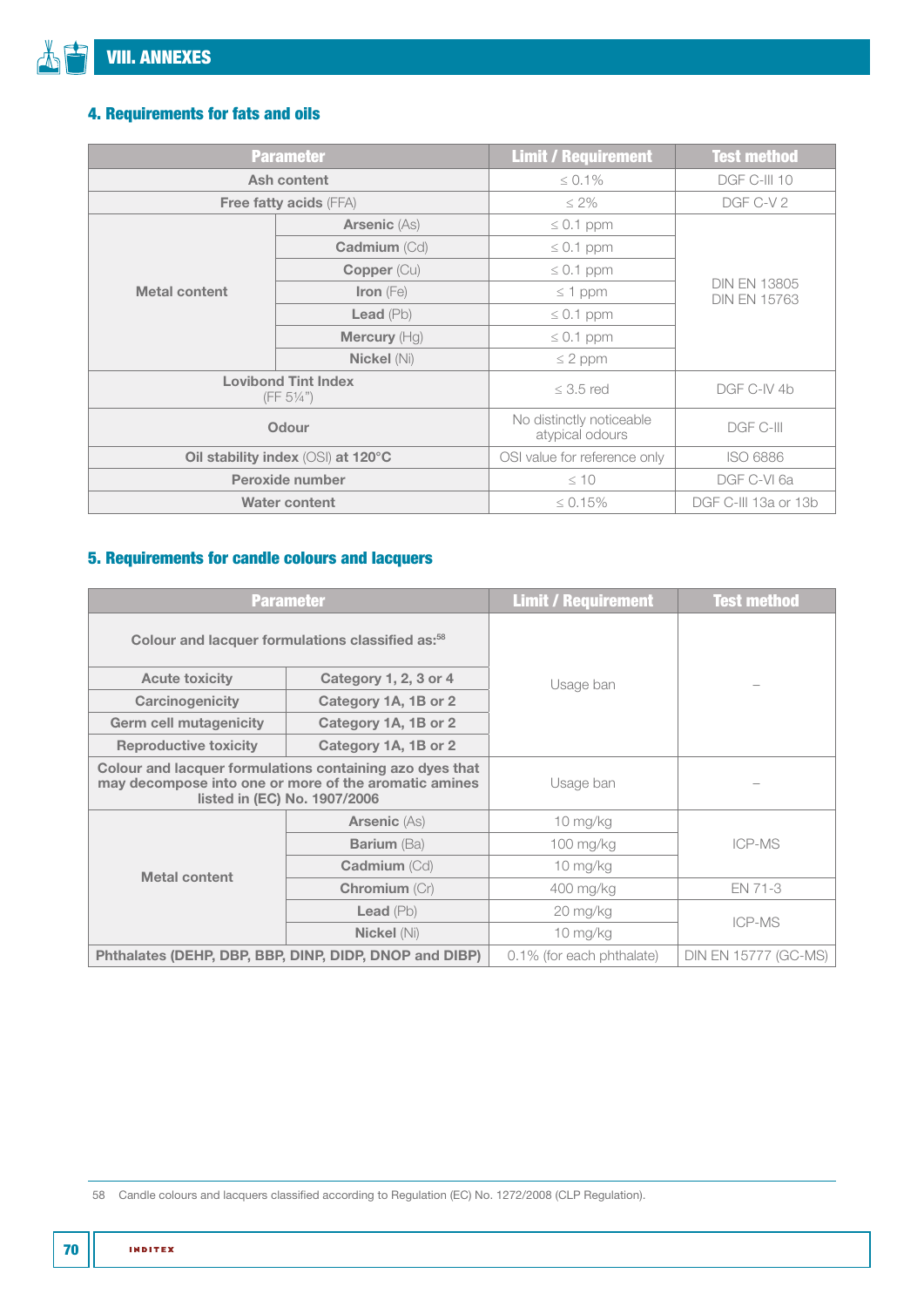

### 6. Requirements for wicks

| <b>Parameter</b> | Limit / Reauirement                                                                                                                     | <b>Test method</b> |
|------------------|-----------------------------------------------------------------------------------------------------------------------------------------|--------------------|
| <b>Material</b>  | Wicks must consist of uniform, tear-resistant yarn made of medium-<br>stapled and long-stapled fibres on cellulosic basis <sup>59</sup> |                    |
|                  | Cotton used for wick manufacture shall fulfil the criteria of Inditex'<br>Standard Clear to Wear (CTW)                                  |                    |

<sup>59</sup> Other materials may be used for supporting threads if their intended use as candle wick is in line with the aspects of preventive health protection.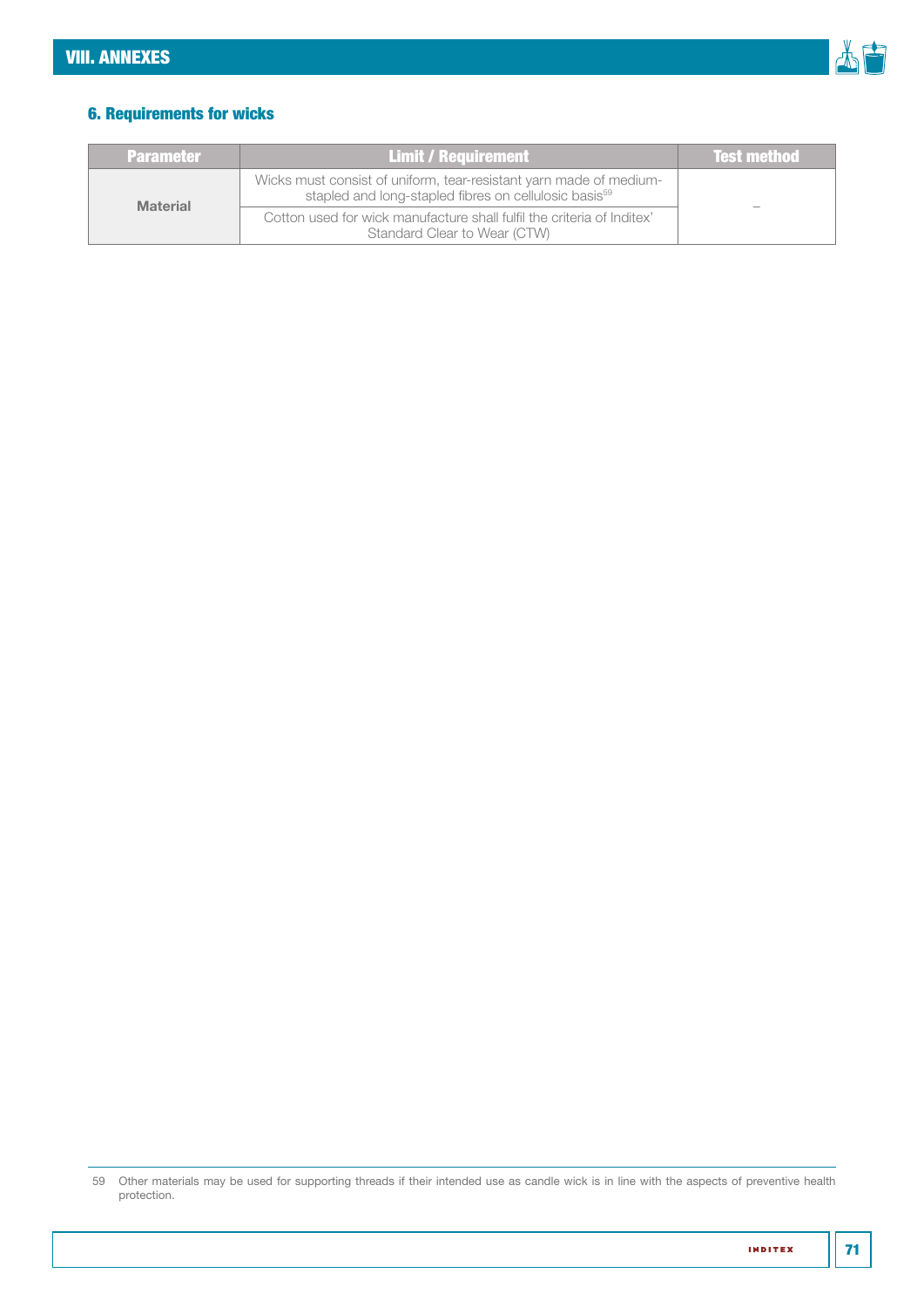

## <span id="page-71-0"></span>ANNEX IV. VOLATILE ORGANIC COMPOUNDS

#### VOLATILE ORGANIC COMPOUNDS

Volatile organic compounds (VOCs) are organic chemical compounds whose vapour pressures are high enough to evaporate and enter into the atmosphere under room temperature. More precisely, within the scope of this Standard, Volatile organic compounds (VOCs) means any volatile organic compound that participates in atmospheric photochemical reactions, excluding carbon monoxide, carbon dioxide, carbonic acid, metallic carbides or carbonates, ammonium carbonate and the following VOCs, which have been determined to have negligible photochemical reactivity:

| <b>Substance</b>                                           |
|------------------------------------------------------------|
| <b>Methane</b>                                             |
| <b>Ethane</b>                                              |
| <b>Methylene chloride</b> (or dichloromethane)             |
| 1,1,1-trichloroethane (or methyl chloroform)               |
| 1,1,2-trichloro-1,2,2-trifluoroethane (CFC-113)            |
| Trichlorofluoromethane (CFC-11)                            |
| Dichlorodifluoromethane (CFC-12)                           |
| Chlorodifluoromethane (HCFC-22)                            |
| Trifluoromethane (HFC-23)                                  |
| 1,2-Dichloro 1,1,2,2-tetrafluoroethane (CFC-114)           |
| Chloropentafluoroethane (CFC-115)                          |
| 1,1,1-Trifluoro 2,2-dichloroethane (HCFC-123)              |
| 1,1,1,2-Tetrafluoroethane (HFC-134a)                       |
| 1,1-Dichloro 1-fluoroethane (HCFC-141b)                    |
| 1-Chloro 1,1-difluoroethane (HCFC-142b)                    |
| 2-Chloro-1,1,1,2-tetrafluoroethane (HCFC-124)              |
| Pentafluoroethane (HFC-125)                                |
| 1,1,2,2-Tetrafluoroethane (HFC-134)                        |
| 1,1,1-Trifluoroethane (HFC-143a)                           |
| 1,1-Difluoroethane (HFC-152a)                              |
| Parachlorobenzotrifluoride (PCBTF)                         |
| Cyclic, branched or linear completely methylated siloxanes |
| Acetone                                                    |
| <b>Perchloroethylene</b> (or tetrachloroethylene)          |

*Continued on next page*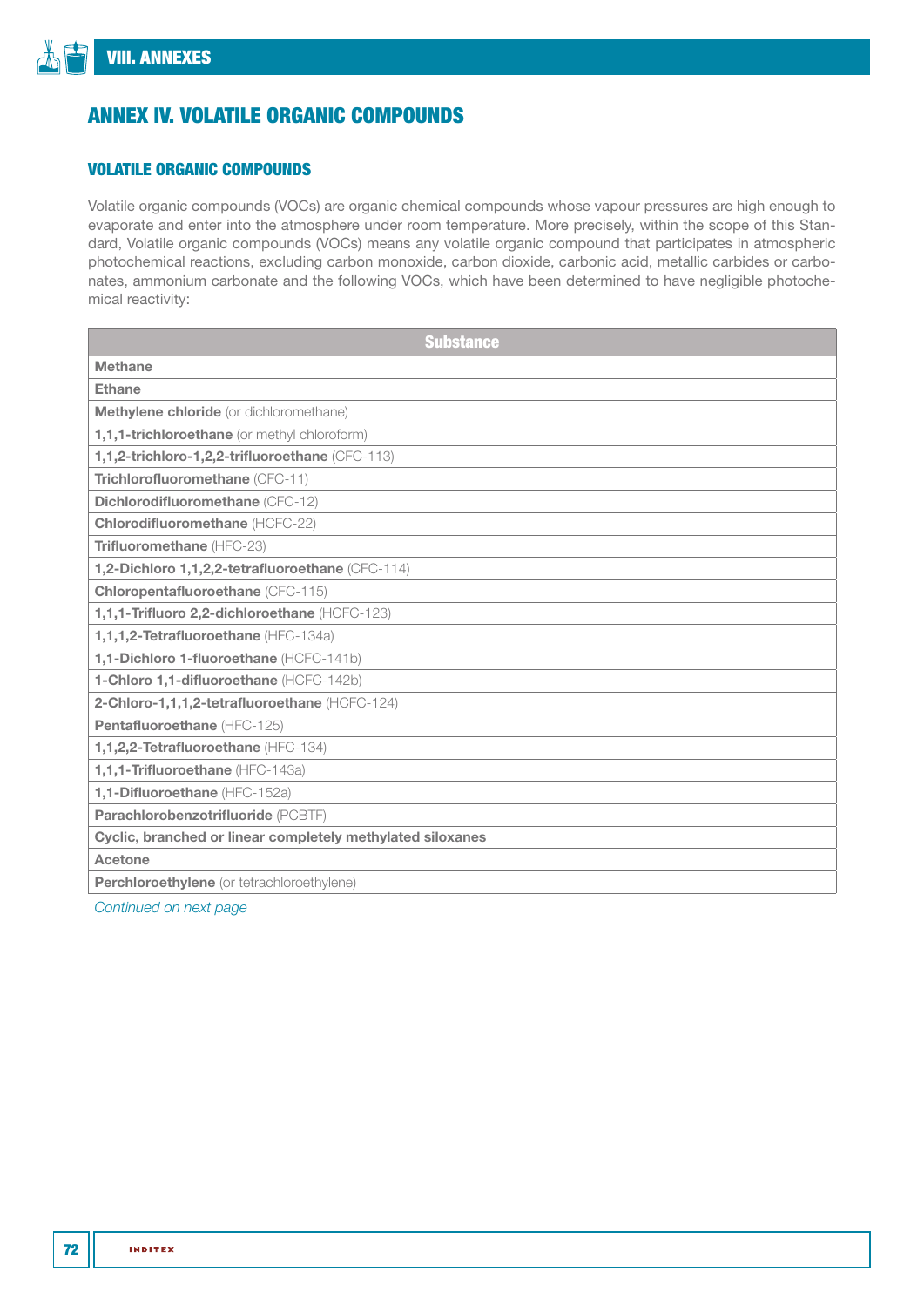

| <b>Substance</b>                                                                                                                                                                                                                                                                                                                                       |
|--------------------------------------------------------------------------------------------------------------------------------------------------------------------------------------------------------------------------------------------------------------------------------------------------------------------------------------------------------|
| 3,3-Dichloro-1,1,1,2,2-pentafluoropropane (HCFC-225ca)                                                                                                                                                                                                                                                                                                 |
| 1,3-Dichloro-1,1,2,2,3-pentafluoropropane (HCFC-225cb)                                                                                                                                                                                                                                                                                                 |
| 1,1,1,2,3,4,4,5,5,5-Decafluoropentane (HFC 43-10mee)                                                                                                                                                                                                                                                                                                   |
| Difluoromethane (HFC-32)                                                                                                                                                                                                                                                                                                                               |
| Ethylfluoride (HFC-161)                                                                                                                                                                                                                                                                                                                                |
| 1,1,1,3,3,3-Hexafluoropropane (HFC-236fa)                                                                                                                                                                                                                                                                                                              |
| 1,1,2,2,3-Pentafluoropropane (HFC-245ca)                                                                                                                                                                                                                                                                                                               |
| 1,1,2,3,3-Pentafluoropropane (HFC-245ea)                                                                                                                                                                                                                                                                                                               |
| 1,1,1,2,3-Pentafluoropropane (HFC-245eb)                                                                                                                                                                                                                                                                                                               |
| 1,1,1,3,3-Pentafluoropropane (HFC-245fa)                                                                                                                                                                                                                                                                                                               |
| 1,1,1,2,3,3-Hexafluoropropane (HFC-236ea)                                                                                                                                                                                                                                                                                                              |
| 1,1,1,3,3-Pentafluorobutane (HFC-365mfc)                                                                                                                                                                                                                                                                                                               |
| Chlorofluoromethane (HCFC-31)                                                                                                                                                                                                                                                                                                                          |
| 1-Chloro-1-fluoroethane (HCFC-151a)                                                                                                                                                                                                                                                                                                                    |
| 1,2-Dichloro-1,1,2-trifluoroethane (HCFC-123a)                                                                                                                                                                                                                                                                                                         |
| 1,1,1,2,2,3,3,4,4-Nonafluoro-4-methoxy-butane $(C_A F_o OCH_a)$                                                                                                                                                                                                                                                                                        |
| 2-(Difluoromethoxymethyl)-1,1,1,2,3,3,3-heptafluoropropane ((CF,),CFCF,OCH,)                                                                                                                                                                                                                                                                           |
| 1-Ethoxy-1,1,2,2,3,3,4,4,4-nonafluorobutane (C <sub>A</sub> F <sub>Q</sub> OC <sub>2</sub> H <sub>c</sub> )                                                                                                                                                                                                                                            |
| 2-(Ethoxydifluoromethyl)-1,1,1,2,3,3,3-heptafluoropropane ((CF,),CFCF,OC,H,)                                                                                                                                                                                                                                                                           |
| Methyl acetate and perfluorocarbon compounds that fall into the following classes, namely:<br>i. cyclic, branched or linear completely fluorinated alkanes,<br>ii. cyclic, branched, or linear completely fluorinated ethers with no unsaturation,<br>iii. cyclic, branched or linear completely fluorinated tertiary amines with no unsaturation, and |

iv. sulfur containing perfluorocarbons with no unsaturation and with sulfur bonds only to carbon and fluorine.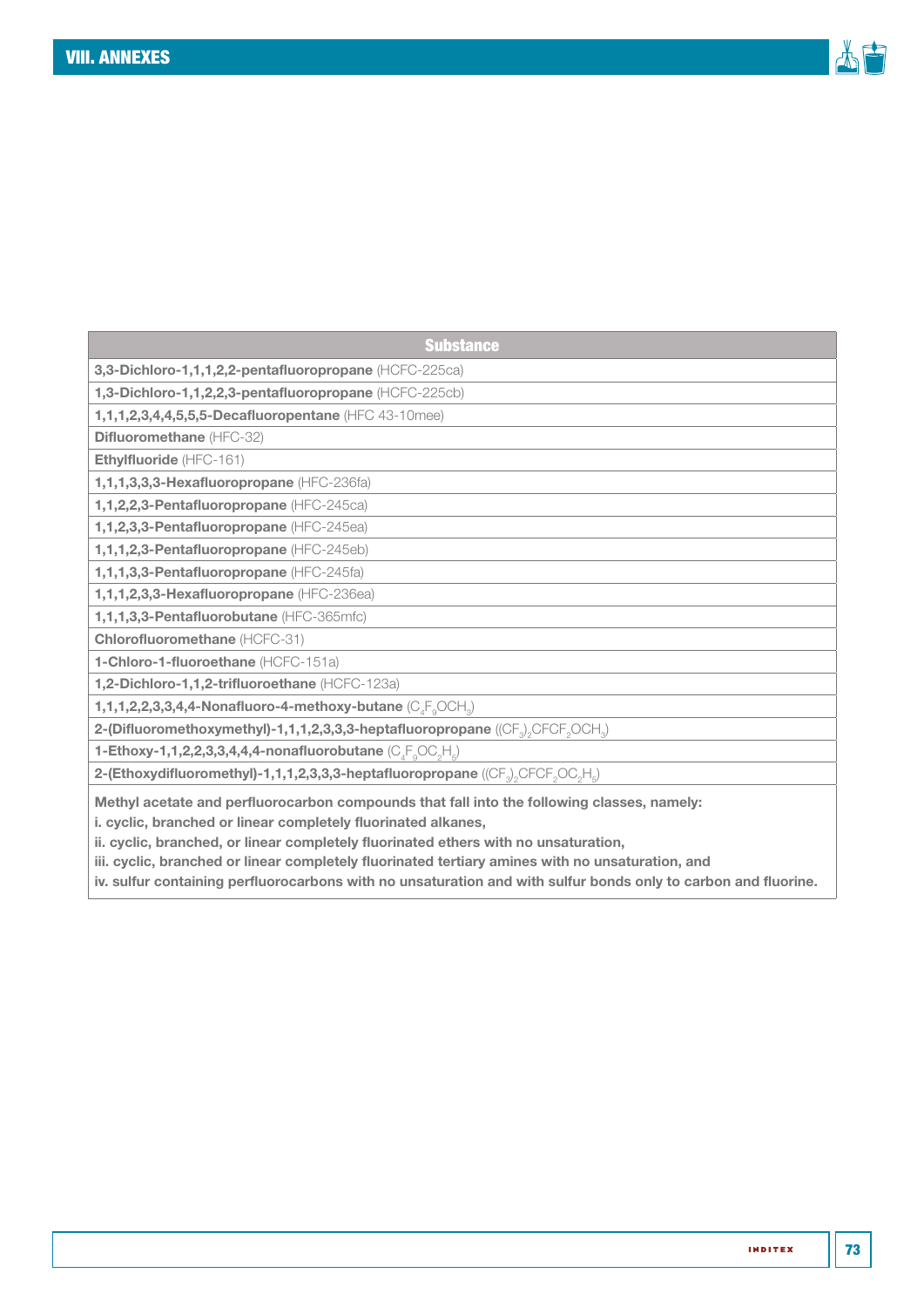# ANNEX V. INDITEX PROTOCOLS

## ITX-CANDLES PROTOCOL

Protocol specified for the burning performance to be done in order to check the following parameters:

- Burning behaviour
- Flame height
- Candle stability while burning
- Container integrity
- Secondary ignition
- End of useful life
- Reignition after extinguishing
- Aftersmoking
- Flame impingement
- Wick posture

Number of samples required: a minimum of 4 identical candles must be evaluated. However, if the candle to be tested has a coating on its surface that is not separated from the candle flame by a technological barrier, 24 identical candles shall be evaluated.

Environmental conditions: keep the burning area environmentally controlled (temperature shall be maintained between 20 and 25ºC) with minimal disturbance of the flames under test. Draughts affect the flame height and thus, shall be minimized.

Sample preparation: Remove the label, place the candle wick in a straight/upright position and trim the wick in accordance with the label instructions.

Space between samples: The candles shall be separated by the distance specified in the manufacturer's instructions.<sup>60</sup> If the manufacturer does not specify anything, the samples shall be arranged without any distance between them. The specified distance between samples does not apply to floating candles.

Procedure: The sample candles are lit and allowed to be burned until the end of useful life in different burning cycles, depending on the candle size, with periodic observation. For filled candles and candles marketed as self-extinguishing, the burning test must continue until self-extinguishing to evaluate "end of useful life" and "container integrity" parameters. For freestanding candles the burning test must continue until the end of useful life to evaluate the "flame impingement" parameter. Periodic observation must be performed as follows:

- All the parameters (except flame height): A visual inspection must be made 5 and 15 minutes after ignition. Additionally, the burning candles must be checked at least at hourly intervals throughout the burning period, at extinguishing and at self-extinguishing, when applicable.
- Flame height parameter: this parameter must be measured at specific intervals and recorded before extinguishing in each burning cycle. Flame height must be measured 5 minutes, 30 minutes and 1 hour after ignition and 5 minutes before extinguishing in each burning period. For candles with a total burning time less than one specified burning period, the flame height is measured an recorded at least twice. If the flame appears to approximates the maximum allowable flame height at other times, it shall also be measured.

<sup>60</sup> If the specified distance for tea lights is > 5 cm, they shall be arranged with a distance of 5 cm between them regardless of the instructions.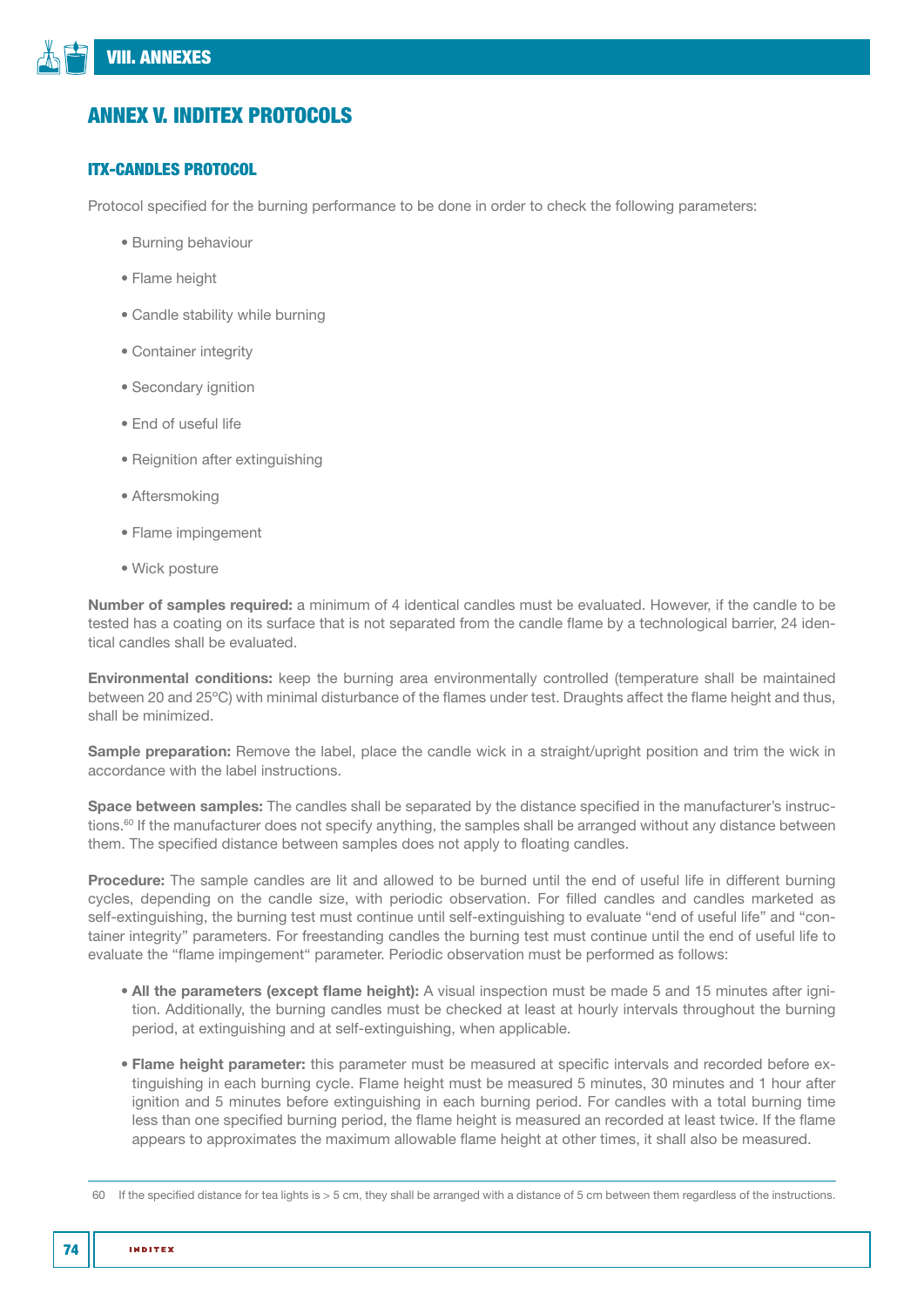

#### Burning cycles

- Tea lights: Burn the tea lights to the end of useful life in one continuous burn until self-extinguishing.<sup>61</sup>
- Jelly candles:

Burn the candle for 8 hours. At the end of the burn cycle, extinguish the candle and allow to cool for 1 hour minimum. Repeat the burning cycle until the candle reaches the end of useful life.

• Basic and art candles:

Burn the candle for 4 hours. At the end of the burn cycle, extinguish the candle and allow to cool for 1 hour minimum. Repeat the burning cycle until the candle reaches the end of useful life.

## • Filled and floating candles:

Burn the candle for 4 hours. At the end of the burn cycle, extinguish the candle and allow to cool for 1 hour minimum. Repeat the burning cycle until self-extinguishing.

#### • Candles marketed as self-extinguishing

Burn the candle for 4 hours. At the end of the burn cycle, extinguish the candle and allow to cool for 1 hour minimum. Repeat the burning cycle until self-extinguishing.

<sup>61</sup> If the burning time is longer than marked on the product, when the candle melts completely, the temperature of the molten bath shall be periodically measured with thermocouple, the temperature shall be measure at the place 5 - 7 mm from the wick and the place at least 2 - 4 mm from the candle surface.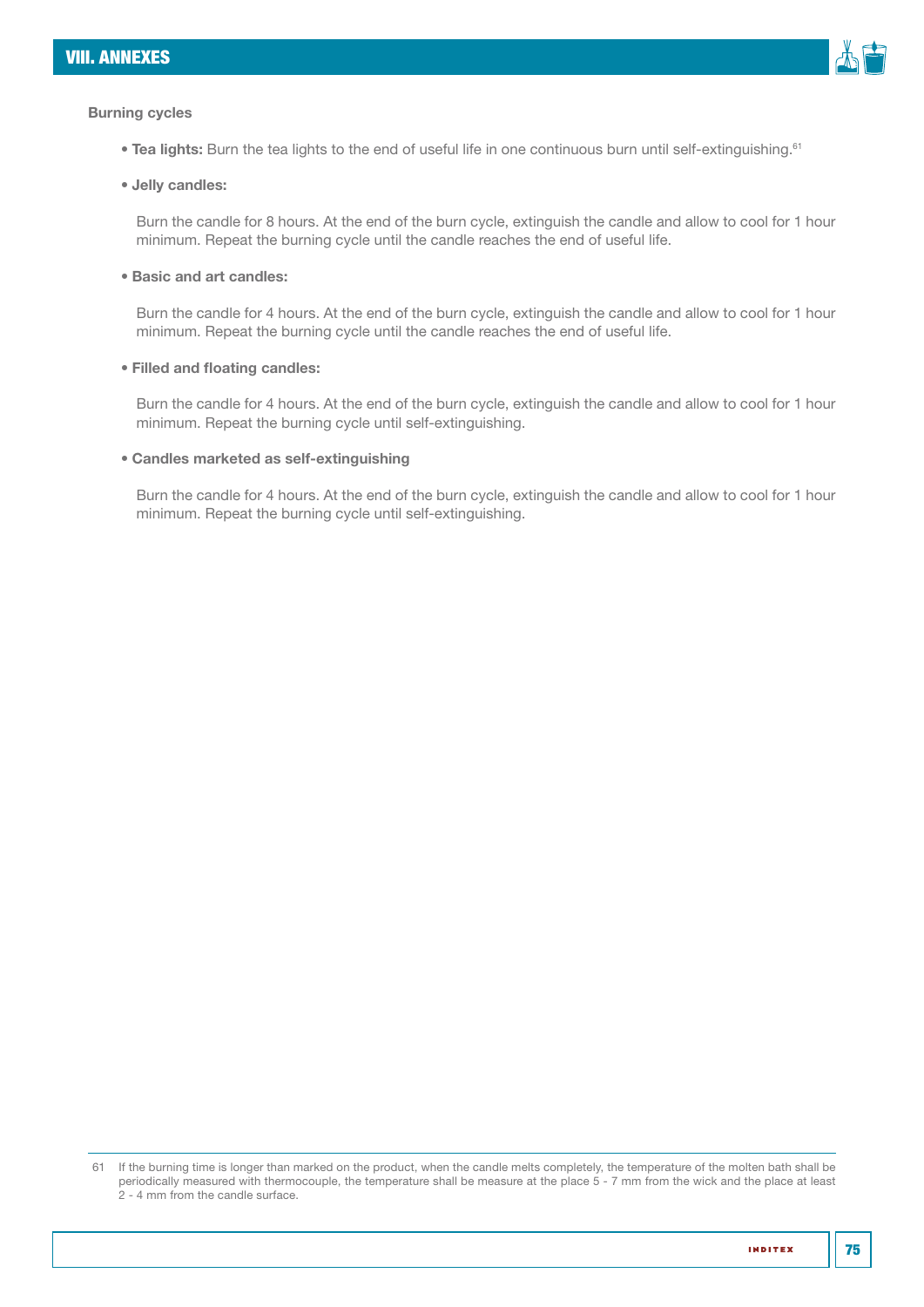

## ANNEX VI. COMMITMENT TO COMPLY WITH INDITEX GROUP'S i+HOME FRAGRANCES & CANDLES STANDARD

#### COMMITMENT TO COMPLY WITH INDITEX GROUP'S i+HOME FRAGRANCES & CANDLES STANDARD

I hereby confirm that:

- 1) We have received the Inditex Precautions and Limits for Users Safety for i+Home Fragrances & Candles (hereinafter, i+HF&CND), we have read it and thoroughly understand its implications.
- 2) We acknowledge that compliance with **i+HF&CND** is a contractual obligation and undertake, accordingly, to meet the i+HF&CND requirements in all orders involving production, marketing or distribution placed by any of the formats of the Inditex Group.
- 3) We undertake to disclose and formally demand **i+HF&CND** implications to the whole production line.
- 4) The Inditex Group:
- Reserves the right to check: i) compliance with **i+HF&CND** regarding any goods supplied, by any method, at any time, and/or at any stage of the production, marketing or distribution processes, and ii) the appropriate disclosure of i+HF&CND.
- Reserves the right to cancel any order for any goods where a non-compliance with i+HF&CND regarding any test and/or inspection has been established.
- Reserves the right to return any orders already delivered where a non-compliance with i+HF&CND regarding any test and/or inspection has been established.
- Reserves the right to cancel or destroy, or to order destruction of the goods subject to the cancelled order, subject to the fact that the cancellation of the relevant order shall entail the non-existence of the obligation to pay any sum whatsoever for the goods failing to comply with **i+HF&CND**.
- Holds the Supplier as solely responsible for any and all damages caused by goods failing to comply with i+HF&CND;

and lastly,

5) We acknowledge that approval of a "sample" and any subsequent "repetition" of goods by the INDITEX Group do not release us from our liability, for the entire production, marketing and distribution processes.

THE SUPPLIER IS RESPONSIBLE FOR ALWAYS REFERRING TO THE LATEST UPDATED VERSION OF THIS DOCUMENT, AVAILABLE AT [www.inditex.com.](http://www.inditex.com)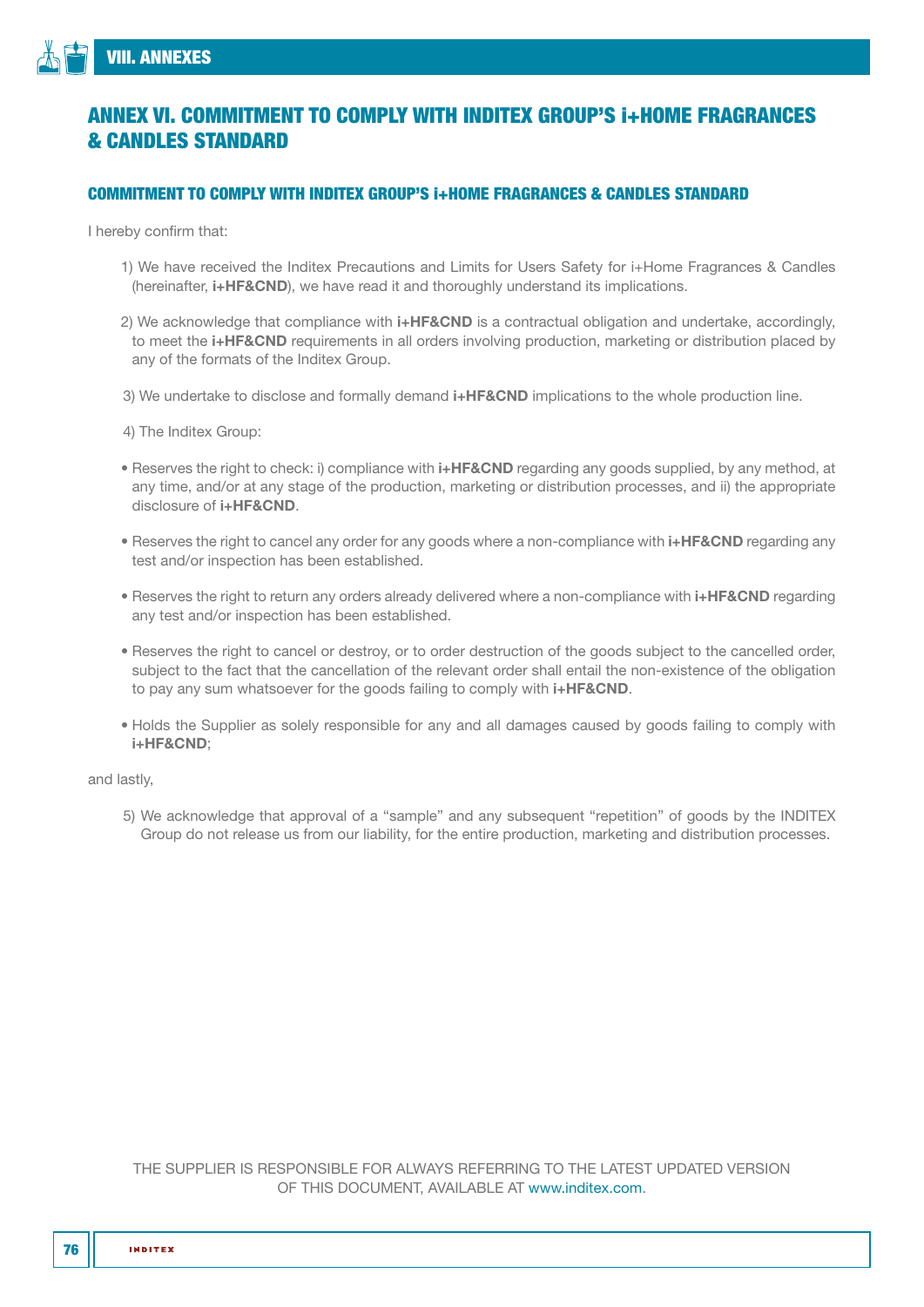The information contained in this standard is subject to changes.

The latest version of this standard will always prevail.

Refer to [www.inditex.com](http://www.inditex.com) or in the Inditex Supplier Extranet